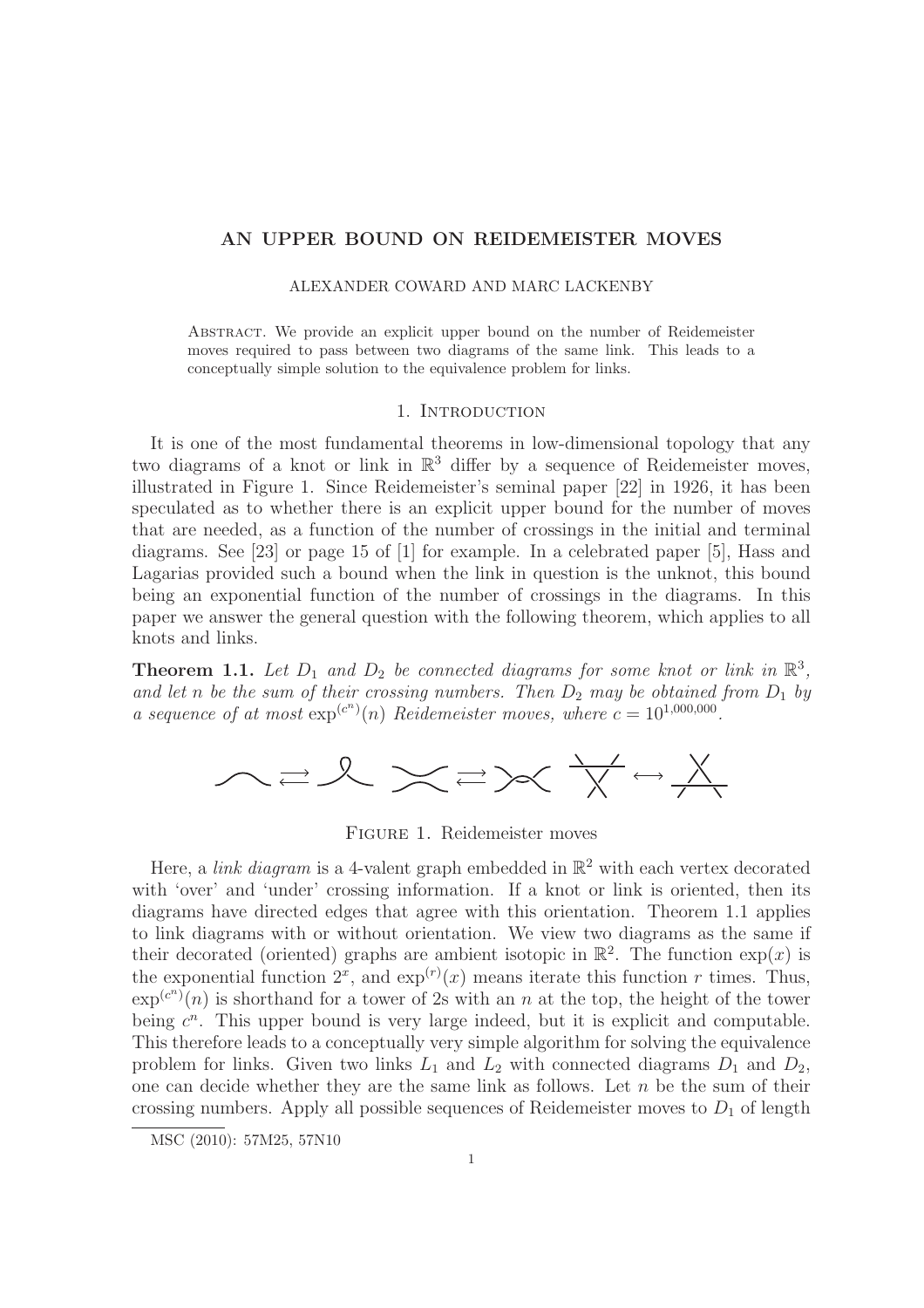at most  $\exp^{(c^n)}(n)$ . If  $L_1$  and  $L_2$  are equivalent links, one of these diagrams will be ambient isotopic to  $D_2$ , and this can readily be determined. On the other hand, if  $L_1$ and  $L_2$  are inequivalent, then none of these diagrams will be isotopic to  $D_2$ .

It is trivial that there is some function  $F: \mathbb{N} \times \mathbb{N} \to \mathbb{N}$  such that any two connected diagrams  $D_1$  and  $D_2$  of a link with  $n_1$  and  $n_2$  crossings differ by a sequence of at most  $F(n_1, n_2)$  Reidemeister moves. This just follows from the fact that there are only finitely many connected diagrams with a given number of crossings, and Reidemeister's theorem. However, the existence of a computable function  $F$  is a much stronger statement, as the following simple theorem demonstrates.

## Theorem 1.2. *The following are equivalent:*

- (1) *There is a computable function*  $F: \mathbb{N} \times \mathbb{N} \to \mathbb{N}$  *such that for any two connected*  $diagrams D_1$  *and*  $D_2$  *of a link with*  $n_1$  *and*  $n_2$  *crossings, there is a sequence of* at most  $F(n_1, n_2)$  *Reidemeister moves that takes*  $D_1$  to  $D_2$ *.*
- (2) *There is an algorithm to solve the equivalence problem for links. In other words, there is an algorithm that takes as input two link diagrams and determines whether or not they represent equivalent links.*

The proof of  $(1) \Rightarrow (2)$  is described above. For  $(2) \Rightarrow (1)$ , we need to produce an algorithm that, given natural numbers  $n_1$  and  $n_2$ , computes a natural number  $F(n_1, n_2)$ with the required properties. To do this, the computer enumerates all connected link diagrams with at most max $\{n_1, n_2\}$  crossings. Then using the hypothesised algorithm, the computer arranges these into groups according to their link type. Then, the computer searches for Reidemeister moves relating all diagrams of each type. Such sequences of moves exist by Reidemeister's theorem. Hence, eventually, an upper bound on the number of moves will be computed.

We call a function  $F: \mathbb{N} \times \mathbb{N} \to \mathbb{N}$  a *Reidemeister move function* for a link L (which may be oriented or unoriented) if for any two connected diagrams  $D_1$  and  $D_2$  of L with  $n_1$  and  $n_2$  crossings, there is a sequence of at most  $F(n_1, n_2)$  Reidemeister moves that takes  $D_1$  to  $D_2$ . Thus, Theorem 1.1 gives a Reidemeister move function that applies to all links.

The equivalence problem for links was solved by Haken [4] and Hemion [9] in the 1960s and 1970s. In fact, an alternative solution to the homeomorphism problem for hyperbolic link complements, and hence the equivalence problem for hyperbolic knots, was given by Dahmani and Groves [3], based on work of Sela [24]. Thus, the existence of a computable function  $F$  as above was already known. However, this is not 'explicit'. We leave this term undefined, but we hope that the reader will agree that the function provided by Theorem 1.1 is explicit, whereas that provided by Theorem 1.2 is not. In particular, the bound in Theorem 1.1 is primitive recursive, whereas this is not obviously true of the bound provided by Theorem 1.2.

Theorem 1.1 is proved using triangulations and Pachner moves. Much as any two diagrams of a link are related by a sequence of Reidemeister moves, any two triangulations of a PL manifold are related by a sequence of Pachner moves [20, 21]. The key theorem we use is an adaptation of a result of Mijatović  $[17]$ , who provides an explicit upper bound on the number of Pachner moves required to pass between two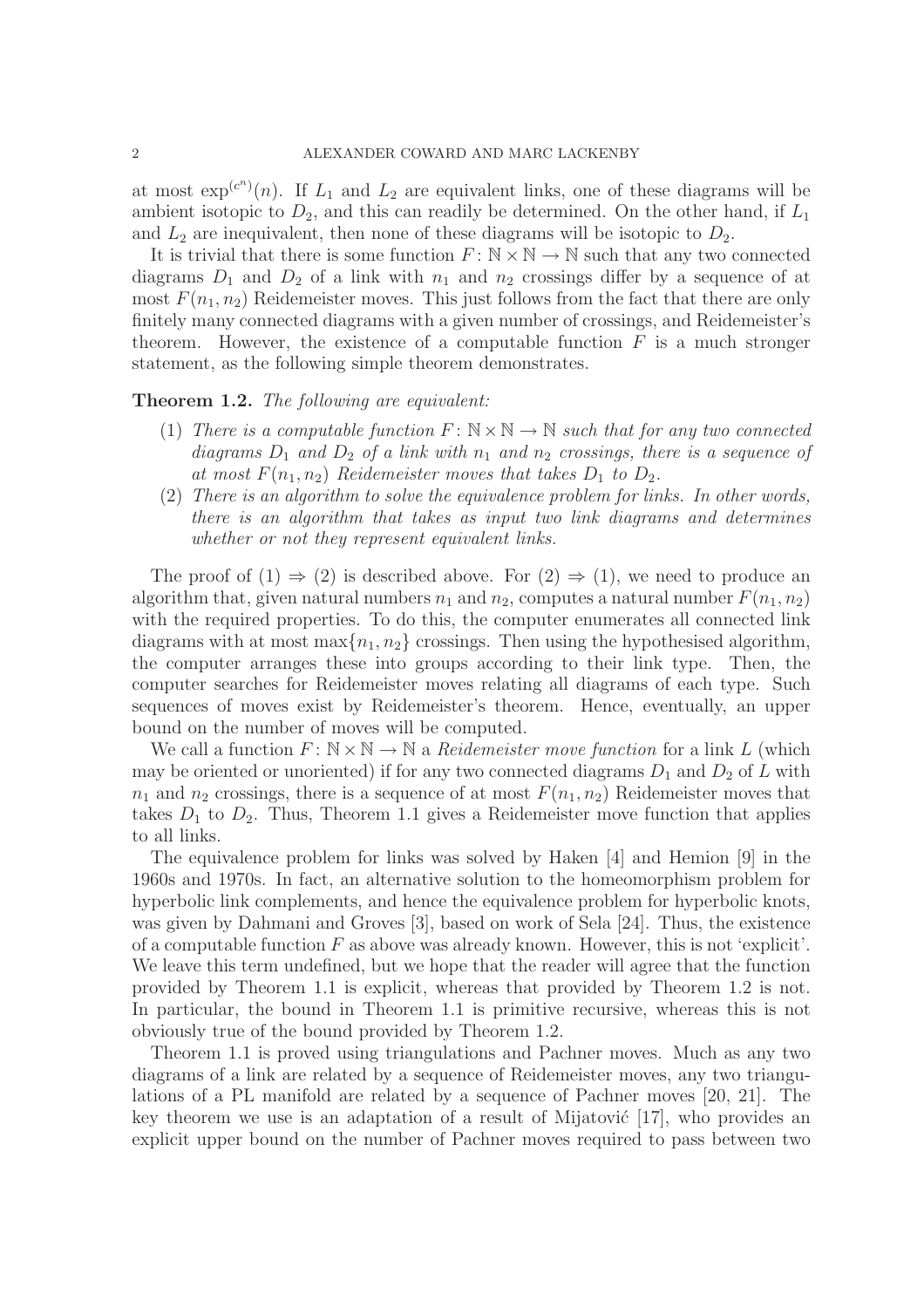triangulations of a knot exterior. However, the translation from a bound on Pachner moves to a bound on Reidemeister moves is not a straightforward one.

Starting with two connected diagrams  $D_1$  and  $D_2$  for a link, we pick embeddings  $L_1$ and  $L_2$  of the link in  $\mathbb{R}^3$  which project to these diagrams and which both lie in some convex 3-ball. We use  $D_1$  and  $D_2$  to build two triangulations for the link exterior in this 3-ball. Using an adaptation of Mijatović's theorem, these are related by a bounded number of Pachner moves. These induce an explicit PL homeomorphism between the triangulated link exteriors. This extends to a homeomorphism of the 3-ball sending  $L_1$  to  $L_2$ . The bound on the number of Pachner moves provides some control on this homeomorphism. We then apply Alexander's trick to specify an ambient isotopy sending  $L_1$  to  $L_2$ , and this ambient isotopy is again of controlled complexity in a certain sense. The bound on the complexity of this ambient isotopy is ultimately what provides us with our upper bound for the number of Reidemeister moves required to pass between  $D_1$  and  $D_2$ .

A significant complication arises from the fact that Mijatović's theorem is not quite sufficient for our purposes. His result provides an explicit upper bound on the number of Pachner moves required to pass between two triangulations of a link exterior, up to a homeomorphism that is isotopic to the identity in the hyperbolic pieces of the link's JSJ decomposition. This is insufficient, for two reasons. Firstly, many link exteriors have Seifert fibred pieces in their JSJ decomposition, and so the resulting homeomorphism of the link exterior may act non-trivially on the boundary, in which case it may not extend to a homeomorphism of the 3-ball. But Mijatović's theorem is not sufficient for our purposes even in the case of hyperbolic knots, because it only provides a bound on the number of Pachner moves *up to ambient isotopy*, and yet it is exactly an explicit ambient isotopy that we are aiming to construct.

It is therefore necessary for us to prove a strengthened version of Mijatović's theorem. This takes some effort, because it requires us to go through his proofs, originally exposed in [14], [15], [16] and [17], and adapt them. We have thus endeavoured to give an accessible outline of Mijatović's work, highlighting the similarities and differences between his methods and ours. The following is our result.

Theorem 1.3. *Let* M *be a compact orientable irreducible 3-manifold with boundary a non-empty collection of tori. Suppose that the closure of each component of the complement of the characteristic submanifold of* M *satisfies at least one of the following conditions:*

- *it does not fibre over the circle; or*
- *it is not a surface semi-bundle; or*
- *it has at least two boundary components.*

 $Let T_{\partial M}$  be any triangulation of  $\partial M$ . Then there is a triangulation  $T'_{\text{can}}$  of M with the *following properties. Its restriction to*  $\partial M$  *equals*  $T_{\partial M}$ *. Further, if*  $T$  *is any triangulation of* M *with* t *tetrahedra, such that the restriction of* T *to* ∂M *also equals*  $T_{\partial M}$ *,* then there is a sequence of at most  $exp<sup>(a<sup>t</sup>)</sup>(t)$  interior Pachner moves, followed by a  $homeomorphism of M$  *that is the identity on*  $\partial M$ , taking  $T$  to  $\mathcal{T}'_{\text{can}}$ . This homeomor*phism is isotopic to one equal to the identity on the complement of the characteristic* submanifold of M. Here,  $a = 2^{162}$ .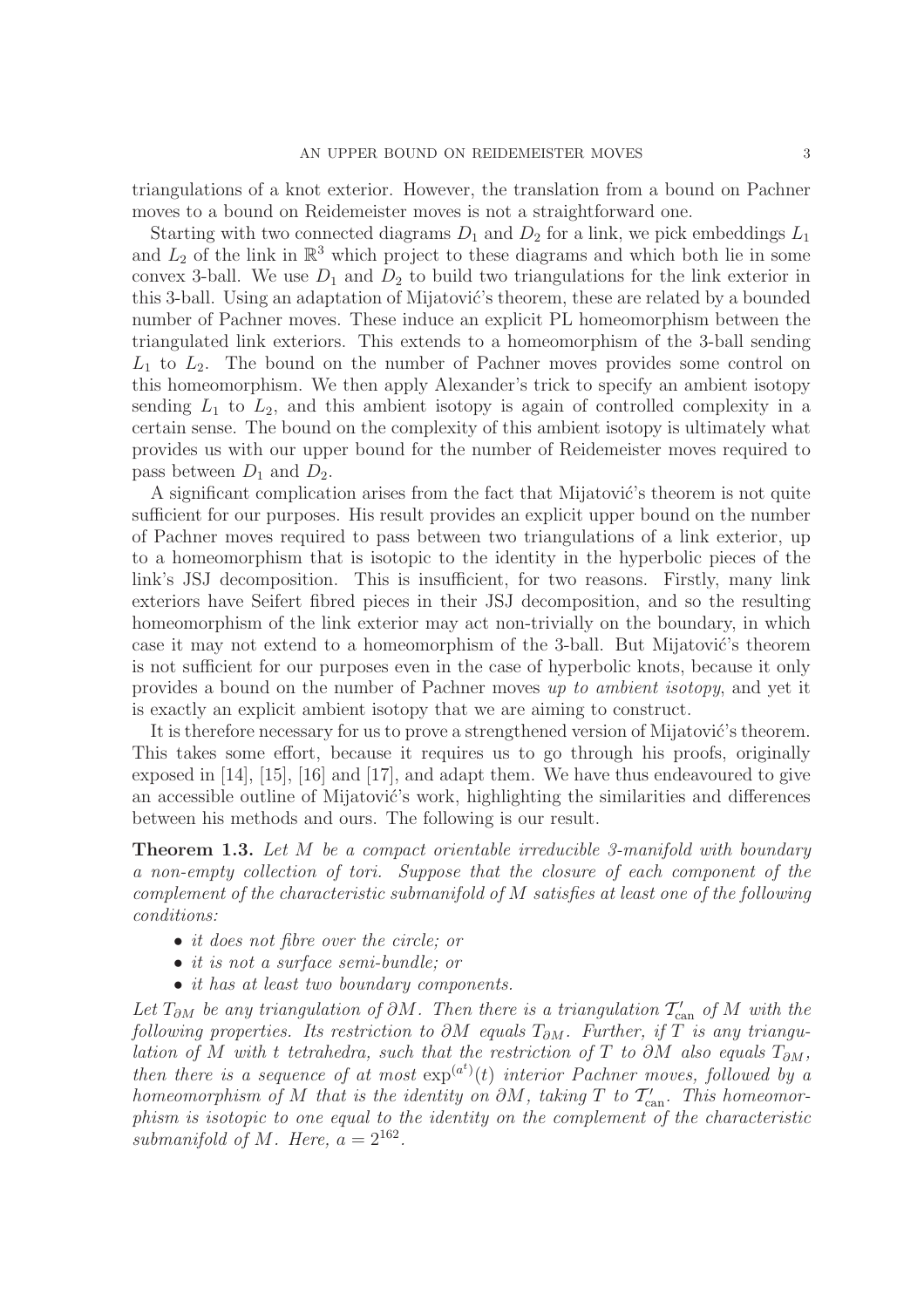By an *interior Pachner move*, we mean a Pachner move that does not affect the triangulation of the boundary of M. See Section 2 for a precise definition. A *surface semi-bundle* is a compact orientable 3-manifold obtained from two I-bundles over nonorientable surfaces by identifying their horizontal boundaries via a homeomorphism.

We use the phrase 'canonical triangulation' for  $\mathcal{T}'_{\text{can}}$ . The word 'canonical' needs to be used with some caution, because it depends on the given triangulation  $T_{\partial M}$  of  $\partial M$ , and arbitrary choices *are* made in its construction. It is built out of a collection of surfaces in  $M$ , which is very nearly a hierarchy.

The above theorem can of course be used to bound the number of interior Pachner moves required to pass between two triangulations of M that are equal on  $\partial M$ . We call a function  $F: \mathbb{N} \times \mathbb{N} \to \mathbb{N}$  a *Pachner move function* for a compact 3-manifold M if for any two triangulations  $T_1$  and  $T_2$  for M, equal on  $\partial M$  and with at most  $n_1$ and  $n_2$  tetrahedra, there is a sequence of at most  $F(n_1, n_2)$  interior Pachner moves, followed by a homeomorphism of M that is the identity on  $\partial M$ , that takes  $T_1$  to  $T_2$ . Thus Theorem 1.3 implies that if  $M$  is a 3-manifold satisfying the hypotheses of the theorem, then  $(n_1, n_2) \mapsto \exp^{(a^{n_1})}(n_1) + \exp^{(a^{n_2})}(n_2)$  is a Pachner move function for M where  $a = 2^{162}$ . It is in this way that we will apply Theorem 1.3.

The bound on Pachner moves in Theorem 1.3 gives the bound on Reidemeister moves in Theorem 1.1, via the following result.

**Theorem 1.4.** Let L be an oriented non-split link in  $S^3$ . Suppose that  $P_L: \mathbb{N} \times \mathbb{N} \to \mathbb{N}$ *is a Pachner move function for the exterior of* L *in*  $S^3$ . Then  $R_L: \mathbb{N} \times \mathbb{N} \to \mathbb{N}$  given *by*

$$
R_L(n_1, n_2) = \exp^{(2)}(400(P_L(2^{14}(n_1 + n_2), 2^{14}(n_1 + n_2))) + 2^{16}(n_1 + n_2)))
$$

*is a Reidemeister move function for* L*.*

An outline of this paper is as follows. In Section 2, we introduce some of the basic PL machinery that we require. In Section 3, we explain how to work with triangulations of the 3-ball rather than the 3-sphere. In Section 4, we explain how to construct, starting with a connected diagram of a link  $L$ , an explicit triangulation  $T$  of a 3-ball that contains  $L$  as a subcomplex and also possesses some other properties that we will require. In Section 5, we review Alexander's trick and use it to show how one may pass from a homeomorphism of the 3-ball, of known complexity, sending  $L_1$  to  $L_2$ , to an ambient isotopy sending  $L_1$  to  $L_2$  also of known complexity. This ambient isotopy induces a 1-parameter family of link projections interpolating between  $D_1$  and  $D_2$ . However these link projections may not be diagrams in the usual sense. Thus in Section 6, we show how one may pass from a 1-parameter family of link projections to a sequence of diagrams each related to the next by a single Reidemeister move. In Section 7, Theorem 1.4 is proved, leading quickly to Theorem 1.1. In Sections 8 and 9, we state Mijatović's result, compare it with Theorem 1.3, and summarise his proof in the case of simple and Seifert fibred 3-manifolds. In Sections 10, 11, 12 and 13, we give our proof of Theorem 1.3.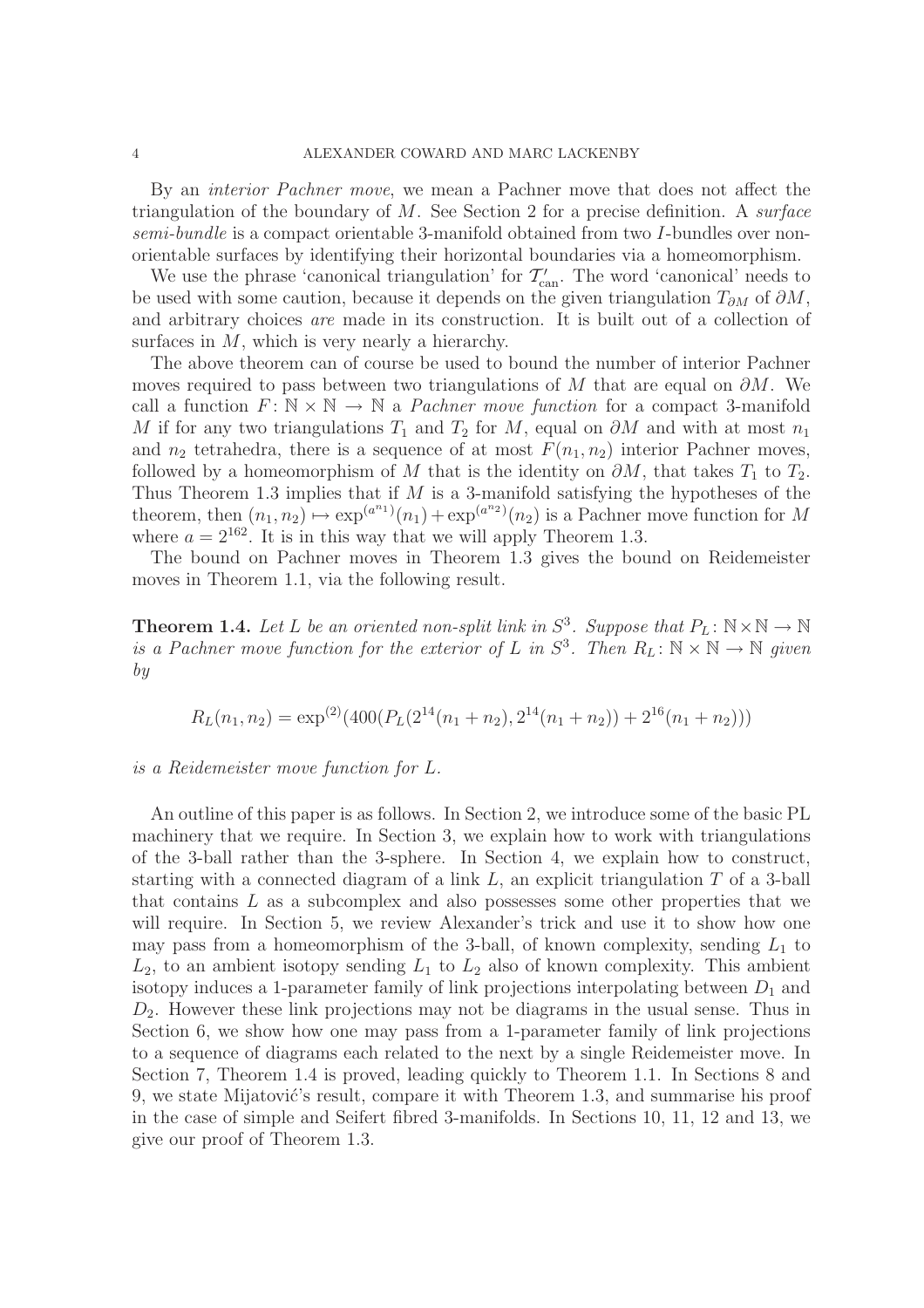#### 2. Piecewise linear theory

Our main theorem is proved using piecewise linear techniques. We therefore start by giving precise definitions from this theory.

For  $n \in \mathbb{N}$ , let  $\Delta^n$  be the standard *n*-simplex. An *abstract*  $\Delta$ -complex K is:

- an indexing set  $A(n)$ , for each natural number n;
- a copy  $\Delta_{\alpha}^n$  of the standard *n*-simplex for each  $\alpha \in A(n)$ ;
- for each  $\Delta_{\alpha}^n$ , where  $n > 0$ , an affine homeomorphism between each  $(n-1)$ dimensional face of  $\Delta_{\alpha}^{n}$  and some  $\Delta_{\beta}^{n-1}$  for  $\beta \in \mathring{A}(n-1)$ .

The term  $\Delta$ -complex was also used by Hatcher in [7]. However, his use of the term was slightly different. He ordered the vertices of each simplex  $\Delta_{\alpha}^{n}$  and required that each affine homeomorphism from a face of  $\Delta_{\alpha}^{n}$  to  $\Delta_{\beta}^{n-1}$  preserved the ordering of the vertices. We will not make that requirement.

The basic example of an abstract  $\Delta$ -complex is a simplicial complex.

One forms the *underlying space* |K| of an abstract ∆-complex K by starting with the disjoint union of the simplices, and identifying each face of each simplex  $\Delta^n_{\alpha}$  with the corresponding simplex  $\Delta_{\beta}^{n-1}$ . We shall use the term  $\Delta$ -complex to denote either an abstract ∆-complex or its underlying space.

A *combinatorial isomorphism* between abstract ∆-complexes K and K′ is, for each natural number n, a bijection between their indexing sets  $A(n)$  and  $A'(n)$ , together with a collection of affine homeomorphisms  $\Delta^n_\alpha \to \Delta^n_{\alpha'}$  for each  $\alpha \in A(n)$  associated with  $\alpha' \in A'(n)$ , such that for each  $(n-1)$ -dimensional face F of  $\Delta^n_{\alpha}$  and F' of  $\Delta^n_{\alpha'}$ that correspond, the following diagram commutes:



Here, the vertical maps are the affine homeomorphisms in the definition of a  $\Delta$ complex. The top horizontal map is the restriction of the affine homeomorphism  $\Delta^n_{\alpha} \to \Delta^n_{\alpha'}$ . The bottom horizontal map is the affine homeomorphism arising from the bijection between  $A(n-1)$  and  $A'(n-1)$ . Put simply, a combinatorial isomorphism is a bijection that preserves all the structure of the complex.

The combinatorial isomorphism between K and  $K'$  determines a homeomorphism  $|K| \to |K'|$  such that the interior of each simplex of  $|K|$  is sent to the interior of a simplex of  $|K'|$  via an affine homeomorphism. We shall also term this homeomorphism a *combinatorial isomorphism*.

A *subdivision* of a  $\Delta$ -complex K is a  $\Delta$ -complex K' together with a homeomorphism  $h: |K'| \to |K|$  such that each simplex  $\sigma$  of  $|K'|$  is mapped into a simplex of  $|K|$  and the restriction of h to  $\sigma$  is affine.

A *triangulation* T of a space M is a  $\Delta$ -complex K together with a homeomorphism  $M \to |K|$ . (When M already has a PL structure, we insist that this homeomorphism is PL.) We let |T| denote  $|K|$ . When K is actually a simplicial complex, we term this a *genuine triangulation*. (In traditional PL theory, what we term a 'genuine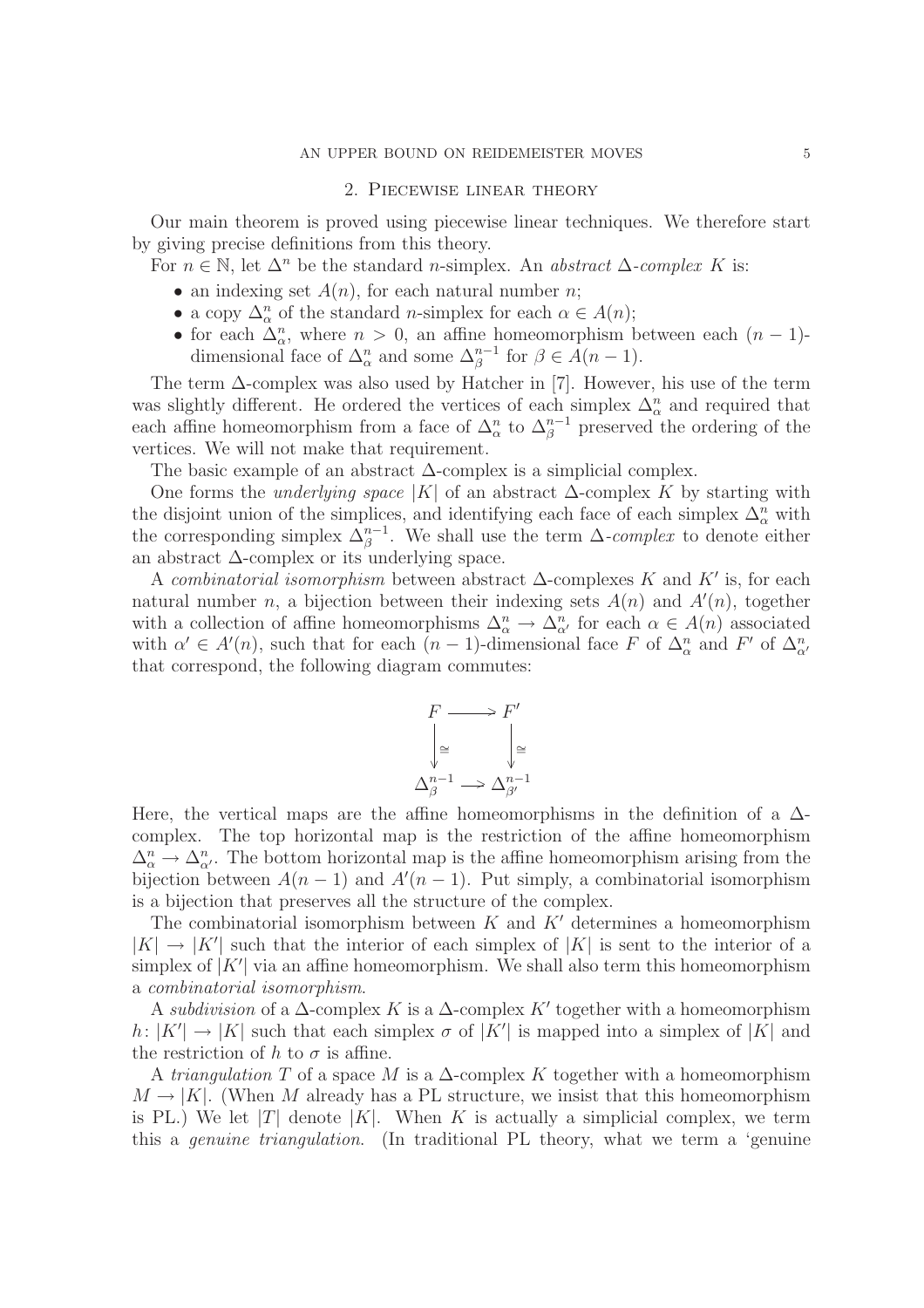triangulation' is just called a 'triangulation', and only these are considered. However, it has become standard practice, particularly in low-dimensional topology, to work with ∆-complexes rather than restrict to simplicial complexes.)

When K' is a subdivision of K, there is an induced homeomorphism  $M \to |K'|$ which is the *subdivided triangulation*.

Two triangulations  $h: M \to |K|$  and  $h': M \to |K'|$  of a space M are *equal* if there is a combinatorial isomorphism  $c: |K| \to |K'|$  such that the following diagram commutes:



This is a rather restrictive condition. If we are only given a combinatorial isomorphism  $c: |K| \to |K'|$ , there is an associated homeomorphism  $h'^{-1}ch: M \to M$  which *realises* this combinatorial isomorphism. There is no guarantee that this is the identity. We say that the two triangulations are *isotopy-equivalent* if this homeomorphism is isotopic to the identity on M. We also say that two triangulations are *homeomorphismequivalent* if their ∆-complexes are combinatorially isomorphic, but with no restriction on the commutativity of the above diagram. Thus, homeomorphism-equivalence of triangulations is essentially the same concept as combinatorial isomorphism, but it is useful to have two different terms.

It is helpful to consider an example. Suppose that  $M$  is a space with infinite mapping class group. Then it is immediate that if it admits a triangulation with  $N$  simplices, it admits infinitely many such triangulations that are homeomorphism-equivalent but isotopy-inequivalent, as follows. Starting with one such triangulation  $h: M \to |K|$ , one may apply non-isotopic homeomorphisms  $\phi_i: M \to M$   $(i \in \mathbb{N})$  to obtain new triangulations  $h\phi_i$ . Since K is finite, there are only finitely many combinatorial isomorphisms  $|K| \to |K|$ , and these realise only finitely many isotopy classes of homeomorphisms  $M \to M$ . Hence, infinitely many of these triangulations of M are distinct, even up to isotopy-equivalence. This lack of finiteness is an important phenomenon that occurs often in the situations we will examine. For example, the torus has infinite mapping class group, as does the exterior of every satellite knot.

We will be concerned with triangulations of manifolds. In this case, there is a well known way to vary a triangulation, via Pachner moves, which are defined as follows. Let T be a triangulation of an n-manifold M. Let  $\Delta$  be a standard  $(n + 1)$ -simplex. Let D be a non-empty subset of  $\partial \Delta$ , consisting of  $i < n+2$  faces of dimension n. Suppose that some subcomplex of  $T$  has interior that is combinatorially isomorphic to the interior of  $D$ . (The typical case is when the subcomplex itself is combinatorially isomorphic to  $D$ , but we wish to permit the possibility that it may be obtained from a copy of D by identifying simplices on the boundary.) Then the operation of removing from T the copy of the interior of D and inserting the interior of  $cl(\partial \Delta - D)$  is an *interior Pachner move.* This is known as an  $(i, n + 2 - i)$  move, since it replaces i n-simplices with  $n + 2 - i$  ones. See Figure 2.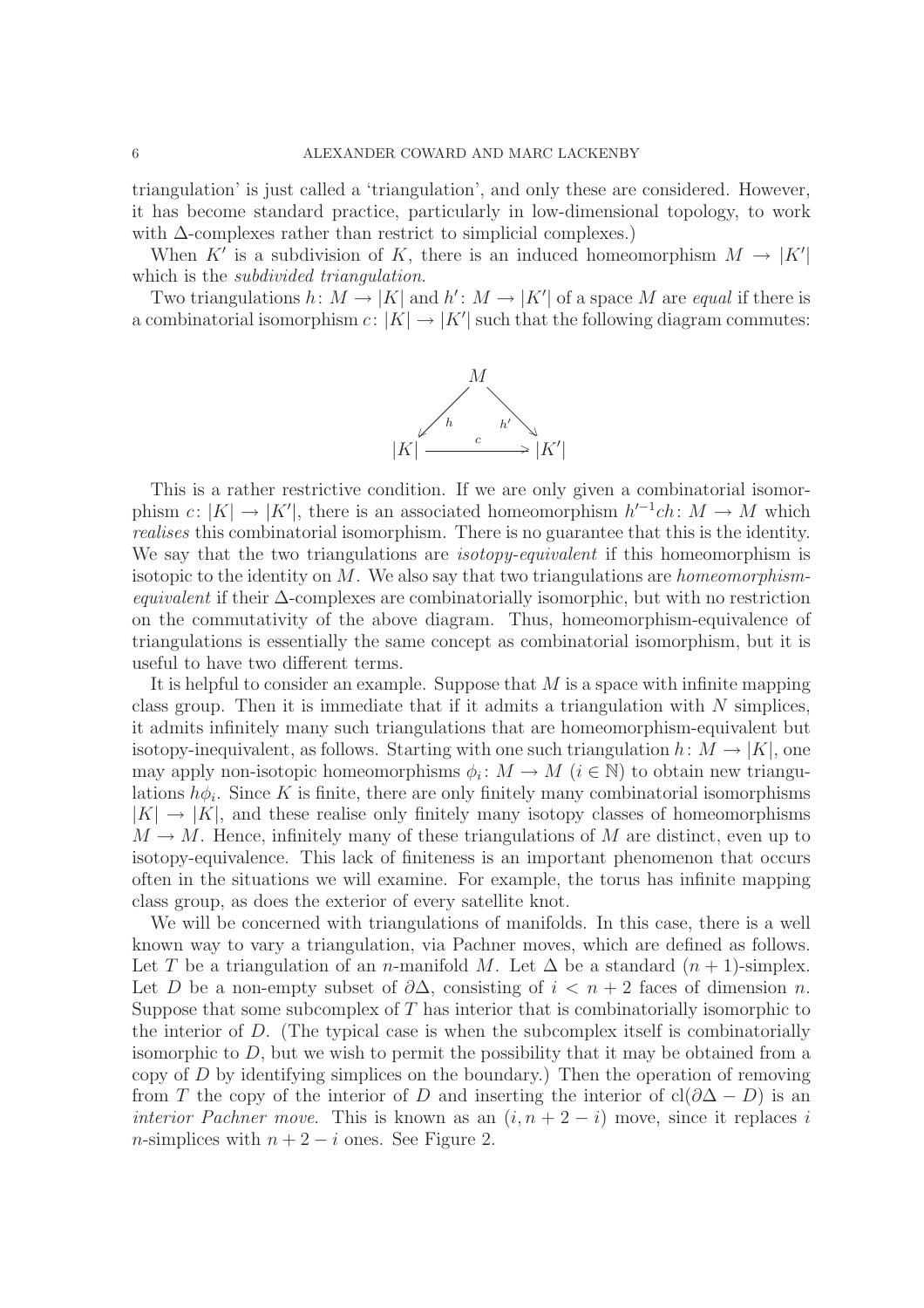

Figure 2. Three-dimensional Pachner moves

If triangulations  $T$  and  $T'$  are related by an interior Pachner move, then they have a common subdivision. More precisely, one can also consider the triangulation  $T''$ that is obtained by replacing the interior of D by the cone on  $\partial D$ . It is possible to realize this cone as a subdivision of both D and cl( $\partial \Delta - D$ ), in a way that is canonical up to isotopy equivalence. We therefore obtain homeomorphisms  $h: |T''| \to |T|$  and  $h': |T''| \to |T'|$ , and hence a homeomorphism  $h' \circ h^{-1}: |T| \to |T'|$ . See Figure 3.



FIGURE 3.  $T''$  is a common subdivision of both T and T'

If the *n*-manifold  $M$  has non-empty boundary, Pachner moves do not affect the triangulation of  $\partial M$ . Thus, it is necessary to introduce a related move, which we call a *boundary Pachner move*. Here, one starts with a standard n-simplex  $\Delta$  and a non-empty subset D of  $\partial \Delta$  consisting of  $i < n + 1$  faces of dimension  $n - 1$ . One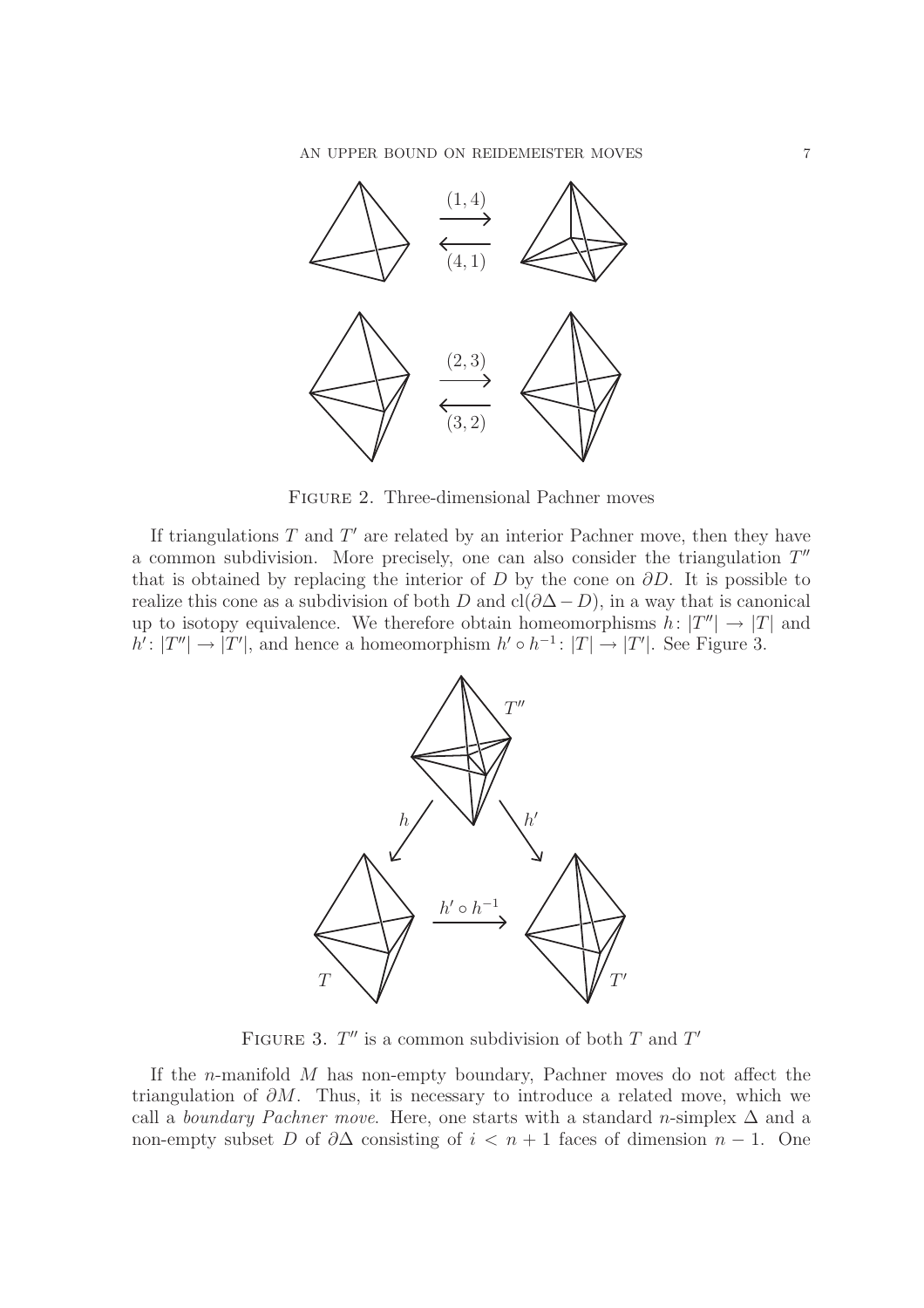finds a subset of  $\partial M$  whose interior is combinatorially isomorphic to the interior of D, and one attaches  $\Delta$  to it along D. Alternatively, one performs the reverse of this procedure. This operation has the effect of changing the triangulation on  $\partial M$  by an interior Pachner move.

A *Pachner move* refers to an interior or a boundary Pachner move.

The following key result about Pachner moves is due to Pachner [20, 21]. See also [12].

Theorem 2.1. *Let* T *and* T ′ *be two triangulations of a closed PL manifold* M*. Then, up to homeomorphism-equivalence, there is a finite sequence of Pachner moves that*  $takes T to T'.$ 

One might then wish to determine a bound on this number of moves, solely in terms of the number t and t' of top-dimensional simplices in  $T$  and  $T'$ . It trivially holds that there is a function  $F: \mathbb{N} \times \mathbb{N} \to \mathbb{N}$  such that any two triangulations T and T' differ by a sequence of at most  $F(t, t')$  Pachner moves, up to homeomorphismequivalence. However, any useful bound is impossible in general, as the following theorem demonstrates. This is proved in much the same way as Theorem 1.2.

**Theorem 2.2.** Let M be a compact orientable PL m-manifold, where  $m \leq 4$ . Then *the following are equivalent:*

- (1) *There is a computable function*  $F: \mathbb{N} \times \mathbb{N} \to \mathbb{N}$  *such that for any two trian* $gulations T_1$  and  $T_2$  of M, with  $t_1$  and  $t_2$  m-simplices respectively, there is a sequence of at most  $F(t_1, t_2)$  *Pachner moves that takes*  $T_1$  *to a triangulation homeomorphism-equivalent to*  $T_2$ .
- (2) *There is an algorithm to recognize* M *among all triangulated compact PL* m*manifolds. In other words, there is an algorithm that takes as input the triangulation of some compact* m*-manifold and determines whether or not this manifold is PL homeomorphic to* M*.*

Note that, by a theorem of Novikov, there are closed m-dimensional manifolds which cannot be recognized among the set of all triangulated PL m-manifolds, provided  $m \geq 4$ . Indeed, the *m*-sphere falls in this class when  $m \geq 5$ . (See the appendix to [18] for example.) An explicit example of such a manifold when  $m = 4$  is the connected sum of 16 copies of  $S^2 \times S^2$  [25].

One might wonder why it is necessary to assume that  $m \leq 4$  in the above result. This is required in the proof of  $(2) \Rightarrow (1)$ . Here, one starts with a recognition algorithm for M and from this, one constructs an algorithm to compute  $F(t_1, t_2)$  for any positive integers  $t_1$  and  $t_2$ . To do this, one constructs all spaces obtained from  $\max\{t_1, t_2\}$ m-simplices by identifying their  $(m - 1)$ -dimensional faces in pairs. But one must then discard all spaces that do not form an m-manifold, and to do this, a recognition algorithm for the  $(m-1)$ -sphere is required. This is only known to exist for  $m \leq 4$  [26]. Then, once one has constructed this collection of triangulated  $m$ -manifolds, one then applies the recognition algorithm for  $M$  to discard the triangulations of manifolds not PL homeomorphic to  $M$ . The resulting triangulations of  $M$  are all related by sequences of Pachner moves, which one can eventually construct. One defines  $F(t_1, t_2)$  to be the maximum length of each such sequence of Pachner moves.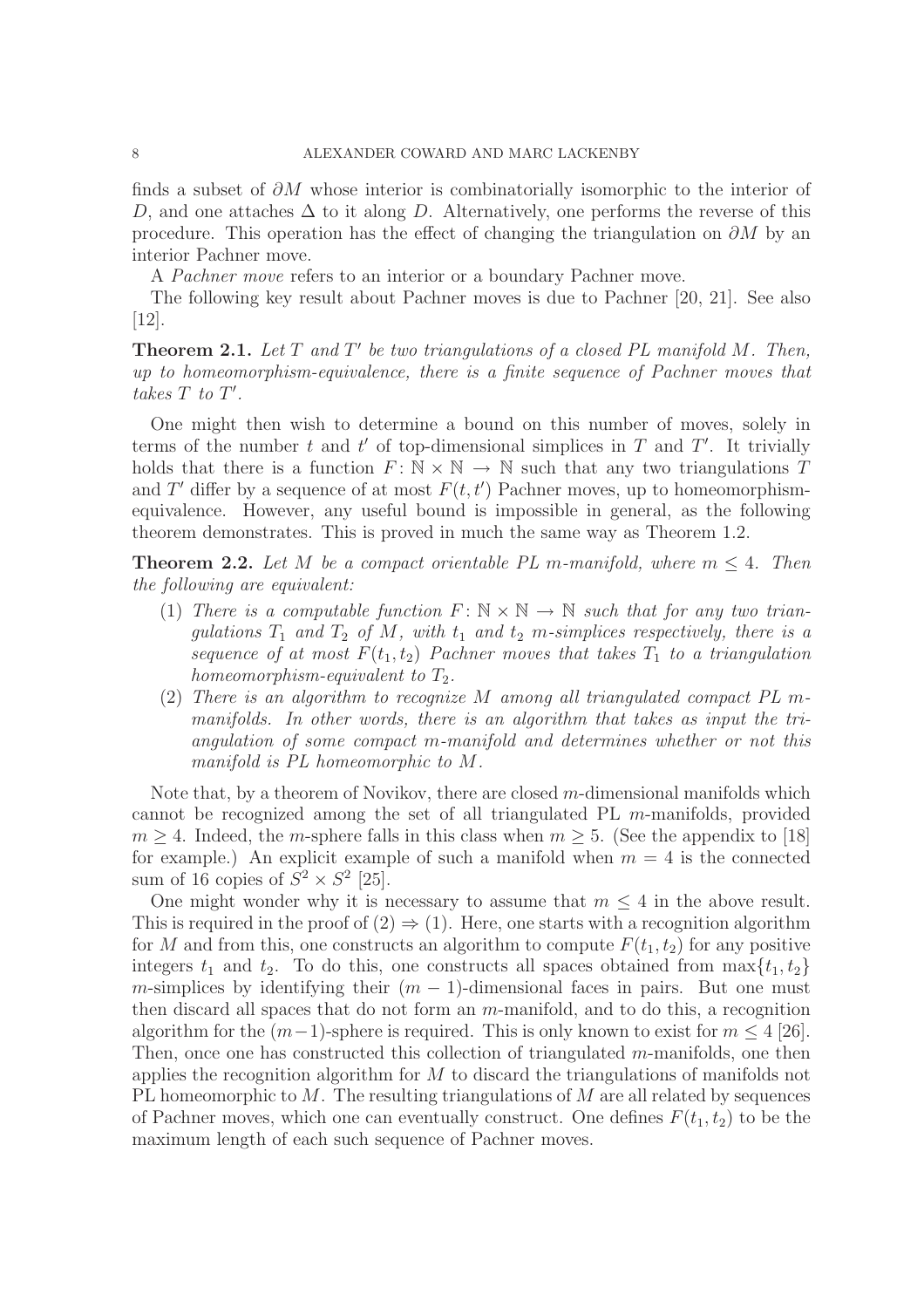The solution to the recognition problem for Haken 3-manifolds was established by Haken  $[4]$  and Hemion  $[9]$ . Hence, for 3-manifolds M in this class, there are computable functions  $F$  as above. Moreover, Mijatović in [17] provided an explicit and easily computed function  $F$  for a large class of Haken 3-manifolds that includes the exteriors of all non-split links in the 3-sphere. It is Mijatović's explicit upper bound, and the technology behind it, that is the key to this paper.

#### 3. Pachner moves on punctured 3-manifolds

In this section, we will deal with 3-manifolds which may have a 2-sphere boundary component. Our goal is to prove the following theorem.

**Theorem 3.1.** Let  $T_1$  and  $T_2$  be triangulations of a 3-ball B. Suppose that in a col*lar neighbourhood of* ∂B*, these triangulations are equal, and are the same standard triangulation of*  $\partial B \times I$ *. Let*  $t_1$  *and*  $t_2$  *be the number of 3-simplices in*  $T_1$  *and*  $T_2$  *re*spectively. Suppose that links  $L_1$  and  $L_2$  are subcomplexes of  $T_1$  and  $T_2$  respectively, and *that they have triangulated neighbourhoods*  $N(L_1)$  *and*  $N(L_2)$  *that are combinatorially isomorphic. Suppose that the homeomorphism from*  $N(L_1)$  *to*  $N(L_2)$  *that realises this combinatorial isomorphism preserves the longitudal slope of each boundary component. Suppose also that*  $L_1$  *and*  $L_2$  *are ambient isotopic, and that*  $P: N \times N \rightarrow N$  *is a Pachner move function for the exterior of this ambient isotopy class of link in*  $S^3$ . Then there *exists a sequence of at most*  $100P(t_1, t_2) + 100(t_1 + t_2)$  *Pachner moves, followed by a combinatorial isomorphism, that takes*  $T_1$  *to*  $T_2$ *, and*  $N(L_1)$  *to*  $N(L_2)$ *. Furthermore, none of the Pachner moves affect* N(L1) *or* ∂B*, and the combinatorial isomorphism restricts to the identity on* ∂B*.*

We say that the *standard triangulation* of the 2-sphere S is the boundary of a 3 simplex.

Let  $T_{S\times I}$  be the following triangulation of  $S\times I$ . Give each component of  $S\times \partial I$  the same standard triangulation. For each edge e of this triangulation, insert  $e \times I$  into  $S \times I$ . Place a vertex in the interior of this rectangle, and cone off the rectangle from this vertex. These rectangles divide  $S \times I$  into a collection of balls. Insert a vertex in the interior of each such ball and cone off the ball from this vertex. The resulting triangulation is  $T_{S\times I}$ , which we term the *standard triangulation* of  $S \times I$ .

Theorem 3.1 will be a consequence of the following result.

Theorem 3.2. *Let* M *be a compact orientable 3-manifold, and let* S *be a 2-sphere boundary component of* M*. Suppose that the 3-manifold that results from attaching a* 3-ball to S has  $P: \mathbb{N} \times \mathbb{N} \to \mathbb{N}$  as a Pachner move function. Let  $T_1$  and  $T_2$  be *triangulations of*  $M$  *with at most*  $t_1$  *and*  $t_2$  *tetrahedra respectively. Suppose that*  $T_1$ *and*  $T_2$  *are equal on*  $\partial M$ *, and that in a collar neighbourhood of* S,  $T_1$  *and*  $T_2$  *are equal* and combinatorially isomorphic to  $T_{S\times I}$ . Then there is a sequence of at most

$$
100P(t_1, t_2) + 100(t_1 + t_2).
$$

*interior Pachner moves, followed by a homeomorphism that is the identity on* ∂M*, taking*  $T_1$  *to*  $T_2$ *.* 

We shall need some terminology before embarking on the proof of Theorem 3.2.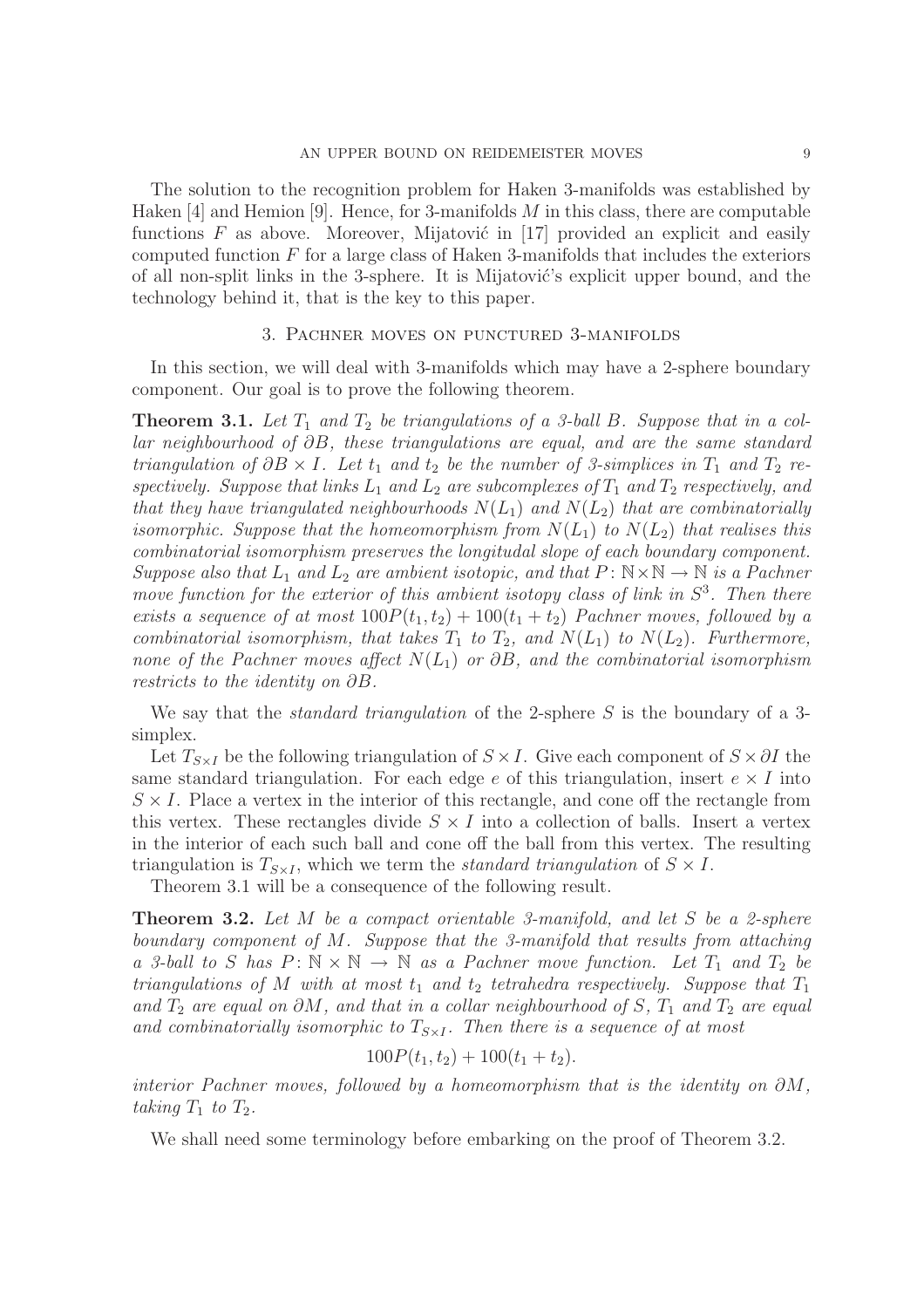**Definition 3.3.** Let  $\tilde{M}$  be a compact orientable 3-manifold, let  $T$  be a triangulation  $\phi: \hat{M} \to |T|$  of  $\hat{M}$ , and let x be a point in  $\hat{M}$  that is disjoint from the image under  $\phi^{-1}$ of the 2-skeleton. We define the following *puncturing operation*. Remove the interior of the 3-simplex containing  $\phi(x)$ , and insert  $T_{S\times I}$ . Let  $P(M, T, x)$  be the resulting triangulation of the manifold  $\hat{M}$  – int $(N(x))$ .

Let  $T_1$  and  $T_2$  be triangulations of the same 3-manifold  $\hat{M}$ . Suppose that they differ by a sequence of N interior Pachner moves

$$
T_1 = T^0 \rightsquigarrow T^1 \rightsquigarrow \cdots \rightsquigarrow T^N = T_2.
$$

For each relevant integer *i*, let  $K^i$  be the  $\Delta$ -complex associated with  $T^i$ , and let  $h_i: |K^{i-1}|$  →  $|K^i|$  be the homeomorphism resulting from the Pachner move. Let x be a point in  $\hat{M}$  disjoint from the inverse image in  $\hat{M}$  of the 2-skeleton of  $|K^0|, |K^1|, \dots$ and  $|K^N|$ .

**Lemma 3.4.** The triangulations  $P(\hat{M}, T^0, x)$  and  $P(\hat{M}, T^N, x)$  differ, up to ambient *isotopy fixed on*  $\partial \hat{M} \cup \partial N(x)$ , by a sequence of at most 100N interior Pachner moves.

*Proof.* It clearly suffices to prove that for each i,  $P(\hat{M}, T^i, x)$  and  $P(\hat{M}, T^{i+1}, x)$  differ by a sequence of at most 100 Pachner moves. An example is shown in Figure 4, where  $T<sup>i</sup>$  and  $T<sup>i+1</sup>$  differ by a  $(1, 4)$ -move. (Note that, for clarity, not all simplices in these triangulations are drawn.) Since there are only 4 types of move, it is clear that there is a universal constant k such that  $P(\hat{M}, T^i, x)$  and  $P(\hat{M}, T^{i+1}, x)$  differ by at most  $k$  interior Pachner moves. An elementary calculation, which is omitted, proves that  $k = 100$  suffices.



Figure 4

**Lemma 3.5.** Let  $T$  be a triangulation of a compact orientable 3-manifold  $\hat{M}$  with t *tetrahedra. Let* x *and* x ′ *be points in* Mˆ *that are in the complement of the 2 skeleton.* Then,  $P(\hat{M}, T, x)$  and  $P(\hat{M}, T, x')$  are triangulations of  $\hat{M} - \text{int}(N(x))$  and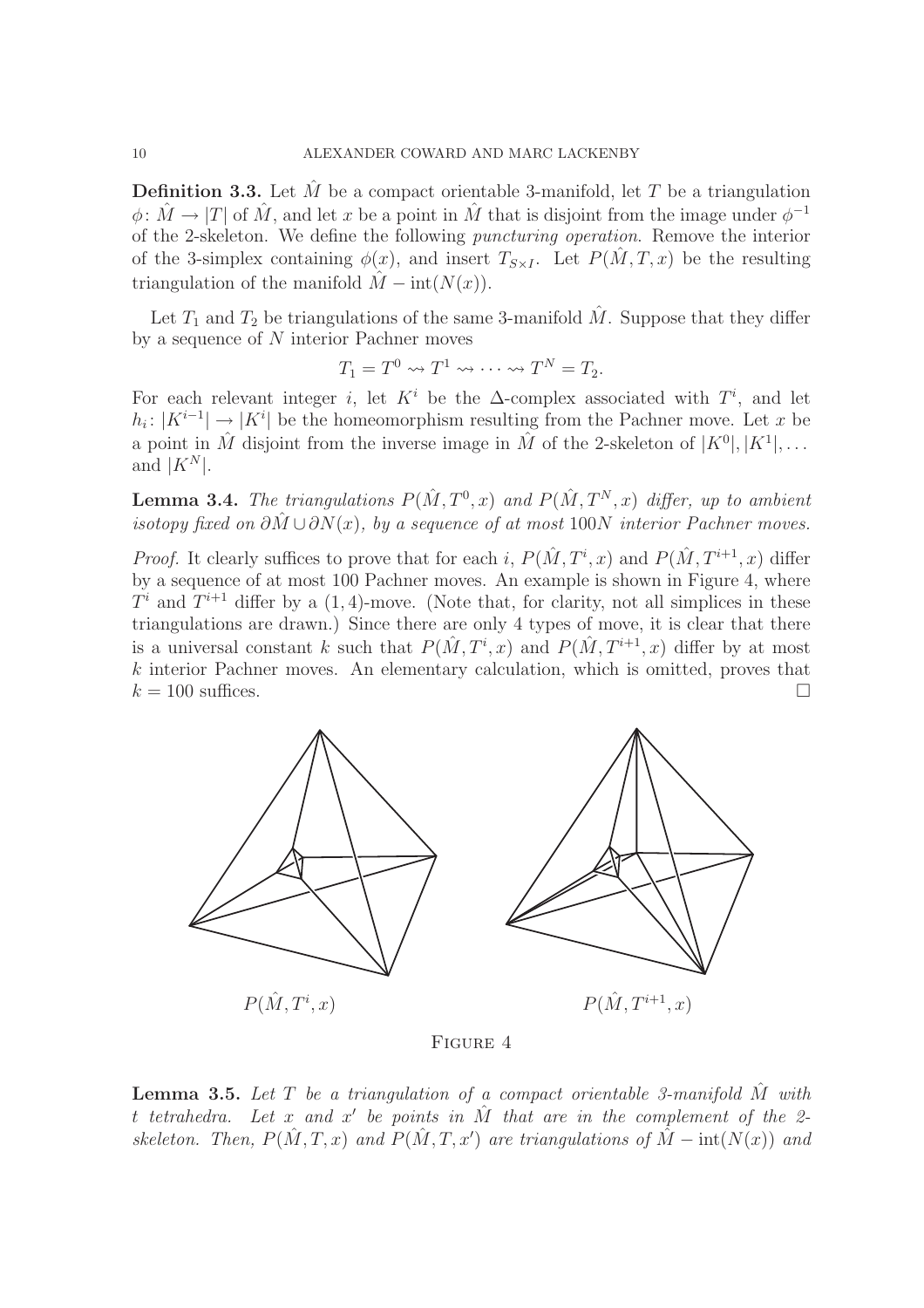$\hat{M}$  – int( $N(x')$ ) *respectively, from which*  $\partial N(x)$  *and*  $\partial N(x')$  *inherit triangulations. Let*  $h: \partial N(x) \to \partial N(x')$  be a simplicial isomorphism. Then,  $P(\hat{M}, T, x)$  and  $P(\hat{M}, T, x')$ *differ by a sequence of at most* 100t *interior Pachner moves, followed by a homeomor* $phism \hat{M} - int(N(x)) \to \hat{M} - int(N(x'))$ . We may arrange that this homeomorphism *equals* h *on* ∂N(x)*, equals the identity on* ∂Mˆ *, and extends to a homeomorphism*  $\hat{M} \rightarrow \hat{M}$  that is isotopic to the identity.

*Proof.* Suppose that x and x' lie in distinct 3-simplices  $\Delta$  and  $\Delta'$  that share a face. Let  $\Delta \cup \Delta'$  denote the 3-ball obtained by gluing  $\Delta$  and  $\Delta'$  along this face. There may be other identifications on the boundary of this ball, but we do not yet make these. The triangulations  $P(\Delta, \Delta, x) \cup \Delta'$  and  $\Delta \cup P(\Delta', \Delta', x')$  are triangulations of  $(\Delta \cup \Delta') - \text{int}(N(x))$  and  $(\Delta \cup \Delta') - \text{int}(N(x'))$  respectively. Pick a homeomorphism  $\phi: (\Delta \cup \Delta') - \text{int}(N(x)) \to (\Delta \cup \Delta') - \text{int}(N(x'))$  that restricts to h on  $\partial N(x)$ , equals the identity on  $\partial(\Delta \cup \Delta')$  and extends to a homeomorphism  $(\Delta \cup \Delta') \to (\Delta \cup \Delta')$  that is isotopic, relative to its boundary, to the identity. Then, using  $\phi$  to pull back the triangulation of  $(\Delta \cup \Delta') - \text{int}(N(x'))$ , we obtain another triangulation of  $(\Delta \cup \Delta')$  $int(N(x))$ . It is clear that there is some number k of interior Pachner moves, followed by an ambient isotopy that equals the identity on  $\partial(\Delta \cup \Delta') \cup \partial N(x)$  taking one to the other. One may easily check that  $k = 100$  suffices. Since only interior Pachner moves were used, any further identifications on the boundary of  $\Delta \cup \Delta'$  do not affect this argument.

Now suppose that x and x' are arbitrary points in  $\hat{M}$  disjoint from the 2-skeleton. There is a sequence of points  $x = x_0, \ldots, x_r = x'$  of points disjoint from the 2-skeleton, where  $r \leq t$ , and for each i,  $x_i$  and  $x_{i+1}$  lie in distinct 3-simplices that share a face. Thus, at most  $kr \leq 100t$  Pachner moves, followed by a homeomorphism as described in the lemma, suffice to take  $P(M, T, x)$  to  $P(M, T, x')$ . ).  $\qquad \qquad \Box$ 

*Proof of Theorem 3.2.* Let  $\hat{M}$  be the result of attaching a 3-ball to  $M$  along  $S$ . Let  $\hat{T}_1$  and  $\hat{T}_2$  be the result of removing the copy of  $T_{S\times I}$  from  $T_1$  and  $T_2$ , and inserting a 3-simplex, giving triangulations  $\phi_1: \hat{M} \to |\hat{T}_1|$  and  $\phi_2: \hat{M} \to |\hat{T}_2|$ . Thus,  $T_1 =$  $P(\hat{M}, \hat{T}_1, y)$  and  $T_2 = P(\hat{M}, \hat{T}_2, y)$ , where y is a point in the interior of the newly attached 3-ball. By assumption, there is a sequence of  $N \leq P(t_1, t_2)$  interior Pachner moves

$$
\hat{T}_1 = T^0 \rightsquigarrow T^1 \rightsquigarrow \cdots \rightsquigarrow T^N,
$$

where  $T^N$  is homeomorphism-equivalent to  $\hat{T}_2$ , via a homeomorphism  $h: \hat{M} \to \hat{M}$  that is the identity on  $\partial \hat{M}$ . For each relevant integer i, let K<sup>i</sup> be the  $\Delta$ -complex associated with  $T^i$ , and let  $h_i: |K^{i-1}| \to |K^i|$  be the homeomorphism resulting from the Pachner move. Let x be a point in  $\hat{M}$  disjoint from the inverse image of the 2-skeletons of every |K<sup>i</sup>|. By Lemma 3.4, the triangulations  $P(\hat{M}, \hat{T}_1, x)$  and  $P(\hat{M}, T^N, x)$  differ by a sequence of at most 100N interior Pachner moves, up to ambient isotopy fixed on  $\partial \hat{M} \cup \partial N(x)$ . By Lemma 3.5,  $P(\hat{M}, T^N, x)$  and  $P(\hat{M}, T^N, h^{-1}(y))$  differ by a sequence of at most  $100t_2$  Pachner moves, followed by a simplicial isomorphism that acts as the identity on  $\partial \hat{M}$ . Now,  $P(\hat{M}, T^N, h^{-1}(y))$  and  $P(\hat{M}, \hat{T}_2, y)$  are homeomorphismequivalent, via a homeomorphism that is the identity on  $\partial M$ . The composition of the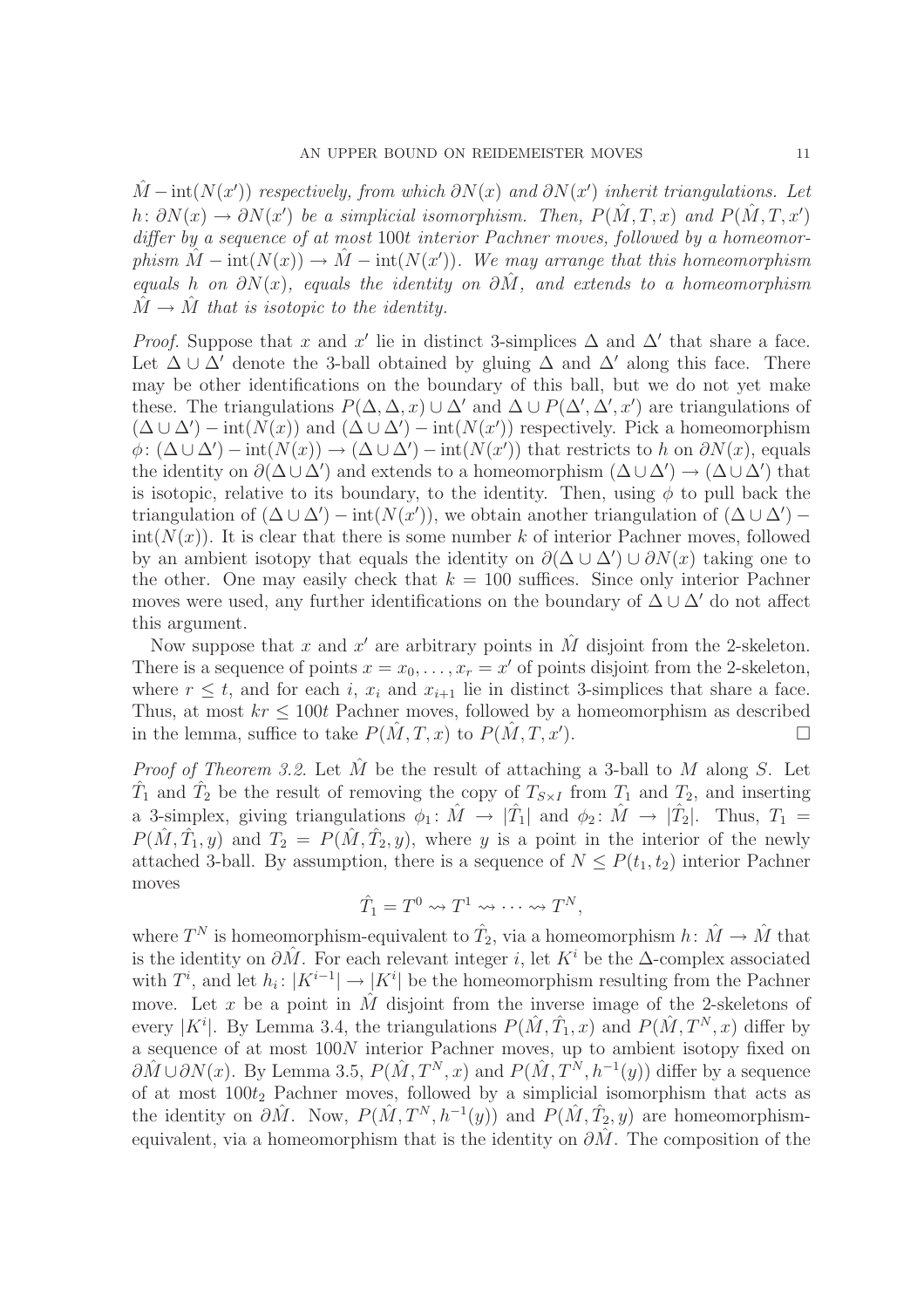above homeomorphisms restricts to a simplicial isomorphism  $\phi: \partial N(x) \to \partial N(y)$ . By Lemma 3.5,  $T_1 = P(\hat{M}, \hat{T}_1, y)$  and  $P(\hat{M}, \hat{T}_1, x)$  differ by a sequence of at most  $100t_1$ interior Pachner moves, followed by a simplicial isomorphism that acts as the identity on  $\partial \hat{M}$ . Moreover, we may ensure that the induced map  $\partial N(y) \to \partial N(x)$  equals  $\phi^{-1}$ . Thus, we have related  $T_1$  and  $T_2$  by a sequence of at most  $100P(t_1, t_2) + 100(t_1 + t_2)$ interior Pachner moves, followed by a homemorphism that acts as the identity on the boundary of  $M$ .

*Proof of Theorem 3.1.* We are given triangulations  $T_1$  and  $T_2$  of the 3-ball, B. The links  $L_1$  and  $L_2$  and their regular neighbourhoods  $N(L_1)$  and  $N(L_2)$  are subcomplexes. Let  $M = B - \text{int}(N(L_1))$ . Then  $T_1$  restricts to a triangulation  $T_1'$  $I'_1$  for  $M$ . Now,  $L_1$ and  $L_2$  are assumed to be equivalent, and so there is a homeomorphism h of B taking  $N(L_1)$  to  $N(L_2)$ . After an isotopy, we may assume that the restriction of h to  $N(L_1)$ realises the given combinatorial isomorphism between  $N(L_1)$  and  $N(L_2)$ . Let  $T_2'$  be the triangulation of M obtained by transferring the restriction of  $T_2$  to M via  $h^{-1}$ . Thus, we have two triangulations of  $M$ ,  $T_1'$  $T_1'$  and  $T_2'$ 2 , and these restrict to equal triangulations of  $\partial M$ . Note that the number of tetrahedra in  $T_1'$  $T'_1$  and  $T'_2$  $t_2$  is at most  $t_1$  and  $t_2$  respectively.

Let  $\tilde{M}$  be the result of attaching a 3-ball to the 2-sphere boundary component of  $M$ . By assumption,  $P: \mathbb{N} \times \mathbb{N} \to \mathbb{N}$  is a Pachner move function for M. Applying Theorem 3.2, we obtain a sequence of at most  $100P(t_1, t_2) + 100(t_1 + t_2)$  interior Pachner moves, followed by a homeomorphism that is the identity on  $\partial M$ , taking  $T_1'$  $T_1'$  to  $T_2'$  $\frac{1}{2}$ . This induces a sequence of at most this many interior Pachner moves, followed by a combinatorial isomorphism that is the identity on  $\partial B$ , taking  $T_1$  to  $T_2$  and  $N(L_1)$  to  $N(L_2)$ . This completes the proof of Theorem 3.1.

#### 4. Constructing a triangulation from a link diagram

In this section, we show how a link diagram can be used to construct a triangulation of the link's exterior.

Definition 4.1. The *standard triangulation* of a cube is obtained as follows. Start by inserting a vertex into each face, and coning off each face from this vertex. This gives a triangulation of the boundary of the cube. Now place a vertex at the centre of the cube, and cone off the triangulation of the boundary. See Figure 5.

Definition 4.2. For any positive integer n, the *standard triangulation of the solid torus with length* n is obtained by gluing together n cubes in a circular fashion, with their standard triangulations, where the intersection of a cube with its neighbours is precisely a pair of opposite faces of the cube and where the other faces patch together to form four annuli.

**Theorem 4.3.** Let L be a link in  $S^3$  with components  $L_1, \ldots, L_r$ . Let D be a connected *diagram of* L with  $c(D)$  *crossings. For*  $1 \leq i \leq r$ , let  $c_i$  be the number of crossings in *which at least one strand is part of*  $L_i$ *. Let*  $n_1, \ldots, n_r$  *be integers satisfying*  $n_i \geq 10c_i$ *for each i*, and let  $n = n_1 + \cdots + n_r$ . Then there is a triangulation T of a convex 3-ball *in* R <sup>3</sup> *with the following properties:*

• *it has at most*  $2^{12}c(D) + 120(n + 11)$  *tetrahedra*;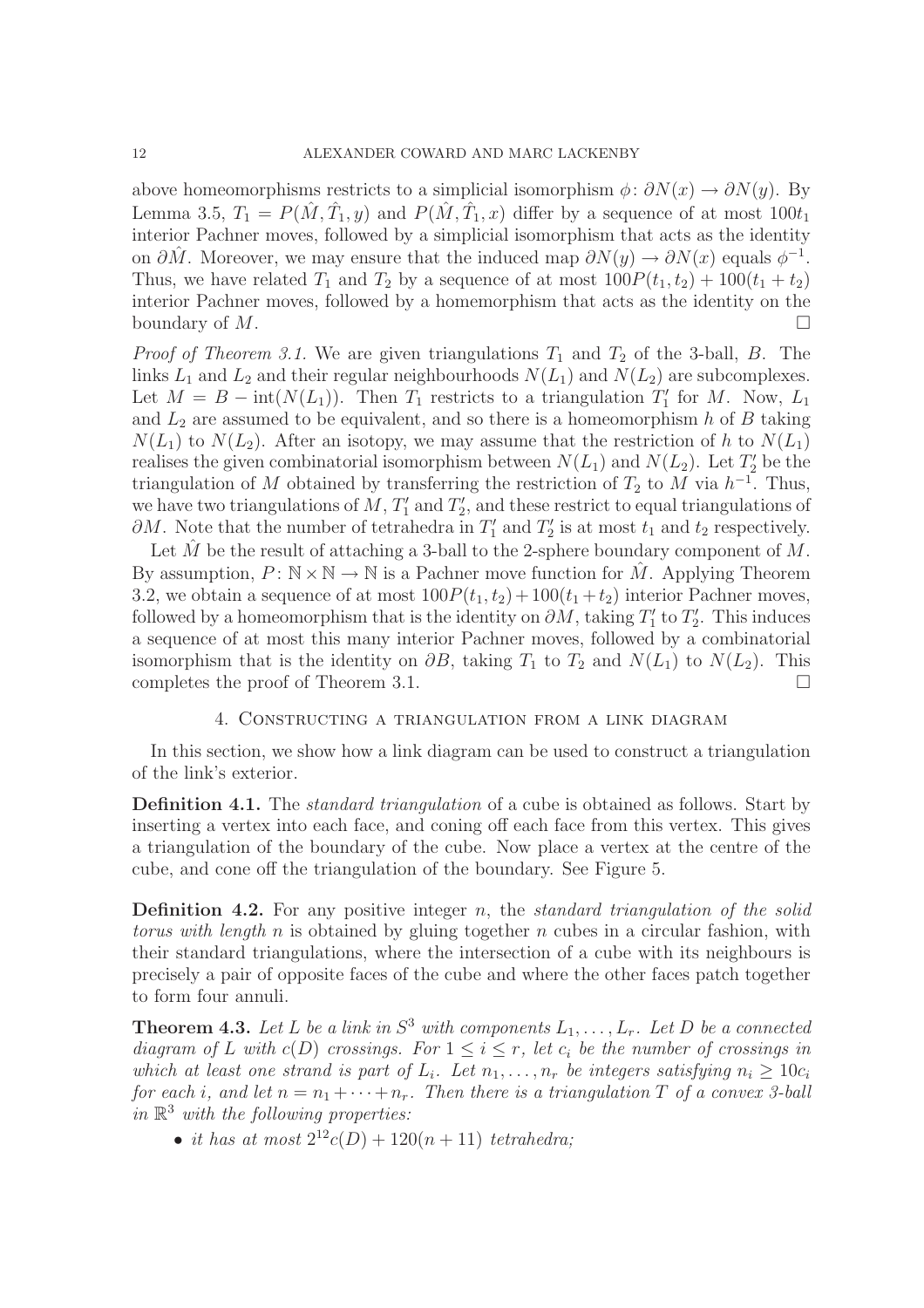

FIGURE 5

- *it contains* L *as a subcomplex, and also a neighbourhood*  $N(L) = N(L_1) \cup \cdots \cup$  $N(L_r)$  *of*  $L$ ;
- *the vertical projection of this copy of* L *onto the horizontal plane is the diagram* D*;*
- for each  $i$ ,  $N(L_i)$  has the standard triangulation of the solid torus with length  $n_i$ ;
- each simplex of T is straight in the affine structure on  $\mathbb{R}^3$ ;
- *a collar neighbourhood of the boundary of the ball is triangulated as*  $T_{S\times I}$ *.*

*Proof.* Step 1. First suppose D is not the trivial unknot diagram. Let G be the underlying 4-valent planar graph of D. We start by embedding  $\tilde{G}$  in a square  $Q$  in  $\mathbb{R}^2$ so that each edge of  $G$  is a union of at most 3 straight arcs. To find such an embedding, we first collapse parallel edges of  $G$  to a single edge and remove edge loops, forming a graph  $\overline{G}$ . Using Fáry's Theorem we may find an embedding of  $\overline{G}$  in the plane in which every edge is straight. Now reinstate the parallel edges of G with 2 straight arcs each and the edge loops of G with 3 straight arcs. If  $D$  is the trivial unknot diagram then let G be a triangle formed of three straight edges in the interior of Q.

Step 2. Replace each edge of G by 4 parallel edges. Replace each 2-valent vertex of G by 4 vertices joined by 3 straight edges. Replace each 4-valent vertex of G by 9 parallelograms. See Figure 6. Call the resulting graph  $G_{+}$ .

**Step 3.** We will use  $G_+$  to triangulate Q as follows. Into each complementary region of  $G<sub>+</sub>$  coming from the complementary regions of G we add straight edges until the region is triangulated. Denote by E the union of these edges together with  $G_+$  and  $\partial Q$ . An elementary Euler characteristic argument shows that E decomposes Q into at most  $\max(10c(D) + 2, 8) \le 10c(D) + 8$  triangles and at most  $\max(27c(D), 9) \le 27c(D) + 9$ convex quadrilaterals. Into the quadrilateral shaped regions add a vertex and cone from this vertex. The result is a triangulation of the square Q which we denote by  $T<sub>G</sub>$ .

**Step 4.** Insert 4 copies of Q with its triangulation  $T_G$  into the cube  $Q \times I$ , one being the top face, one the bottom face, and two parallel copies between them. Insert a copy of  $E \times I$ , lying vertically in the cube, running from top to bottom. The union of these copies of Q with  $E \times I$  decomposes the cube into a collection of convex balls.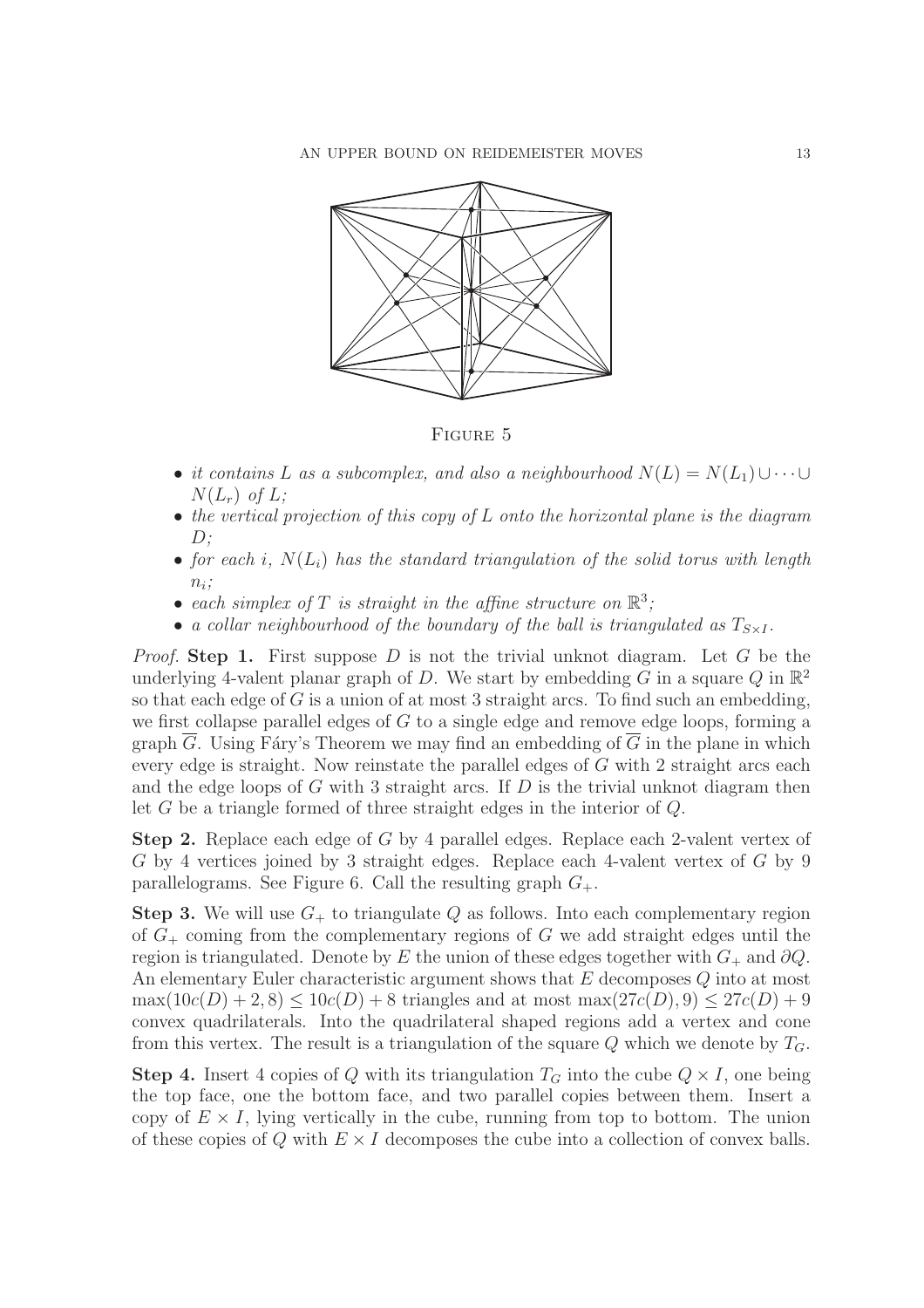

Figure 6

Triangulate each of the vertical faces by inserting a vertex into the centre of the face, and coning off. Insert a vertex into each ball and cone off.

The result is a triangulation of the cube. It has at most  $2364c(D) + 984$  tetrahedra. However, it does not yet have all the required properties.

**Step 5.** We have triangulated the cube  $Q \times I$ , but we actually require a triangulation of a ball so that a collar neighbourhood of its boundary has the standard triangulation  $T_{S\times I}$ . Place a large copy of  $T_{S\times I}$  around  $Q\times I$ . We need to triangulate the space between them. Do this by adding a cone over each face of  $Q \times I$ , the cone point being a vertex of  $T_{S\times I}$ . Then triangulate the remaining space. This certainly adds at most  $300 + 236c(D)$  tetrahedra to the triangulation.

**Step 6.** Near each 4-valent vertex of  $G$ , there are 9 parallelograms which are complementary regions of  $G_+$ . A copy of these 9 parallelograms lies in each of the 4 copies of Q, and between these lies a parallelepiped made out of 27 smaller parallelepipeds which together look like a Rubik's cube. We remove the entirety of this parallelepiped, and replace it with a fixed triangulation of the parallelepiped with the same boundary. This triangulation contains two pairs of parallelepipeds, glued end-to-end, which together form two thickened arcs that realise the crossing of L. We call these parallelepipeds *crossing parallelepipeds*. See Figure 7. We triangulate each of these crossing parallelepipeds using the standard triangulation of a cube. We triangulate the rest of the large parallelepipeds using less than 300 tetrahedra each, with their boundaries remaining unchanged from the start of this step.

**Step 7.** This new triangulation certainly has at most  $2^{12}c(D) + 1284$  tetrahedra. It has all the required properties, with one exception. Each component  $N(L_i)$  of  $N(L)$ is a union of cubes, but the number of cubes is  $n'_i$  $i'$ , say, where  $n'_i \leq 10c_i$ .

Thus, we remove each cube of  $N(L_i)$ , and replace it with the following triangulation. Four of its outer faces have the same triangulation as in the standard case. However, the faces F that are attached to other cubes of  $N(L_i)$  are given the following triangulation. It has a central square, coned off. There is an edge running from each vertex of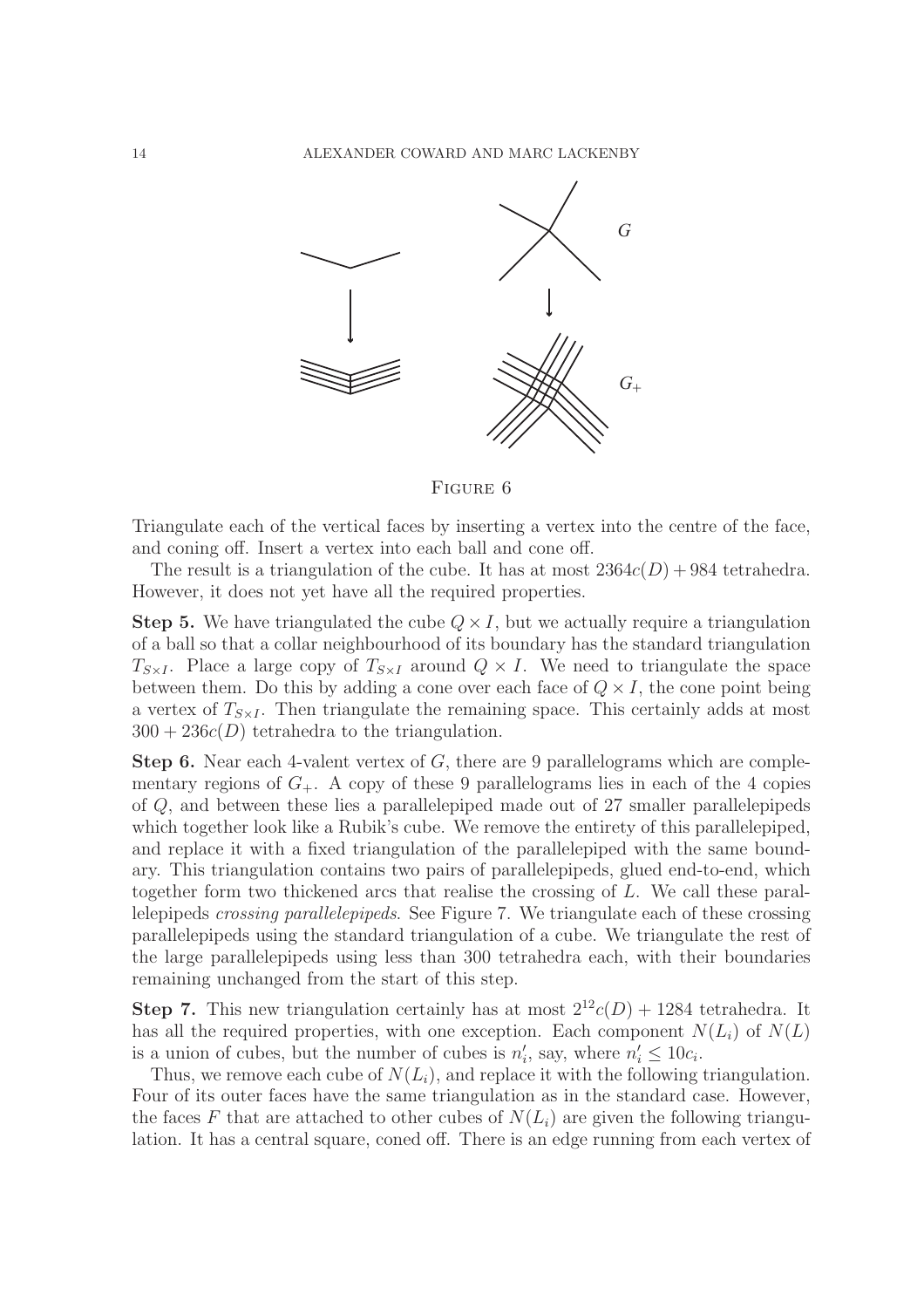

Figure 7. Crossing parallelepipeds

this square to the corresponding vertex of  $F$ . This creates 4 trapeziums. A vertex is inserted into each, and then we cone off. This specifies the boundary of each of these new cubes. See Figure 8.



Figure 8

Between opposite faces containing the new smaller squares, we insert  $\lfloor n_i/n'_i \rfloor$  or  $\lceil n_i/n'_i \rceil$  standard cubes. The union of these cubes will form the new  $N(L)$ . Between the boundary of the new  $N(L)$  and the old  $N(L)$ , we insert 2-simplices and 3-simplices so that the resulting triangulation has all the required properties. The number of tetrahedra lying within the old  $N(L)$  is at most 120*n*.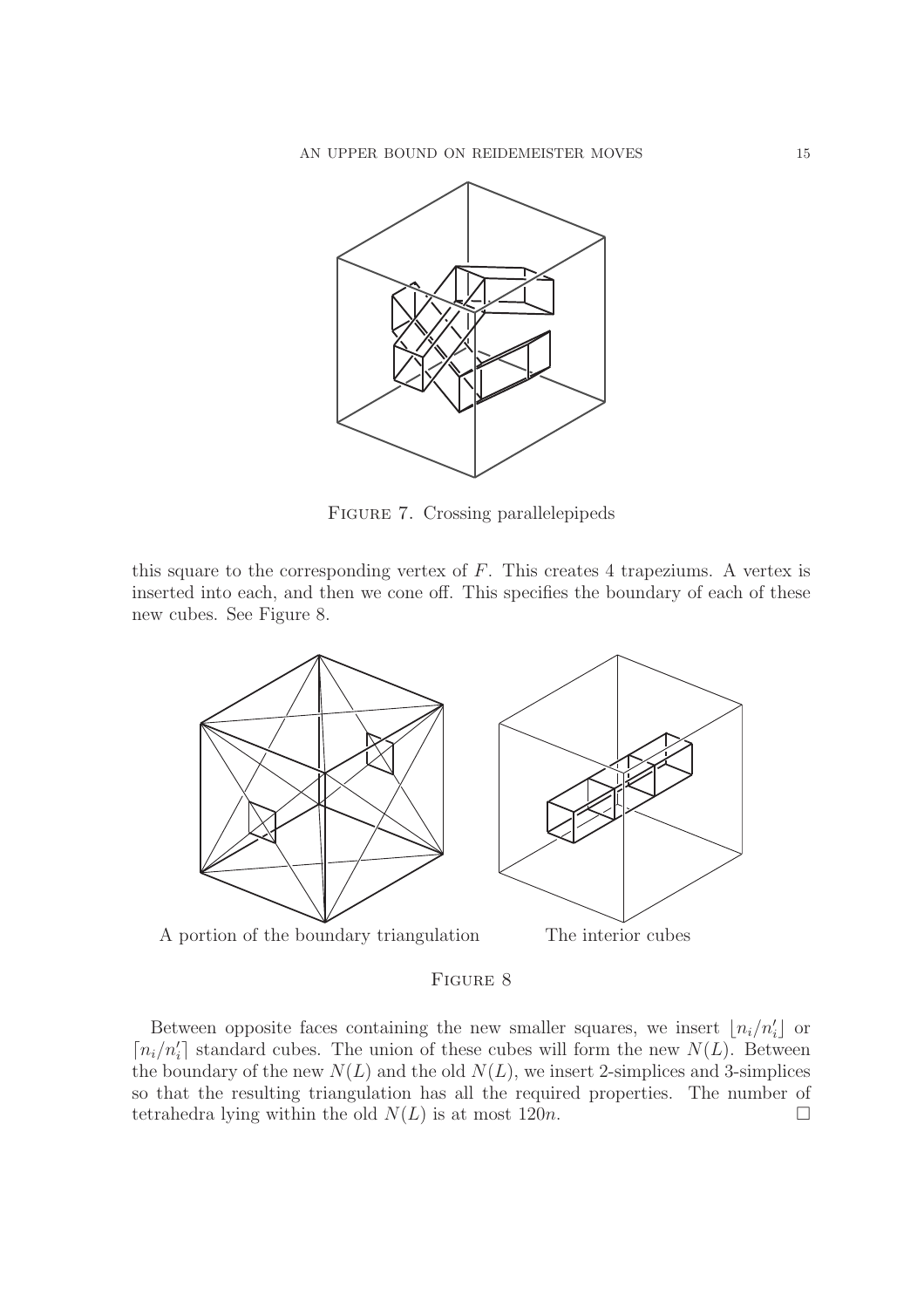#### 5. Alexander's trick and bounded isotopies

In this section we prove the following result.

**Theorem 5.1.** Let B be a convex 3-ball in  $\mathbb{R}^3$ . Let  $h: B \to B$  be a homeomorphism *that fixes* ∂B *pointwise and sends each straight arc in* B *to a concatenation of at most* m *straight arcs.* Then there is an ambient isotopy  $h_t: B \to B$  for  $t \in [0,1]$  such that  $h_0$  *is the identity map on* B,  $h_1 = h$  *and*  $h_t$  *sends each straight arc to a concatenation of at most*  $m + 2$  *straight arcs in*  $\mathbb{R}^3$  *for all*  $t \in [0, 1]$ *.* 

*Proof.* We will use Alexander's trick. Let p be a point in the interior of B. For each  $r \in [0, 1]$ , let  $B_r$  denote the result of linearly scaling B with centre p by a factor of r, so that  $B_1 = B$  and  $B_0 = \{p\}$ . More precisely, for  $r > 0$  let  $B_r$  be the image of B under the map  $s_r : x \mapsto r(x - p) + p$ .

Let  $g_r : B_r \to B_r$  be given by

$$
g_r(x) = s_r \circ h \circ s_r^{-1}(x)
$$

for  $r > 0$ . The map  $g_r$  essentially applies the homeomorphism h to the dilated copy of B, namely  $B_r$ , as shown in Figure 9.



FIGURE 9. The map  $q_r$ 

Alexander's trick may now be described as follows. Start with the identity map on B and set this to be  $h_0$ . As t increases  $h_t$  acts by applying  $g_t$  to  $B_t$  and leaving the rest of B unchanged, as shown in Figure 10. When t reaches 1,  $h_1$  is the same as h because  $B_1 = B$  and  $g_1 = h$ .

Formally,  $h_t$  is given by

$$
h_t(x) = \begin{cases} g_t(x) & x \in B_t \\ x & x \notin B_t \end{cases}
$$

.

Now, a straight arc in B will be sent under  $h_t$  to a single straight arc if it lies entirely outside  $B_t$ . It will be sent to at most m straight arcs if it lies entirely within  $B_t$ . If it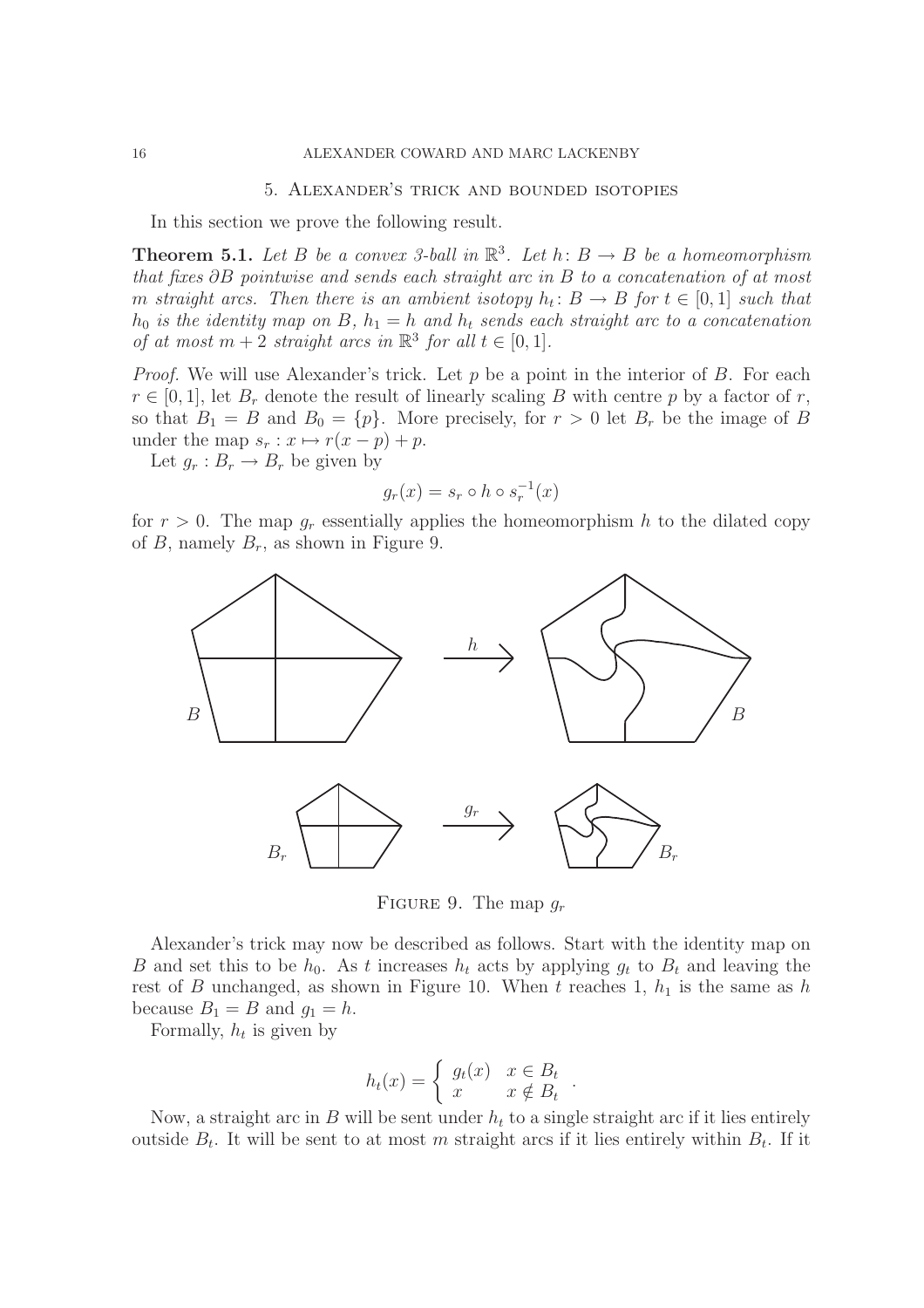

FIGURE 10. The map  $h_t$ 

has one or both endpoints outside of  $B_t$  but part of its interior within  $B_t$  then it will be sent to at most  $m+1$  or  $m+2$  straight arcs respectively.

#### 6. Continuous families of link projections

In order to prove Theorem 1.1, we will want to find a sequence of diagrams interpolating between two given diagrams for a link. However, in the course of the proof, we will obtain not a sequence of diagrams, but a continuous family of link projections. In this section, we will show how such a family can be used to produce a sequence of diagrams.

We say that a piecewise linear map from a disjoint union of circles  $C$  to the plane is a *link projection* if it can be factorised as  $C \to \mathbb{R}^3 \to \mathbb{R}^2$ , where  $C \to \mathbb{R}^3$  is an embedding and  $\mathbb{R}^3 \to \mathbb{R}^2$  is the standard vertical projection onto the first two co-ordinates. In a link projection, one keeps track not just of the map  $C \to \mathbb{R}^2$ , also one records, for any two points in C with the same image in  $\mathbb{R}^2$ , their relative heights in  $\mathbb{R}^3$ . Link projections need not form diagrams in the usual sense. For example, more than two points in C may map to the same point in  $\mathbb{R}^2$ ; indeed uncountably many points may have the same image. However, a link projection induces a *diagram* if only finitely many points in the plane have more than one inverse image point in the circles; each such point has precisely two inverse image points; and near each such point in the plane, the image of the link consists of two arcs intersecting transversely.

**Definition 6.1.** Let  $D$  be a link diagram. Suppose that  $D'$  is obtained from  $D$  by adding a small unknot summand at a point in the interior of an edge of D. Then we say that  $D'$  is obtained from  $D$  by *adding an unknot summand*. We say that  $D$  is obtained from D′ by *removing an unknot summand*.

**Proposition 6.2.** Let  $H: B \times [0,1] \rightarrow B$  be a piecewise linear isotopy of a convex polyhedral 3-ball B in  $\mathbb{R}^3$ . For each  $t \in [0,1]$ , let  $h_t: B \to B$  be  $H(\cdot, t)$ . Suppose that h<sup>0</sup> *is the identity. Let* L *be a piecewise linear link in the interior of* B*. Suppose that, for each*  $t \in [0,1]$ ,  $h_t(L)$  *consists of at most n straight arcs. Suppose also that the projections of*  $h_0(L)$  *and*  $h_1(L)$  *are diagrams. Then, there is a sequence of diagrams relating the projections of*  $h_0(L)$  *and*  $h_1(L)$  *with the following properties:* 

- *successive diagrams are related by either a single Reidemeister move or the addition or removal of an unknot summand;*
- *each diagram in the sequence has at most* n 2 *crossings.*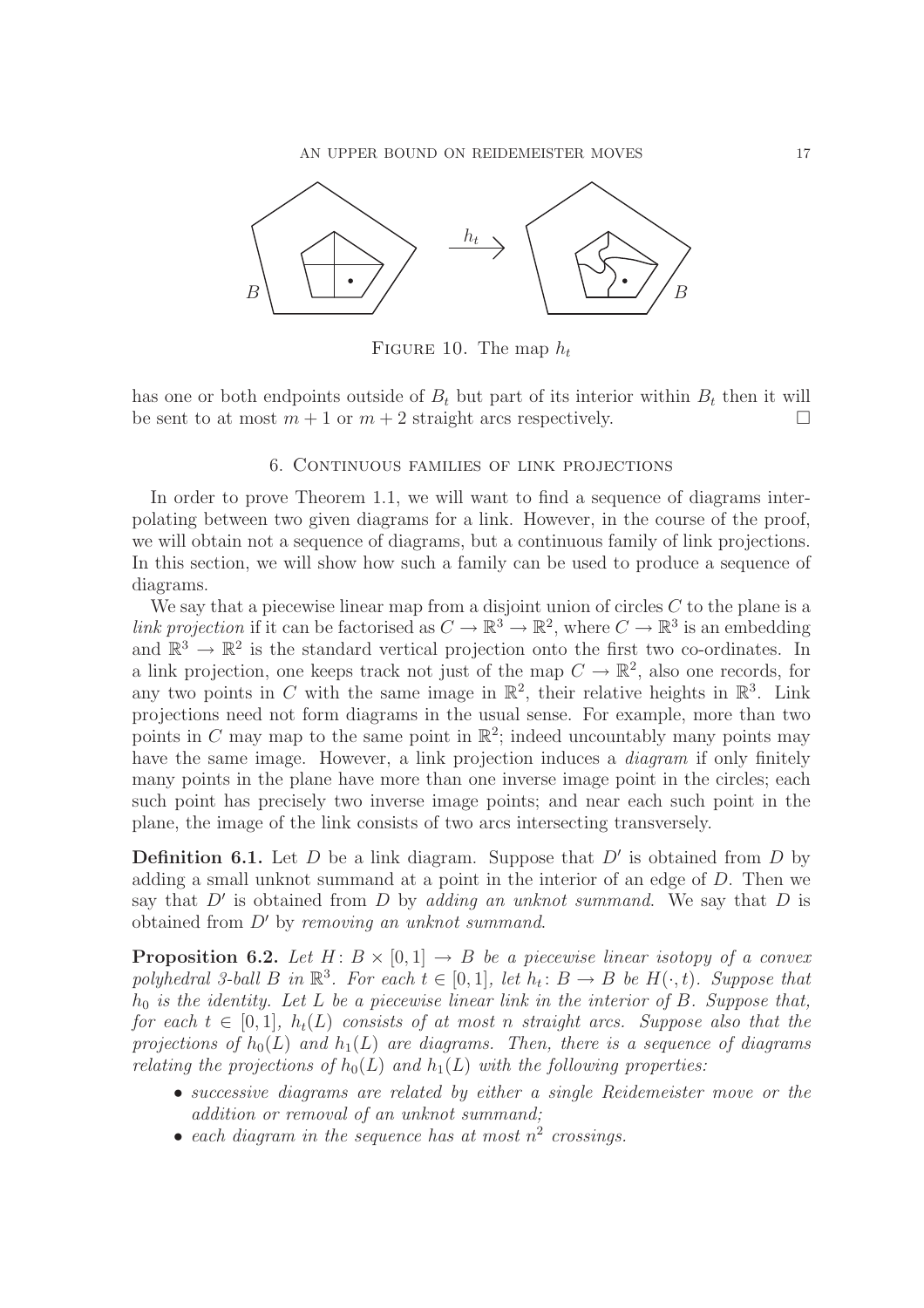Proving Proposition 6.2 is a fairly routine exercise in general position. Because of this, we only give an outline.

Since H is piecewise linear,  $B \times [0, 1]$  has a triangulation, T, such that H restricts to a linear map on every simplex of T. Now,  $L \times [0, 1]$  intersects every simplex of T in a collection of affine pieces which we collectively call A. These affine pieces form a cell structure on the annulus  $L \times [0, 1]$ . Let  $t_1, t_2, \ldots$  be the t-coordinates of the 0-cells of A, arranged in increasing order. For every i, if  $t \in (t_i, t_{i+1})$  then  $L \times \{t\}$ , consists of a fixed number of straight pieces, this number depending only on i.

Let  $D_t$  be the projection of the link  $h_t(L)$  to the plane. By the discussion above, on each interval  $(t_i, t_{i+1})$ , the projections  $D_t$  vary in a fashion determined by the motion of the vertices of  $H(L \times \{t\})$ , with the edges in between remaining affine throughout.

When  $t = t_i$ , the projections  $D_t$  change in a way that is more complicated. Edges of  $D_t$  can shrink to length zero as t increases to  $t_i$ , and new edges and vertices can appear where none existed before when  $t$  increases from  $t_i$ . Thus it is at these values of t that we may need to remove and then add unknot summands.

In order to complete the proof of Proposition 6.2 we need to arrange that  $D_t$  is a diagram for every t apart from finitely many values of  $t \in (0,1)$ , at each of which a single Reidemeister move takes place or an unknot summand is removed and then another added. This we achieve by perturbing H.

First perturb  $H$  so that each 0-cell in the interior of  $A$  has a different  $t$ -coordinate. Then  $0 = t_0, t_1, \ldots, t_N = 1$  are the t-coordinates of the 0-cells of A. Now introduce two new vertices to each 1-cell in the interior of A. If the endpoints of the 1-cell have times  $t_i$  and  $t_j$ , where  $t_i < t_j$ , then place the vertices at  $t_i + \varepsilon$  and  $t_j - \varepsilon$ , for some small  $\varepsilon > 0$ . From now on, all perturbations of H will be achieved by slightly moving the location in B of the images of the 0-cells of A.

The remainder of the proof of Proposition 6.2 will be in several steps. The first step will be to ensure that each  $D_{t_i}$  is a diagram. Next we will ensure that for each i,  $D_{t_i\pm\varepsilon}$  is, for small enough  $\varepsilon$ , a diagram related to  $D_{t_i}$  by the addition or removal of an unknot summand. The third and final step will be to arrange that the link projections between  $D_{t_i+\varepsilon}$  and  $D_{t_{i+1}-\varepsilon}$  are diagrams for all but finitely many times, t, at which a single Reidemeister move takes place.

**Step 1 - Ensuring each**  $D_{t_i}$  **is a diagram:** We need to perturb H to ensure the following:

- any two edges of the projection  $D_{t_i}$  intersect in at most one point;
- no three edges of  $D_{t_i}$  have a common point of intersection;
- no vertex of the link has image that lies in a non-adjacent edge of  $D_{t_i}$ .

This is a straightforward general position argument. Suppose that two non-adjacent edges intersect in more than one point. The images of their four endpoints in  $B$  lie in a 12-dimensional vector space. The subspace consisting of configurations where the two lines intersect in more than one point has dimension 10, for the following reason. The first line is specified by 6 co-ordinates. The remaining line has projection that overlaps with the projection of the first line, and so there are 4 co-ordinates that specify this line. Since 10 is less than 12, we may perturb  $h_{t_i}$  to avoid this subspace. Perturb H to realize this perturbation of  $h_{t_i}$ . We can make this perturbation sufficiently small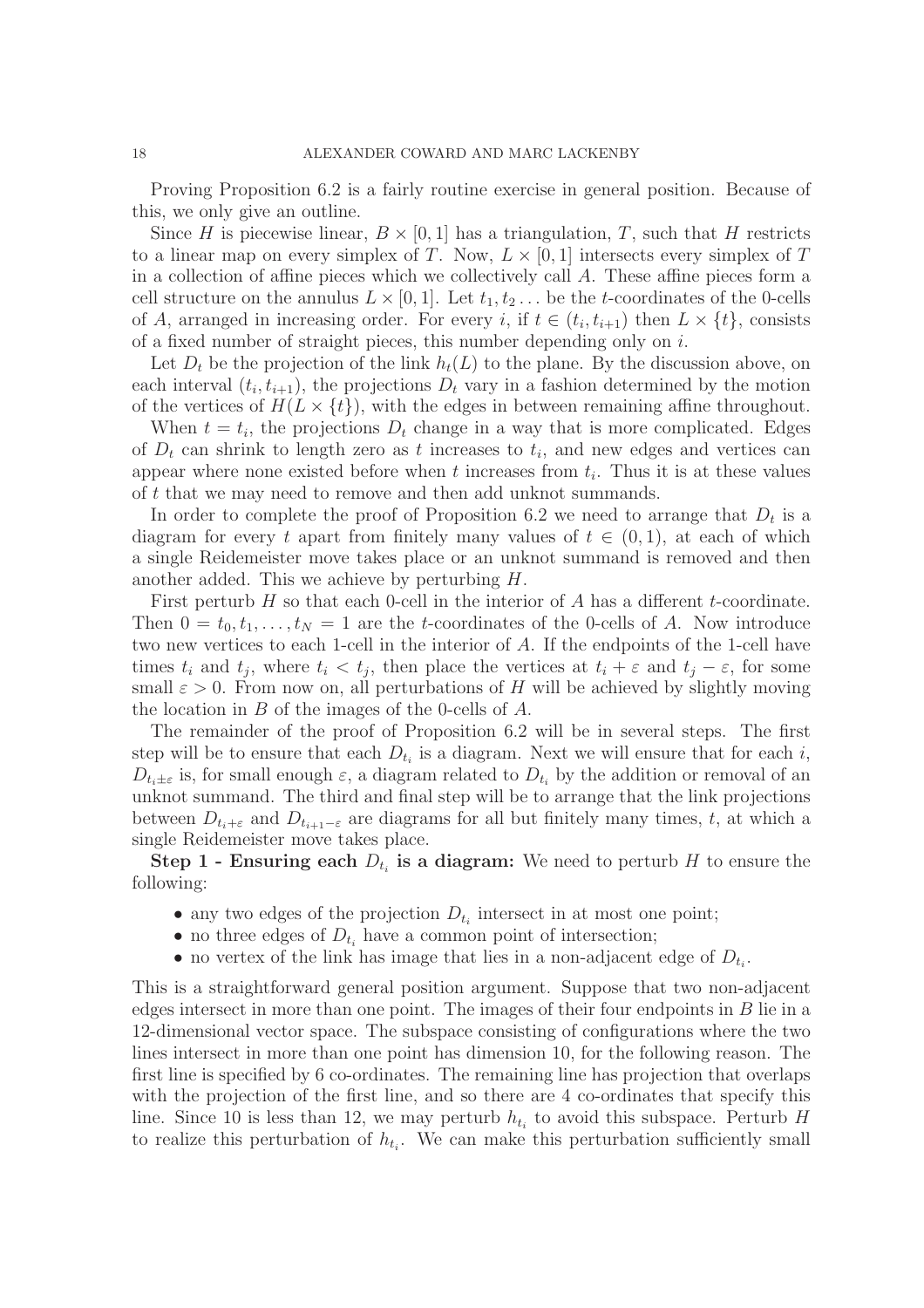so that no other bad configurations arise. We can deal with the other cases similarly, and thereby ensure that each  $D_{t_i}$  is a link diagram. Note that the case where an edge of the link is projected to a single point is ruled out by the third condition.

**Step 2 - Perturbing each**  $D_{t_i \pm \varepsilon}$ : As t increases from  $t_i \in (0, 1)$ , the diagram  $D_{t_i}$ changes in the following way. All but one of the vertices of  $D_{t_i}$  move with constant velocity. From the remaining vertex,  $v$  say, a collection of vertices are formed and these all move away from  $v$  with constant velocity. The velocity of these new vertices are the projected velocities of new vertices in  $h_t(L)$  moving away from the pre-image of v. Because  $D_{t_i}$  is a diagram, for  $\varepsilon$  small enough,  $D_{t_i+\varepsilon}$  is a diagram apart from possibly near v. To ensure that  $D_{t_i+\varepsilon}$  is a diagram perturb it in a similar fashion to Step 1. All the diagrams  $D_{t_i+\delta}$  change, as  $\delta$  varies in  $(0, \varepsilon]$ , in a linear fashion with their vertices moving with constant velocity. Thus as t increases from  $t_i$  we have arranged that near  $v$  we see a small unknot summand appear and grow in a linear fashion. A similar argument applies at times immediately prior to each  $t_i \in (0,1)$ . At times  $t = 0$  and  $t = 1$  things are only slightly different, with possibly several unknot summands appearing immediately after  $t = 0$  and possibly several unknot summands disappearing as t reaches 1.

Step 3 - Passing from  $D_{t_i+\varepsilon}$  to  $D_{t_{(i+1)}-\varepsilon}$  with Reidemeister moves: So far we have ensured that we may pass from the projection of  $h_0(L)$  to the projection of  $h_1(L)$ by means of a sequence of diagrams where consecutive diagrams in the sequence are related by the addition or removal of a small unknot summand, or by moving their vertices with constant velocity, keeping the joining edges straight throughout. We ensure that the latter 1-parameter families of link projections may be perturbed to give rise to sequences of Reidemeister moves with the following proposition:

**Lemma 6.3.** *We may perturb each*  $D_{t_i \pm \varepsilon}$  *slightly so that they remain diagrams, and so that*  $D_t$  *fails to be a diagram for only finitely many values of t in each*  $[t_i + \varepsilon, t_{i+1} - \varepsilon]$ *. Moreover, at these values of* t*, a single Reidemeister move is performed.*

*Proof.* We ensure that, for t in  $[t_i + \varepsilon, t_{i+1} - \varepsilon]$ , the following conditions hold for every link projection  $D_t$ :

- for any two non-adjacent edges of the link, their projections intersect in at most one point;
- for any four edges of the link, their projections have no common point of intersection;
- the link projection has at most one triple point;
- there is at most one vertex of the link that projects to a point in the image of a non-incident edge;
- no two vertices have a common projection.

We will also ensure that the following possibilities arise for at most finitely many link projections:

- (1) the projection of some edge lies within the projection of an adjacent edge;
- (2) a vertex of the link has image lying within the projection of a non-incident edge;
- (3) there is a triple point.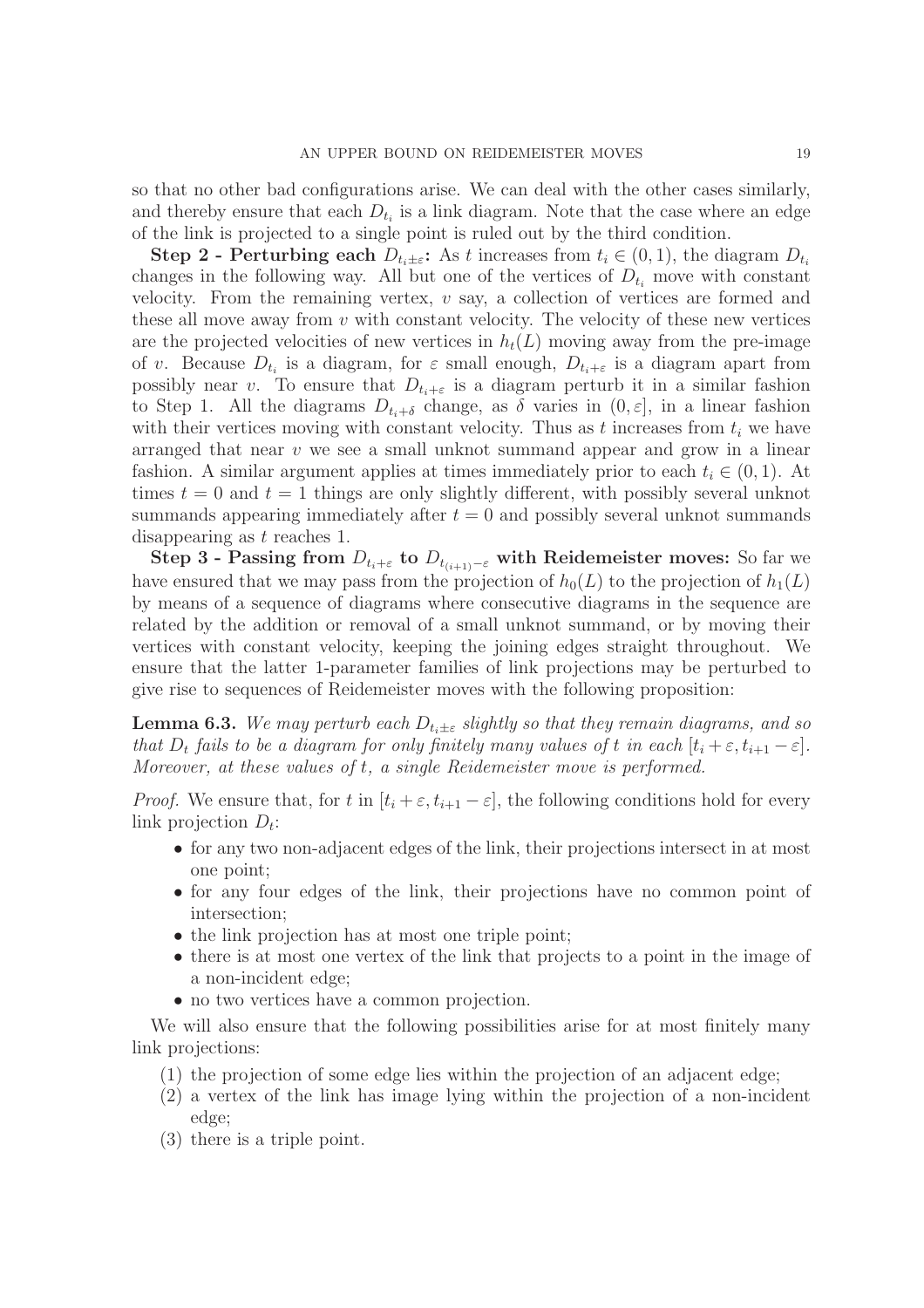Note that there will, in general, be moments when  $(1)$ ,  $(2)$  or  $(3)$  above do occur, and typically then a Reidemeister move will be performed, as illustrated in Figure 11.



Figure 11

We start by arranging the first of these conditions. We will perturb the image of L under the homeomorphisms  $h_{t_i+\varepsilon}$  and  $h_{t_{i+1}-\varepsilon}$ , but keeping  $t_i + \varepsilon$  and  $t_{i+1} - \varepsilon$  fixed. Consider any two non-adjacent edges of the link. The images of their four endpoints under  $h_{t_i+\varepsilon}$  and  $h_{t_{i+1}-\varepsilon}$  lie in a 24-dimensional vector space. We wish to consider the subset of this space consisting of configurations where the projections of the two edges intersect in more than one point. This subset lies in a subspace, the dimension of which can be computed as follows. The two edges have bad projections at some point in time. There is a one-dimensional family of possible times. One of the edges has arbitrary image at this time, and so its position is specified by 6 co-ordinates. The remaining edge must have projection lying in the same line as the first edge. Thus, there are two parameters specifying the endpoints of its projection. Two further parameters give the height of these endpoints in  $\mathbb{R}^3$ . As one moves away from this time, the endpoints of the edges vary linearly. Their derivatives are specified by 12 further parameters. Thus, the subspace that we need to avoid has at most 23 dimensions. Hence, by a small perturbation of  $h_{t_i+\varepsilon}$  and  $h_{t_{i+1}-\varepsilon}$ , we can avoid this subspace. Thus, we can ensure that, throughout the isotopy, the projection of any two non-adjacent edges of the link intersect in at most one point.

We next ensure that, throughout the isotopy, the projection of no four edges have a common point of intersection. This time the ambient space, giving the position of these four edges at times  $t_i+\varepsilon$  and  $t_{i+1}-\varepsilon$  is 48-dimensional. The subspace containing the bad configurations has 47 dimensions: one giving the time of the bad configuration, two parameters specifying the point of intersection in the projection, four parameters give the angles of the lines emanating from this point, eight further parameters give the lines themselves, eight parameters give the heights in  $\mathbb{R}^3$  of their endpoints, and 24 co-ordinates give the derivatives of these endpoints at that time.

Thus, we can ensure that only triple points arise. Using similar arguments to the ones above, we can ensure the remaining conditions.  $\Box$ 

This proves Proposition 6.2.

Of course, Proposition 6.2 is not sufficient for our purposes because the addition or removal of unknot summands do not obviously induce a sequence of Reidemeister moves. For this reason we will need to apply the following theorem, whose proof, which we omit, is an easy adaptation of the methods used by Hass and Lagarias to prove the main theorem of [5].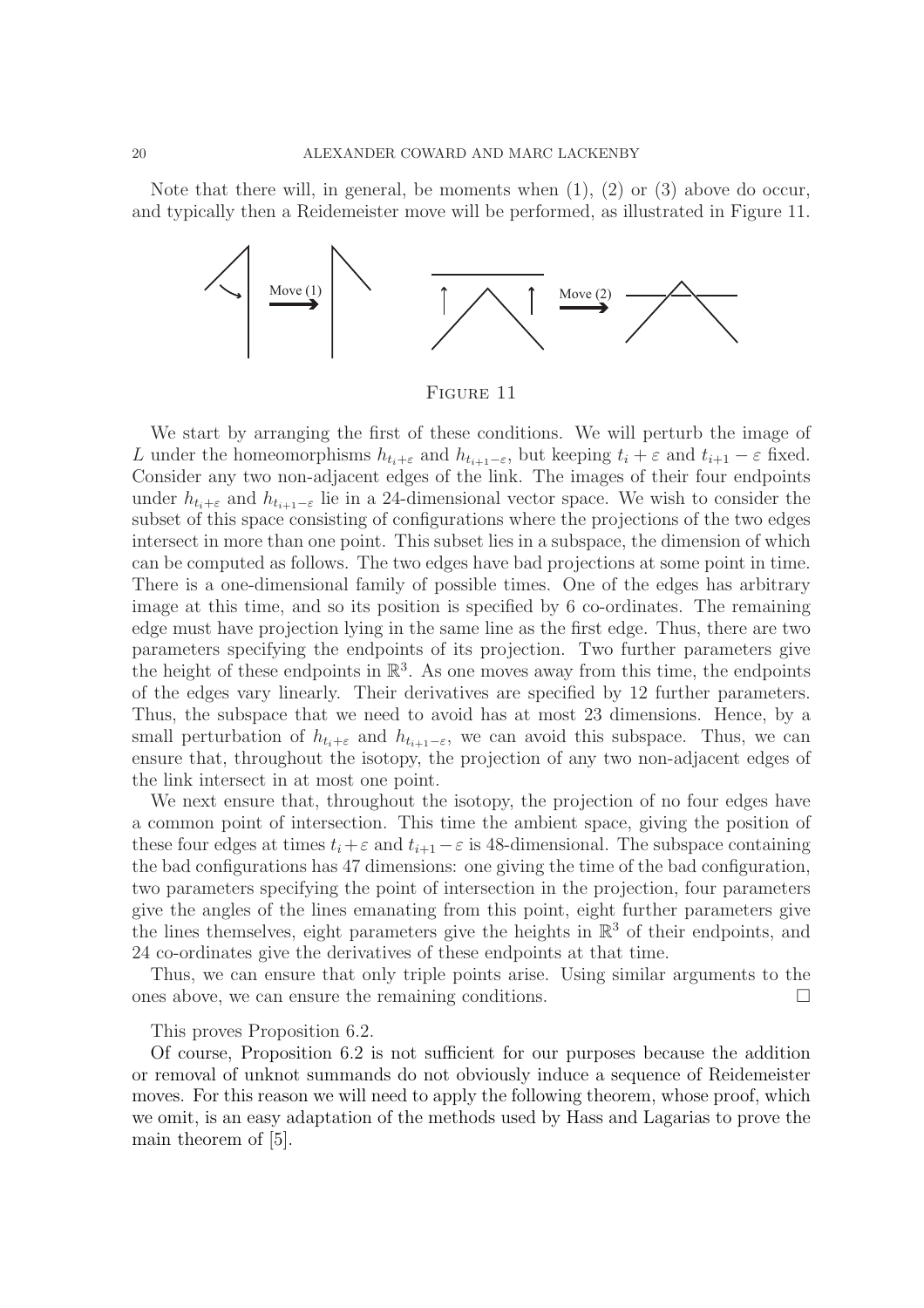Theorem 6.4. *Let* D *and* D′ *be link diagrams and suppose that* D′ *is obtained from* D *by the addition or removal of an unknot summand. Suppose that* D *and* D′ *both have* at most *n* crossings. Then there is a sequence of at most  $2^{10^{11}n}$  Reidemeister moves *relating* D *and* D′ *.*

Thus, from a continuous family of link projections interpolating between  $D_1$  and  $D_2$ , we can find a sequence of Reidemeister moves taking  $D_1$  to  $D_2$ . In order to efficiently bound the number of moves required we will need the following theorem.

**Theorem 6.5.** Up to ambient isotopy, there are at most  $(24)^{n+1}$  connected, unoriented *link diagrams with at most* n *crossings.*

*Proof.* This is an adaptation of an argument of Welsh [28]. We use a theorem of Tutte from [27], which counts 'rooted bicubic maps'. A *map* is a cell structure on the 2-sphere, or equivalently an embedded connected planar graph. It is *trivalent* if the valence of each of its vertices is 3. It is *bicubic* if it is trivalent and bipartite. A map is *rooted* if one of its edges is chosen and oriented, and the two faces on either side of this edge are specified as lying on the left and right of the edge. The point of using rooted maps is that they have no symmetries, and so they are easier to count. It is easy to show that the faces of a bicubic map may be coloured using only three colours, and so that adjacent faces have distinct colours. This colouring is unique once the colours adjacent to some edge are chosen. If the bicubic map is rooted, then the *root colour* is the face colour not adjacent to the specified edge. Tutte proved in 4.3 of [27] that the number of rooted bicubic maps in which there are just n faces of the root colour is

$$
\frac{2(2n)!3^n}{n!(n+2)!}.
$$

Now, given a connected link diagram, there is a simple way of creating a bicubic map. One simply replaces each 4-valent vertex of the link projection with a square consisting of four vertices and four edges. One can root the bicubic map by picking one of the original edges of the diagram. The new squares are then assigned the root colour. Hence, we deduce that the number of connected rooted embedded 4-valent planar graphs with  $n$  vertices is also at most

$$
\frac{2(2n)!3^n}{n!(n+2)!}.
$$

There are  $2^n$  ways of assigning the crossing information and so there are at most

$$
\frac{2(2n)!6^n}{n!(n+2)!}
$$

connected link diagrams with  $n$  crossings. So, the number with at most  $n$  crossings is no more than

$$
\sum_{k=0}^{n} \frac{2(2k)! 6^k}{k! (k+2)!} \le \sum_{k=0}^{n} 2\binom{2k}{k} \frac{6^k}{(k+1)^2} \le \left(\sum_{k=0}^{n} 24^k\right) \left(\sum_{k=1}^{\infty} \frac{1}{k^2}\right) \le 24^{n+1},
$$
as required.

Theorem 6.5 yields the following immediate corollary: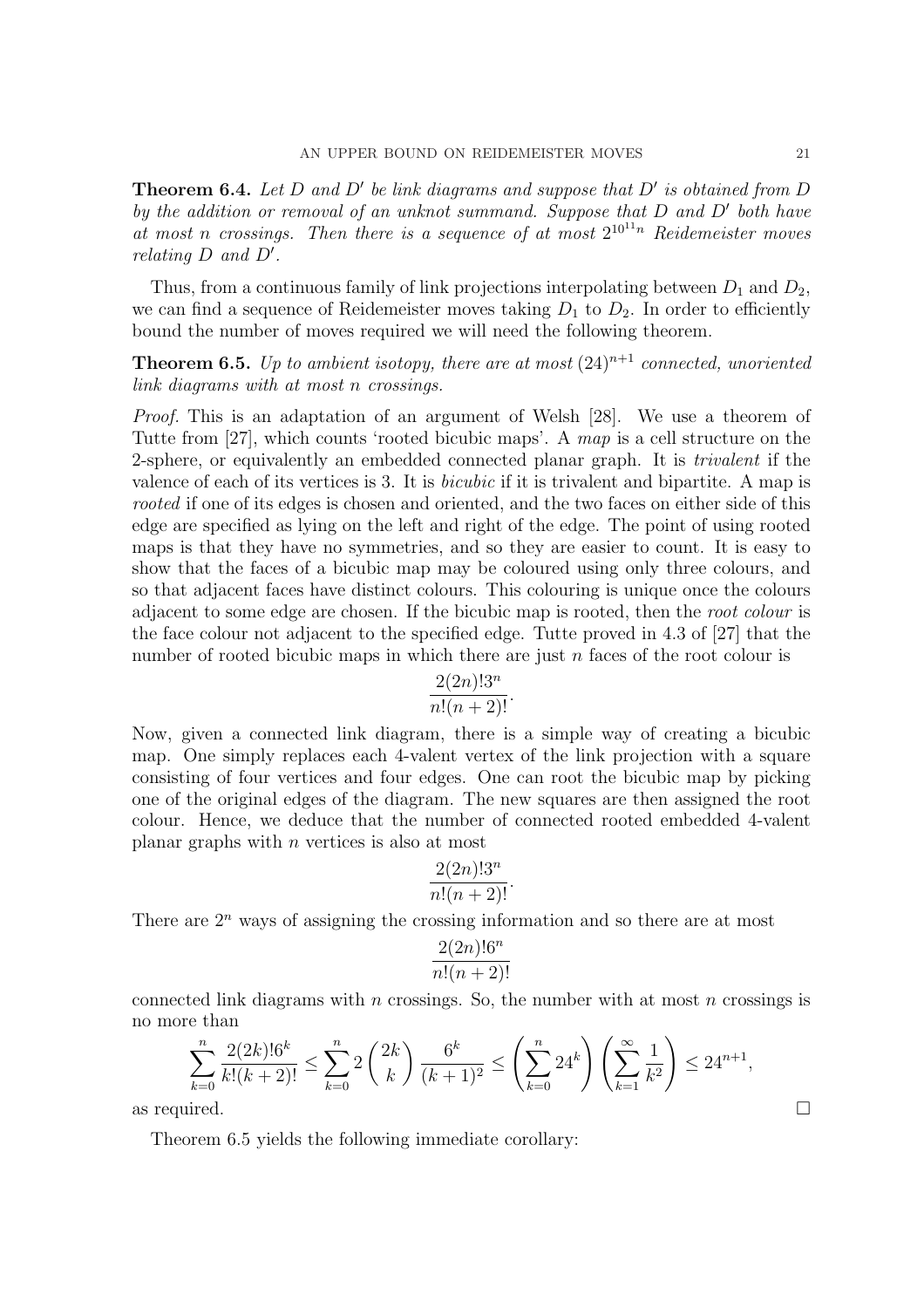**Corollary 6.6.** *Up to ambient isotopy, there are at most*  $(48)^{n+1}$  *connected, oriented link diagrams with at most n crossings.*

We may combine Theorem 6.4 and Corollary 6.6 to obtain the following corollary.

Corollary 6.7. *Suppose that there is a finite sequence of diagrams, starting with*  $D_1$ and ending with  $D_2$ , so that successive diagrams are related by either a Reidemeister *move or the addition or removal of an unknot summand. Suppose that each diagram in this sequence is connected and has at most* n *crossings. Then, there is a sequence* of at most  $2^{10^{12}n}$  *Reidemeister moves joining*  $D_1$  to  $D_2$ *.* 

*Proof.* Without loss of generality suppose that the hypothesized sequence of diagrams is chosen to be as short as possible. Then no two diagrams are isotopic and so, by Corollary 6.6, the sequence consists of at most  $(48)^{n+1}$  diagrams. By Theorem 6.4, passing from one diagram to the next can be achieved with at most  $2^{10^{11}n}$  Reidemeister moves. The product of these two expressions is less than the desired bound.  $\Box$ 

Combining Theorem 5.1, Proposition 6.2 and Corollary 6.7, we obtain the following.

**Corollary 6.8.** Let  $h: B \to B$  be a PL homeomorphism of a convex polyhedral 3-ball B*, which fixes* ∂B *pointwise, and which has the property that it sends each straight arc in* B *to a concatenation of at most* m *straight arcs. Let* L *be an non-split oriented link in* B *that is the concatenation of at most* n *straight arcs. Suppose that* L *and* h(L) *project to oriented diagrams*  $D_1$  *and*  $D_2$ *. Then*  $D_1$  *and*  $D_2$  *differ by a sequence of at most*

$$
2^{10^{12}(n(m+2))^2} \le 2^{10^{13}(nm)^2}
$$

*Reidemeister moves.*

## 7. Proof of the main theorem

In this section, we will prove Theorem 1.4. This will quickly yield Theorem 1.1, assuming Theorem 1.3. All diagrams in this section will be oriented. Note that Theorem 1.1 for unoriented diagrams follows from the version for oriented diagrams.

Let  $D_1$  and  $D_2$  be connected diagrams for some knot or non-split link L in the 3-sphere. Let  $n_1$  and  $n_2$  be their crossing numbers, and let  $n = n_1 + n_2$ . We wish to find a sequence of diagrams taking  $D_1$  to  $D_2$ , where successive diagrams are related by a Reidemeister move.

We suppose that L is not the unknot, for in this case Theorem 1.4 follows from [5]. (Theorem 1.1 also follows immediately from [5] in this case.)

Start by applying type 1 Reidemeister moves to  $D_1$  and  $D_2$  so the writhes of corresponding components agree. Call the resulting diagrams  $D'_1$  and  $D'_2$  respectively. They have at most  $2n_1$  and  $2n_2$  crossings respectively. The number of Reidemeister moves required is at most *n*.

Use Theorem 4.3 to create triangulations  $T_1$  and  $T_2$  of the 3-ball B with  $L_1$  and  $L_2$ as subcomplexes. The vertical projections of  $L_1$  and  $L_2$  are the diagrams  $D'_1$  and  $D'_2$ . Theorem 4.3 ensures that the triangulations  $T_1$  and  $T_2$  contain neighbourhoods  $N(L_1)$ and  $N(L_2)$  of  $L_1$  and  $L_2$  that are subcomplexes and that each have a standard triangulation of the solid torus. By choosing the integers  $n_i$  in Theorem 4.3 appropriately, we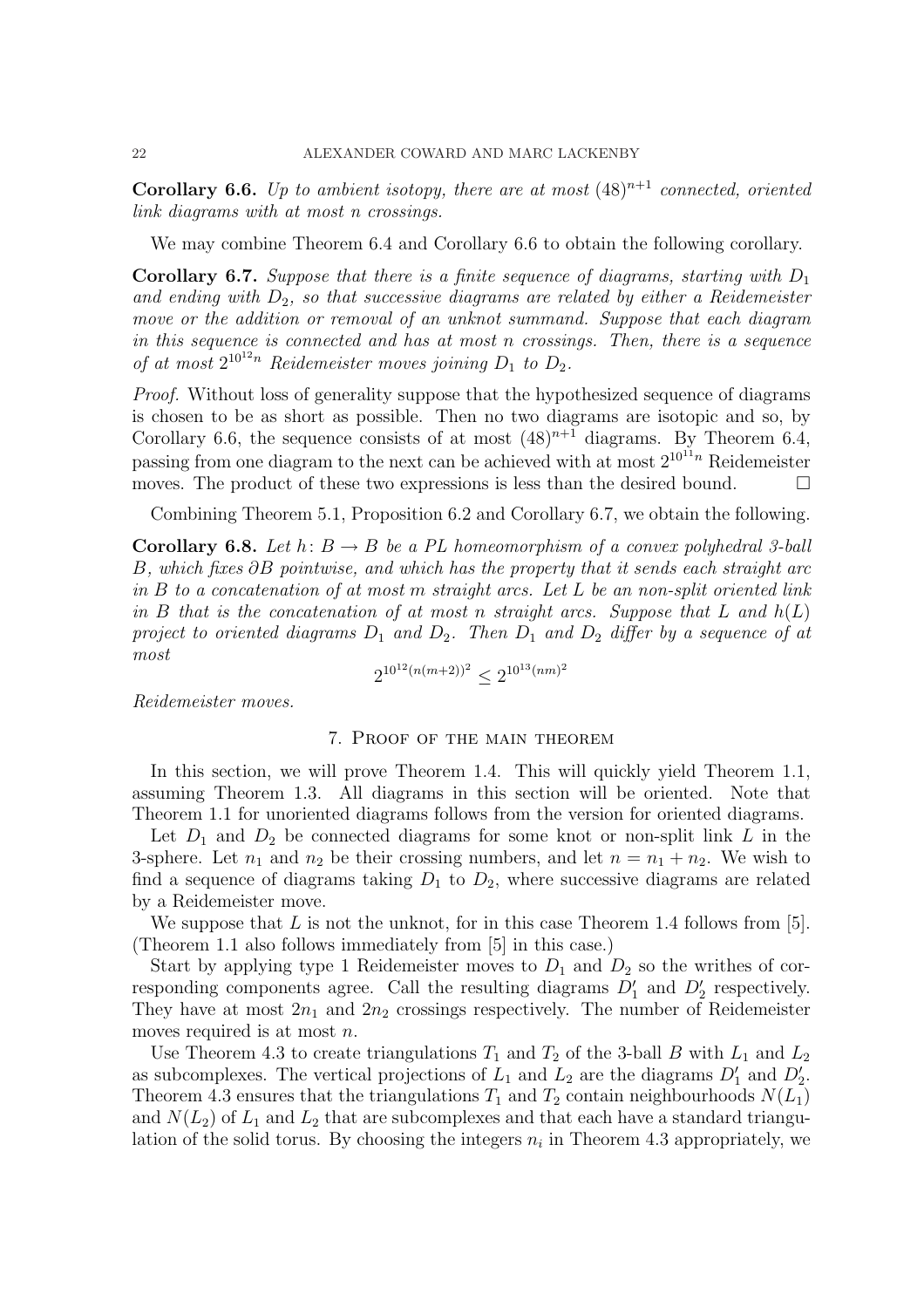may arrange that these triangulations of the solid tori have the same length, and hence are combinatorially isomorphic. Further, since  $D'_1$  and  $D'_2$  have the same writhes, we may also ensure that the homeomorphism  $N(L_1) \to N(L_2)$  that realises this combinatorial isomorphism preserves longitudes. Since  $2^{13}n_1 + 120(40(n_1 + n_2) + 11) < 2^{14}n$ , the triangulations  $T_1$  and  $T_2$  may be taken to contain at most  $t = 2^{14}n$  tetrahedra each. Apply Theorem 3.1 to give a sequence of at most  $N = 100P_L(t, t) + 200t$  interior Pachner moves, followed by a combinatorial isomorphism, that takes  $T_1$  to  $T_2$ , and  $N(L_1)$  to  $N(L_2)$ . Further, none of the Pachner moves affect  $N(L_1)$  or  $\partial B$ , and the combinatorial isomorphism restricts to the identity on  $\partial B$ . This sequence of Pachner moves gives a sequence of  $\Delta$ -complexes joined by PL homeomorphisms

$$
|T_1| = |T^0| \xrightarrow{h_1} |T^1| \xrightarrow{h_1} \cdots \xrightarrow{h_N} |T^N| = |T_2|.
$$

Let  $h = \phi_2^{-1} h_N \dots h_1 \phi_1$  be the resulting homeomorphism  $B \to B$ , where  $\phi_1$  and  $\phi_2$  are the homeomorphisms associated with  $T_1$  and  $T_2$ . Note that  $h(L_1) = L_2$ .

We will need the following concept. Let  $T$  be a triangulation of a 3-manifold. Then an arc in  $|T|$  is said to be *straight* if it lies in a single simplex and is straight in the affine structure on that simplex. We now apply the following straightforward lemma.

**Lemma 7.1.** Suppose that  $T^i$  and  $T^{i+1}$  are triangulations of a 3-manifold that are *related by an interior Pachner move. Let*  $h_{i+1}: |T^i| \rightarrow |T^{i+1}|$  *be the resulting homeo*morphism. Then,  $h_{i+1}$  sends each straight arc in  $|T^i|$  to a concatenation of at most 4 *straight arcs in*  $|T^{i+1}|$ *.* 

Now,  $\phi_1$  sends each straight arc in B to a concatenation of at most t straight arcs in |T<sub>1</sub>|. By Lemma 7.1, this is sent to a concatenation of at most  $4^N t$  straight arcs in  $|T_2|$ . Each of these arcs is sent to a straight arc in B. Thus we obtain the following.

Corollary 7.2. *Each straight arc in* B *is sent, via* h*, to a concatenation of at most* 4 <sup>N</sup> t *straight arcs.*

Now, since  $L_1$  lies in the 1-skeleton of  $T_1$ , it consists of at most  $6t = 6 \cdot 2^{14}n$  straight arcs in B. Hence we may apply Corollary 6.8 to conclude that there is a sequence of at most

$$
2^{10^{13}(6t \cdot 4^N t)^2} \le \exp(10^{15} t^4 2^{4N})
$$

Reidemeister moves taking  $D_1$  to  $D_2$ .

This proves Theorem 1.4 since

$$
\exp(10^{15}t^4 2^{4N}) = \exp(10^{15}t^4 2^{4(100P_L(t,t)+200t)})
$$
  
\n
$$
\leq \exp(2^{50+4t+4(100P_L(t,t)+200t)})
$$
  
\n
$$
\leq \exp(2^{400(P_L(t,t)+4t)})
$$
  
\n
$$
= \exp^{(2)}(400(P_L(2^{14}n, 2^{14}n) + 2^{16}n)).
$$

Now, Theorem 1.3 may be applied to non-split link exteriors because the 3-sphere cannot contain a 3-dimensional submanifold that has a single boundary component, fibres over the circle, and is a surface semi-bundle. Indeed, no  $\mathbb{Z}_2$ -homology 3-sphere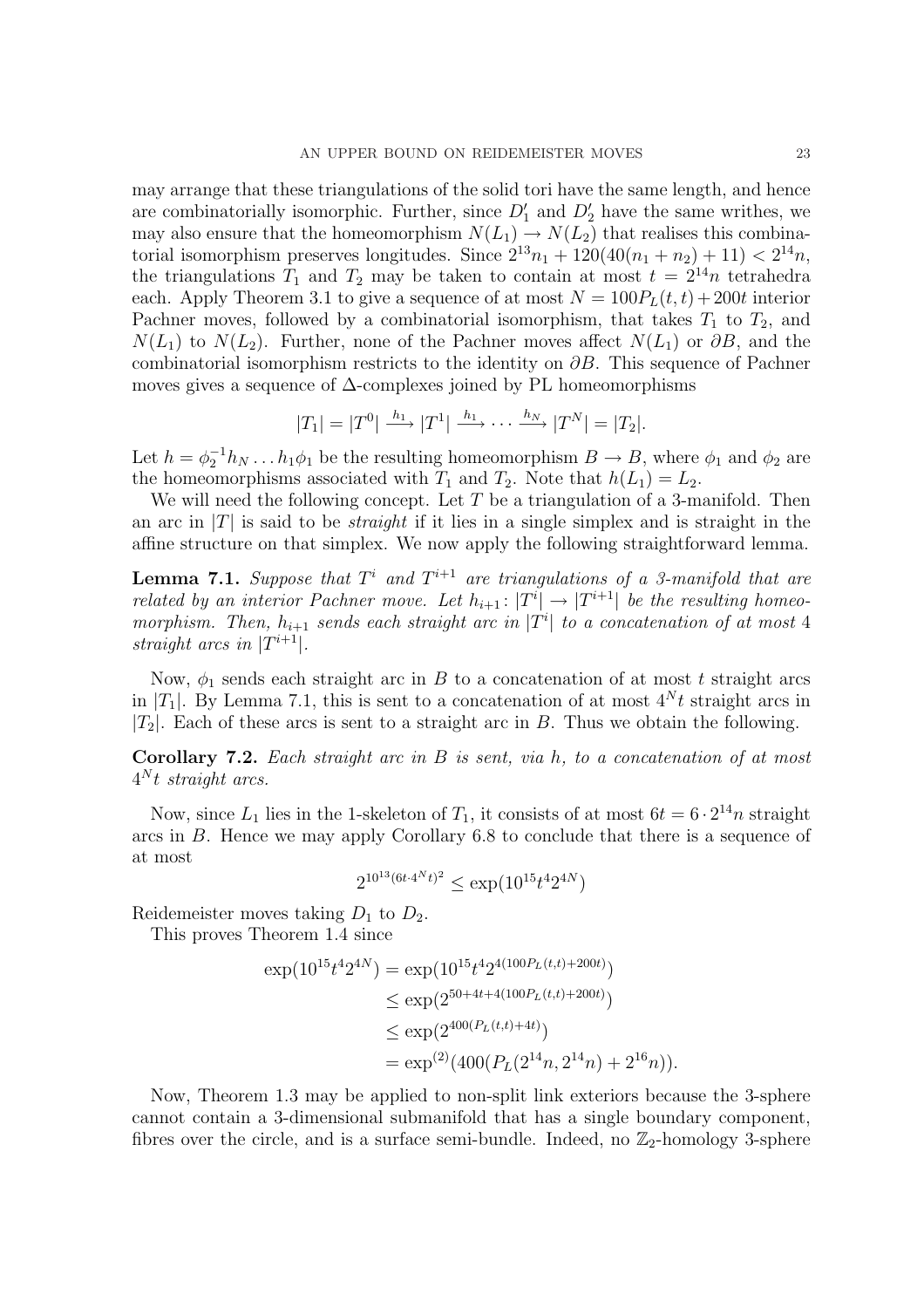can contain such a submanifold. Hence Theorem 1.1 follows in the case where the link is not split, assuming Theorem 1.3, because

 $\exp^{(2)}(400(2 \exp^{(a^t)}(t) + 4t)) \leq \exp^{(2)}(\exp^{(a^t+10)}(t)) = \exp^{(a^t+12)}(t) \leq \exp^{(c^n)}(n),$ 

where  $c = 2^{163 \cdot 2^{14}} \leq 10^{1,000,000}$ .

It remains to prove Theorem 1.1 in the case where  $L$  is split. In this case, we apply the following result.

**Proposition 7.3.** Let L be a split link, and write  $L = L_1 \cup \cdots \cup L_r$ , where each  $L_i$  *is non-split, and when*  $i \neq j$ ,  $L_i$  *and*  $L_j$  *are separated by a sphere that lies in the complement of*  $L$ *. Let*  $D$  *be a diagram for*  $L$  *with* n *crossings, and let*  $D_i$  *be the*  $restriction$  of this diagram to  $L_i$ . Then there is a sequence of at most  $2(r-1)\exp^{(k^n)}(k^n)$ *Reidemeister moves taking D to the distant union of*  $D_1, \ldots, D_r$ *, where*  $k = 2^{129}$ *.* 

*Proof.* It is a theorem of Hayashi [8] that if  $D$  is a diagram of a split link with  $n$ crossings, then there is a sequence of at most  $\exp^{(k^n)}(k^n)$  Reidemeister moves taking it to a disconnected diagram  $D'$ , where  $k = 2^{129}$ . (We have simplified Hayashi's bound, at the cost of a slight increase to it.) Suppose that this disconnected diagram separates the link into two subsets  $K_1$  and  $K_2$ . Then, the restriction of D to each  $K_i$  is a diagram  $E_i$  for  $K_i$ . We may now reverse some of these Reidemeister moves to take  $D'$  to the distant union of  $E_1$  and  $E_2$ . We apply this argument  $r-1$  times, and we end with the distant union of  $D_1, \ldots, D_r$ .

Write  $L = L_1 \cup \cdots \cup L_r$ , where each  $L_i$  is non-split, and when  $i \neq j$ ,  $L_i$  and  $L_j$  are separated by a sphere that lies in the complement of  $L$ . From  $D_1$ , we obtain diagrams  $D_{1,1}, \ldots, D_{1,r}$  for  $L_1, \ldots, L_r$ , by disregarding components not belonging to the relevant  $L_i$ . Let  $D'_1$  be the distant union of the diagrams  $D_{1,1}, \ldots, D_{1,r}$ . Similarly, we obtain diagrams  $D_{2,1}, \ldots, D_{2,r}$  from  $D_2$ , and let  $D'_2$  be their distant union. Let  $n_{i,j}$  be the number of crossings in  $D_{i,j}$ . Thus,  $n_{1,1} + \cdots + n_{1,r} \leq n_1$ , and  $n_{2,1} + \cdots + n_{2,r} \leq n_2$ . Let  $m_j = n_{1,j} + n_{2,j}$ . By Theorem 1.1 in the non-split case, there is a sequence of at most

$$
\exp^{(c^{m_1})}(m_1) + \cdots + \exp^{(c^{m_r})}(m_r)
$$

Reidemeister moves taking  $D'_1$  to  $D'_2$ . By Proposition 7.3, there is a sequence of at most  $2(r-1) \exp^{(k^{n_1})}(k^{n_1})$  Reidemeister moves taking  $D_1$  to  $D'_1$ , and similar number taking  $D_2$  to  $D'_2$ . The total number of moves is less than  $exp^{(c^n)}(n)$ . This concludes the proof of Theorem 1.1, assuming Theorem 1.3.

8. Overview of the proof of Mijatovic's theorem (Simple case) ´

The driving force behind this paper is Theorem 1.3, which is based on work of Mijatović. As mentioned in the Introduction, Mijatović in fact proved the following related result [17].

Theorem 8.1. *Let* M *be a compact orientable irreducible 3-manifold, with boundary a non-empty collection of tori. Suppose that the closure of each component of the complement of the characteristic submanifold of* M *satisfies at least one of the following conditions:*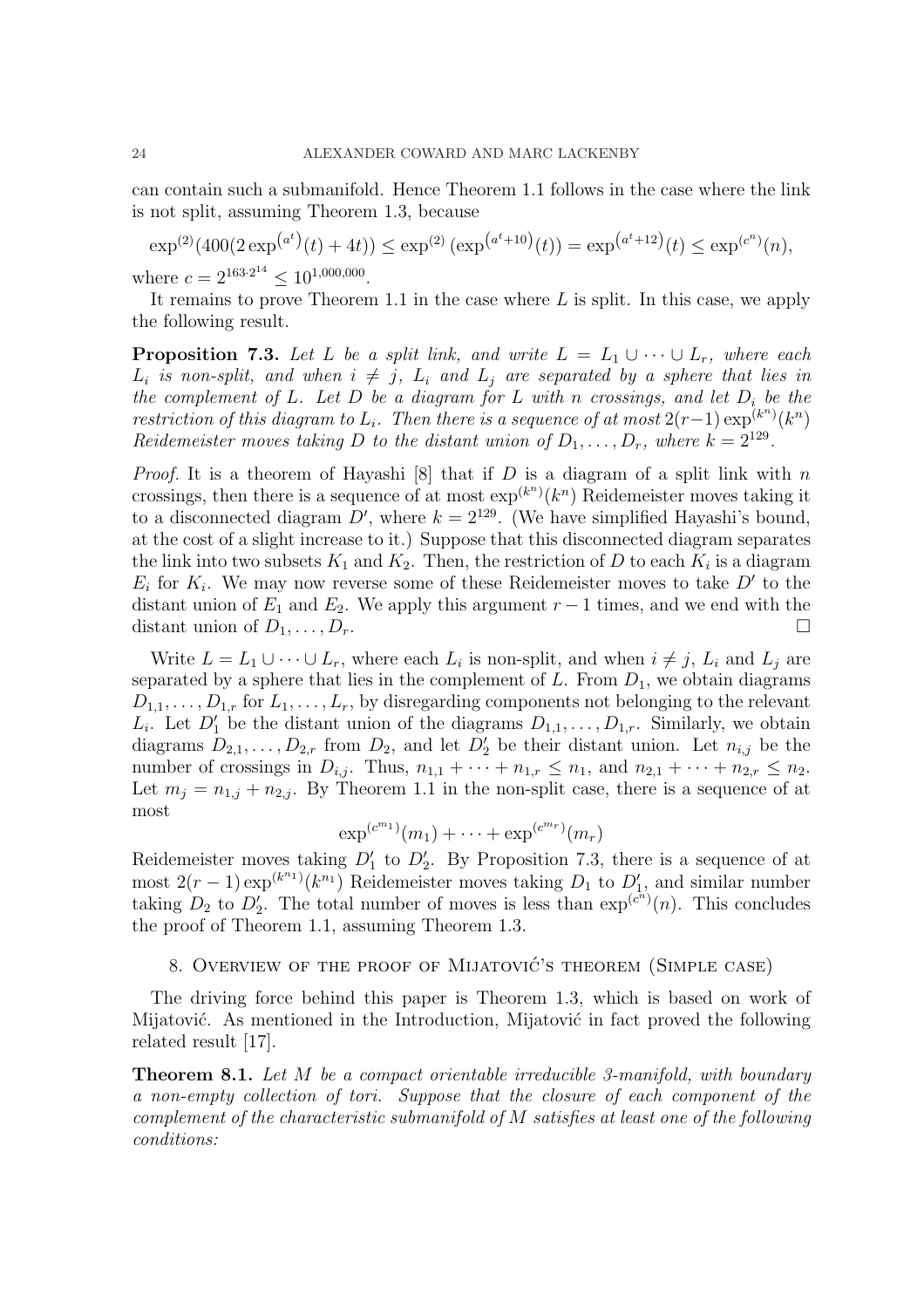- *it does not fibre over the circle; or*
- *it is not a surface semi-bundle; or*
- *it has at least two boundary components.*

Let  $T_1$  and  $T_2$  be two triangulations of M with  $t_1$  and  $t_2$  3-simplices respectively. Then *there is a sequence of at most*  $\exp^{(b^{t_1})}(t_1) + \exp^{(b^{t_2})}(t_2)$  *interior Pachner moves and boundary Pachner moves, followed by an ambient isotopy, followed by a homeomorphism of* M *to itself that is supported in the characteristic submanifold, that leaves each component of*  $\partial M$  *invariant, and that takes*  $T_1$  *to*  $T_2$ *. Here,*  $b \leq 2^{200}$ *.* 

There are two main differences between the statements of Theorems 8.1 and 1.3. Firstly, boundary Pachner moves are permitted in Theorem 8.1 but not in Theorem 1.3. Secondly, the homeomorphism of  $M$  is not required to be the identity on the boundary of  $M$  in Theorem 8.1. We will explain how to guarantee these extra requirements in Sections 10 - 13, following a summary of Mijatović's techniques in this and the next section.

We briefly recall what is meant by the *characteristic submanifold* of M. We first consider the case where  $M$  is compact, orientable and irreducible, and has boundary a (possibly empty) collection of incompressible tori. A torus properly embedded in M is *canonical* if it is essential and, moreover, any other essential torus can be isotoped off it. If one takes one representative for each ambient isotopy class of canonical torus, then these can be chosen to be disjoint. The resulting collection of tori is the *JSJ tori*, and their union is well-defined up to ambient isotopy. A key result in the theory is that if one cuts M along an open regular neighbourhood of the JSJ tori, the resulting pieces are either Seifert fibred or simple. The union of the Seifert fibred pieces is the *characteristic submanifold* of M.

When M has boundary that is incompressible, but not a union of tori, then one must vary the above definition. Here,  $M$  is still assumed to be compact, orientable and irreducible. One considers essential annuli and tori properly embedded in  $M$ , and again such a surface is *canonical* if any other essential annulus or torus can be isotoped off it. To form the *JSJ annuli and tori*, one takes one representative of each isotopy class of canonical annulus and torus, but one then discards certain annuli, called *matching annuli*, which have Seifert fibred spaces on both sides with matching Seifert fibrations. In this case, the JSJ annuli and tori divide  $M$  into pieces that are simple, Seifert fibred or an I-bundle over a surface, and the *characteristic submanifold* is the union of the Seifert fibred and I-bundle pieces. For further details on JSJ decompositions of 3-manifolds, see [10] and [11]. See also [19].

The idea behind Theorem 8.1 is as follows. As in Theorem 1.3, a 'canonical triangulation'  $\mathcal{T}_{\text{can}}$  for M is constructed. However, this is slightly different from the triangulation  $\mathcal{T}'_{\text{can}}$  in Theorem 1.3. Like  $\mathcal{T}'_{\text{can}}$ ,  $\mathcal{T}_{\text{can}}$  depends on a given triangulation of  $\partial M$ . However, its restriction to  $\partial M$  does not equal this triangulation.

Mijatović's triangulation  $\mathcal{T}_{\text{can}}$  is constructed from a collection of surfaces in M. These include the JSJ tori of M. In each component of the complement of the JSJ tori, the choice of surfaces depends on whether that piece is simple or Seifert fibred. Therefore, in this section, we will focus on the case where  $M$  is simple. In the next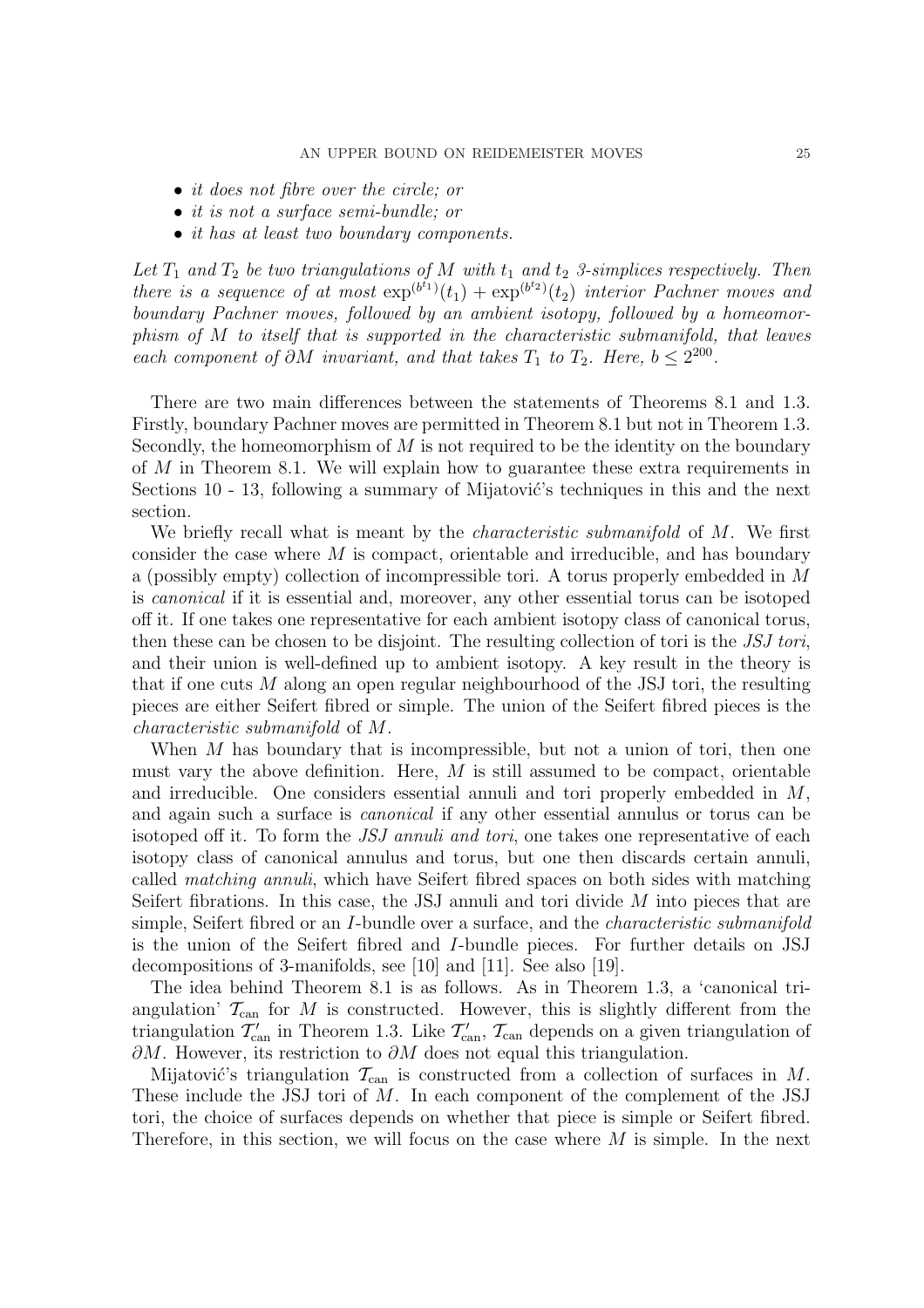section, we will examine the case where  $M$  is Seifert fibred. In Section 10, we will consider the general case.

Suppose therefore that  $M$  is a compact orientable simple Haken 3-manifold satisfying the conditions of Theorem 8.1. A *partial hierarchy* for M is a sequence

$$
M = M_0 \stackrel{S_1}{\leadsto} M_1 \stackrel{S_2}{\leadsto} \cdots \stackrel{S_n}{\leadsto} M_n,
$$

where each  $M_i$  is a 3-dimensional submanifold of  $M$ , each  $S_i$  is a properly embedded incompressible surface in  $M_{i-1}$ , and  $M_i$  is obtained from  $M_{i-1}$  by cutting along  $S_i$ . A *hierarchy* is a partial hierarchy where the final manifold is a collection of 3-balls. At each stage, one keeps track of a *boundary pattern*  $P_i$  for  $M_i$ . Here, we are using this term to mean a collection of disjoint simple closed curves and graphs embedded in  $\partial M_i$ . This boundary pattern is defined as follows.

One considers the union of the surfaces  $S_1, \ldots, S_i$  as a 2-complex in M, so that each  $S_j$  has boundary that runs over  $S_1 \cup \cdots \cup S_{j-1}$ . Each surface  $S_j$  is required to be in general position with respect to the previous surfaces, in the sense that its boundary is required to be transverse to the union of the boundaries of the earlier surfaces. In general, one also wants to ensure that when two parts of  $\partial S_j$  intersect because they lie on different sides of some previous surface, then they also are required to be in general position. However, this situation will never in fact arise in this paper, because we will always cut along separating surfaces. The boundary pattern  $P_i$  for  $M_i$  is defined to be the image of  $\partial S_1 \cup \cdots \cup \partial S_i$  in  $\partial M_i$ . This boundary pattern is *essential* which means that  $\partial M_i - P_i$  is incompressible in  $M_i$ .

Mijatović's canonical triangulation  $\mathcal{T}_{\text{can}}$  is constructed as follows. The union of  $\partial M$ and the surfaces  $S_1, \ldots, S_n$  is a 2-complex. Triangulate each face of this complex, by inserting a vertex in its interior, and then coning off. The boundary of each 3-ball in  $M_n$  then inherits a triangulation. Triangulate this 3-ball by coning off this boundary triangulation. Provided one uses the right hierarchy, the result is  $\mathcal{T}_{\text{can}}$ .

Not any choice of hierarchy will work here. It is important that whenever  $M_{i-1}$  is given some triangulation, then  $S_i$  can be realised as a normal surface in that triangulation with an estimable number of triangles and squares. It is also important that there is a bound on the length n of the hierarchy, in terms of the number of tetrahedra in any given triangulation of  $M$ . The reason for this will shortly become apparent.

To prove Theorem 8.1 or 1.3, one starts with a triangulation  $T$  for  $M$ . Let's also call this triangulation  $T_0(M)$  and  $T_0(M_0)$ . One realises  $S_1$  as a normal surface in this triangulation, with control over the number of triangles and squares. Then one applies Pachner moves to  $T_0(M)$ , creating a triangulation  $T_1(M)$  in which  $S_1$  is a subcomplex. This restricts to a triangulation  $T_1(M_1)$  of  $M_1$ . Then one repeats, by realising  $S_2$  as a normal surface in  $T_1(M_1)$ , and so on. At each stage, the boundary pattern  $P_i$  is required to be a subcomplex of the triangulation  $T_i(M_i)$ . The final result is a triangulation  $T_n(M_n)$  of  $M_n$ , the components of which patch together to form a triangulation of  $T_n(M)$  of M in which  $S_1 \cup \cdots \cup S_n$  is a subcomplex. Now one applies Pachner moves to  $T_n(M)$  so that the triangulation on the 2-complex  $S_1 \cup \cdots \cup S_n$ agrees with that of  $\mathcal{T}_{\text{can}}$ . Thus, on each component of  $M_n$ , we have two triangulations of the 3-ball which agree on their boundaries. Then Mijatović applies an earlier result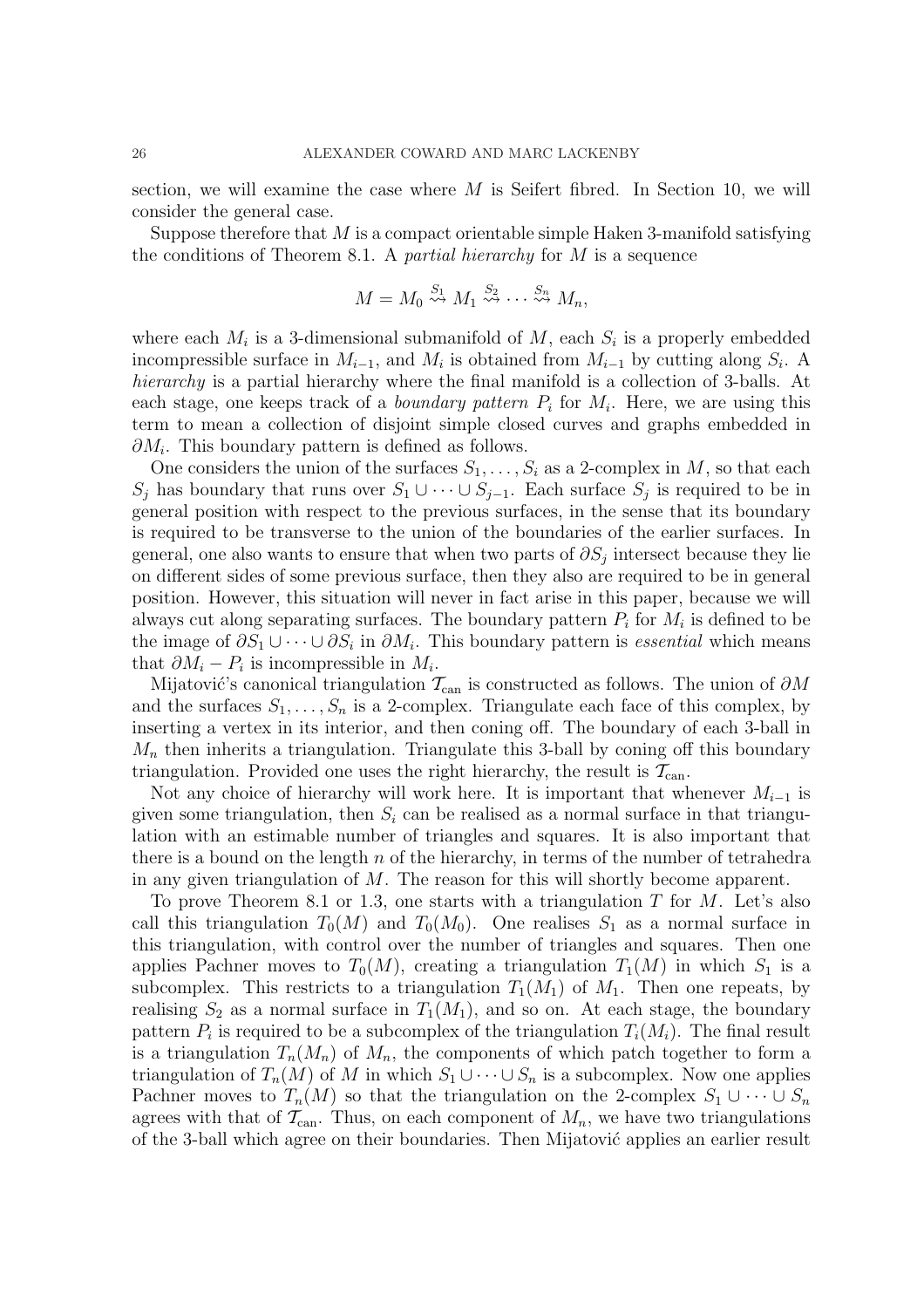(Theorem 5.2 of [16]), which allows one to bound the number of interior Pachner moves required to pass between two such triangulations of a 3-ball.

The precise choice of hierarchy made by Mijatović is rather delicate. The surfaces that he uses are designed to ensure that one can give an upper bound on the number of triangles and squares of the normal surface  $S_i$  in any given triangulation of  $M_{i-1}$ , and also to provide a bound on the length of the hierarchy.

The first surface  $S_1$  must be chosen with particular care. In order that later stages of the hierarchy can be chosen canonically, it is important that the exterior of  $S_1$  is not a union of *I*-bundles. In other words,  $S_1$  must be neither a fibre in a fibration of M over the circle nor a fibre in a surface semi-bundle. The hypotheses on  $M$  in Theorem 8.1 are there to ensure that it is possible find a properly embedded essential surface satisfying this condition. For when  $M$  is a compact orientable irreducible atoroidal 3-manifold with boundary a single incompressible torus, then a theorem of Culler and Shalen [2] gives that M contains a properly embedded connected essential surface that is either separating or closed. Thus, it is not a fibre. It may be a semi-fibre, but our hypotheses on  $M$  then ensure that  $M$  does not fibre over the circle and so one may instead use a non-separating surface. When  $M$  has more than one boundary component and is not homeomorphic to  $S^1 \times S^1 \times I$ , one may use Culler and Shalen's theorem to find an essential properly embedded surface that intersects at most one component of  $\partial M$ . Hence, in this case, it is neither a fibre nor a semi-fibre. See Corollary 3.2 in [17] for more details. It is possible to find such a surface in normal form, with a bound on its number of triangles and squares using Propositions 4.1 and 4.2 of [17].

At each of the later stages of the hierarchy, one of the following types of surface is used:

- (1) the boundary of a regular neighbourhood of a closed, connected, properly embedded,  $\pi_1$ -injective surface of maximal Euler characteristic in some component of  $M_{i-1}$  minus its characteristic submanifold (such a surface is only used in the initial stages when the boundary pattern is empty);
- (2) a canonical annulus in some component of  $M_{i-1}$ , and which is also disjoint from the boundary pattern  $P_{i-1}$  (here, canonical is defined in terms of the boundary pattern  $P_{i-1}$ );
- (3) an incompressible annulus (or two parallel copies of such an annulus) in a component of  $M_{i-1}$  that is either an I-bundle over a surface or a compression body, which joins different boundary components, and which has minimal intersection number with  $P_{i-1}$  (such a surface is only used when the component of  $M_{i-1}$ , with its boundary pattern, has no canonical annuli and empty characteristic submanifold);
- (4) a meridian disc (or perhaps two parallel copies of such a disc) for a handlebody component of  $M_{i-1}$ , and which has minimal intersection number with  $P_{i-1}$  (again such a surface is only used when the component of  $M_{i-1}$ , with its boundary pattern, has no canonical annuli and empty characteristic submanifold).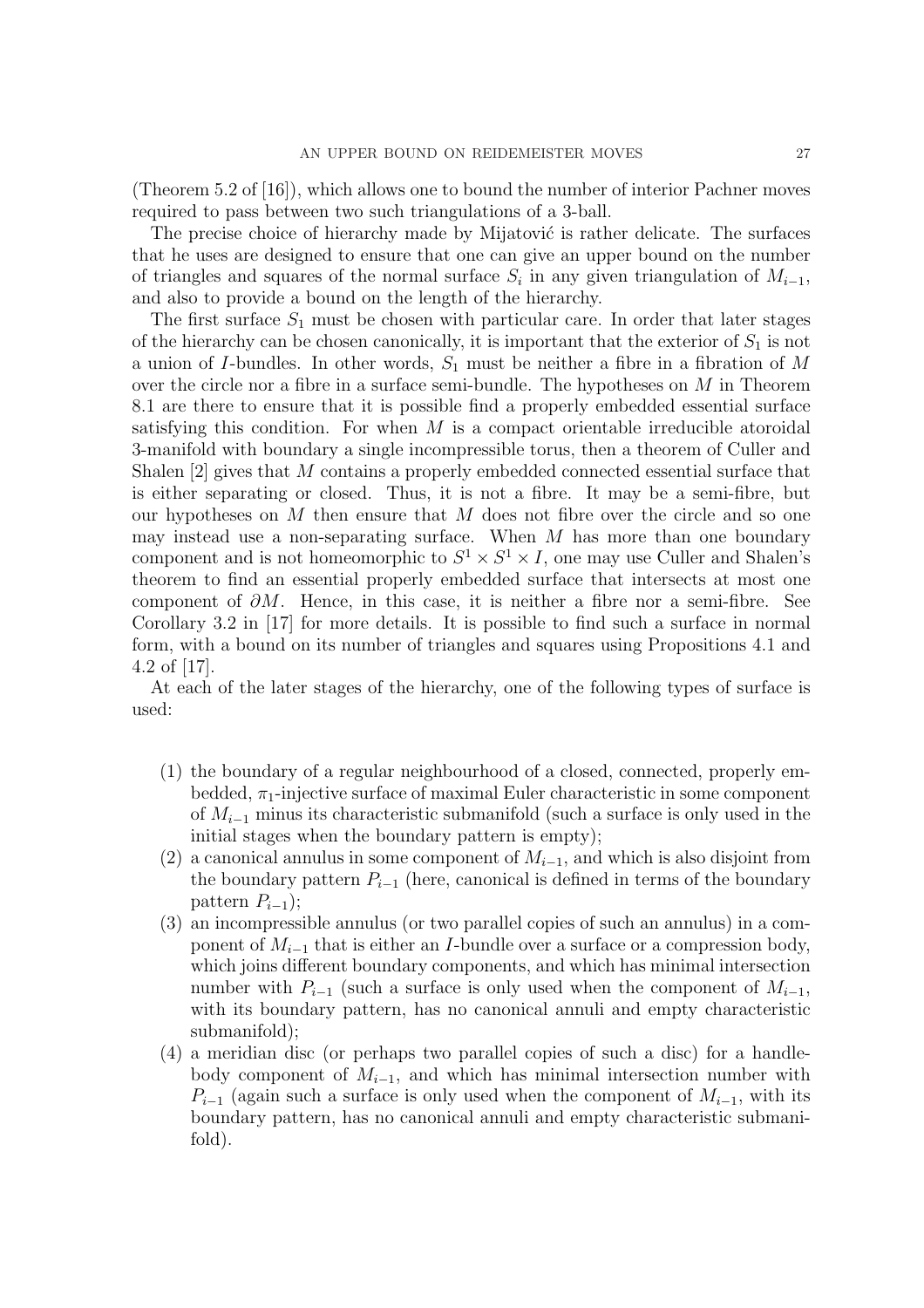We refer the reader to [15] for the precise order in which these surfaces are used. There, it is also shown that  $S_i$  may be realised as a normal surface in  $T_{i-1}(M_{i-1})$  with bounded complexity, and a bound on the length of the hierarchy is also given.

We now explain how one passes from the triangulation  $T_{i-1}(M)$  to the triangulation  $T_i(M)$ . The surface  $S_i$  is a normal surface in  $T_{i-1}(M_{i-1})$ . The triangulation  $T_i(M)$ is chosen so that  $S_i$  is simplicial in it. More precisely,  $S_i$  intersects each tetrahedron of  $T_{i-1}(M)$  in a collection of triangles and squares. A vertex is inserted into each of these triangles and squares, and then the triangle or square is coned off. The surface  $S_i$  divides each face of  $T_{i-1}(M)$  into discs. A vertex is inserted into each of these discs, and this too is coned off. Now, each tetrahedron of  $T_{i-1}(M)$  is divided into balls by  $S_i$ . A vertex is placed in the interior of each of these, and then the ball is coned off. The resulting triangulation of M is  $T_i(M)$ . Its restriction to  $M_i$  is  $T_i(M_i)$ .

We now give Mijatović's sequence of Pachner moves which takes  $T_{i-1}(M)$  to  $T_i(M)$ . This takes place in 6 steps:

- (1) Perform a (1,3) boundary Pachner move on each triangle in  $\partial M$ , by attaching a tetrahedron to it. Then, in a similar fashion, make a (2, 2) boundary Pachner move for each 1-simplex of  $T_{i-1}(M)$  in  $\partial M$ .
- (2) Add a vertex into each tetrahedron of  $T_{i-1}(M)$  (but not the newly attached tetrahedra from Step 1) by performing a (1, 4) Pachner move. Then add a vertex to each triangle of  $T_{i-1}(M)$  by performing a (1,4) move on an adjacent tetrahedron and then a  $(2, 3)$  move.
- (3) Subdivide the 1-skeleton of  $T_{i-1}(M)$  so that it becomes a subcomplex of  $T_i(M)$ , and keep the triangulation of the 3-simplices of  $T_{i-1}(M)$  coned. The precise details of how to do this are in Step 2 in Section 5 of [14].
- (4) Subdivide the 2-skeleton of  $T_{i-1}(M)$  to get a subcomplex of  $T_i(M)$ , and keep the triangulation of the 3-simplices of  $T_{i-1}(M)$  coned. The process here is described in Lemma 4.2 of [14].
- (5) Chop up the tetrahedra of  $T_{i-1}(M)$  along the normal triangles and squares of  $S_i$  and triangulate the complementary regions by coning them from points in their interiors. One uses Lemma 5.1 of [14] to do this.
- (6) Finally, remove the tetrahedra that are not contained in any of the 3-simplices of  $T_{i-1}(M)$  by performing boundary Pachner moves.

We will not need all the details of this process. But the following observation will be important for us. The boundary Pachner moves that are used depend only on the intersection between  $\partial S_i$  and  $\partial M$ . In fact, the way they arise is precisely as follows:

- (1) A (1,3) move is performed on each triangle of  $T_{i-1}(M) \cap \partial M$ , which attaches a tetrahedron.
- (2) A (2, 2) move is performed on each edge of  $T_{i-1}(M)\cap\partial M$ , which again attaches a tetrahedron.
- (3) The newly introduced tetrahedra are then modified using interior Pachner moves. However, these moves are determined entirely by  $\partial S_i \cap \partial M$ .
- (4) Boundary Pachner moves are then performed which remove the tetrahedra not included in  $T_i(M)$ . Once again, these moves are determined entirely by  $\partial S_i \cap \partial M$ .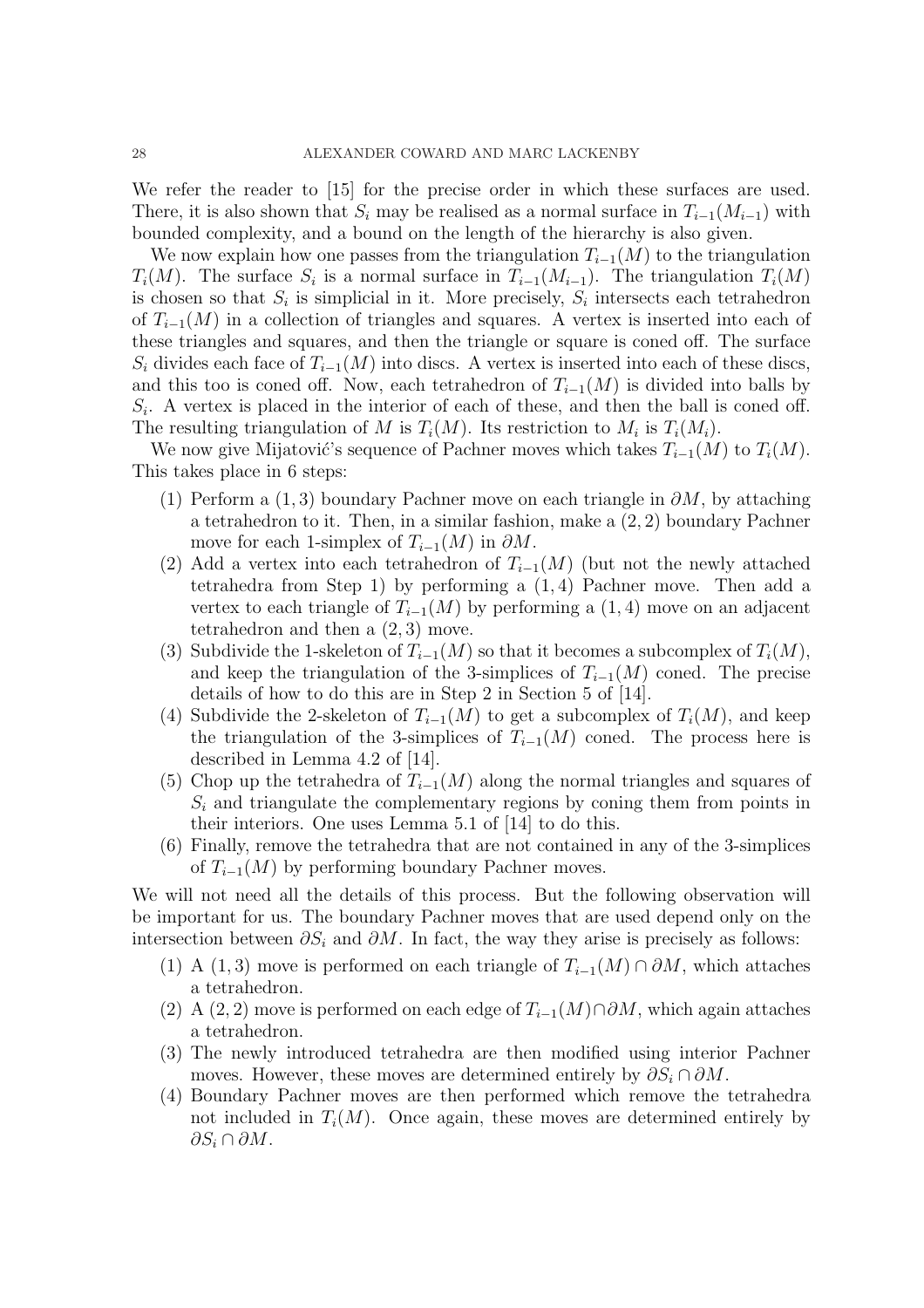We term the boundary Pachner moves arising from the above procedure the *specified sequence* of boundary Pachner moves.

Note that no (3, 1) boundary Pachner moves that attach a tetrahedron were performed.

# 9. OVERVIEW OF THE PROOF OF MIJATOVIĆ'S THEOREM (Seifert fibred case)

In this section, we give an outline of the proof of Theorem 8.1 in the case where M is Seifert fibred, following [16].

In [16], Mijatović also dealt with many closed Seifert fibre spaces, but we will not do so here. We will assume (as stated in Theorem 8.1) that M has non-empty boundary.

We will not consider here the case where the base orbifold of the Seifert fibration has zero Euler characteristic. In other words, we will exclude the case where M is homeomorphic to an *I*-bundle over a torus or Klein bottle. These spaces required a separate argument in [16] because they admit properly embedded essential annuli which cannot be made vertical in the Seifert fibration after an ambient isotopy.

As in the simple case, the goal is to build the triangulation  $\mathcal{T}_{\text{can}}$  of M from a collection of surfaces. However, these surfaces do not exactly form a hierarchy. They are as follows:

- (1) The first surface  $S_1$  is a union of properly embedded disjoint tori, which bound a collection of solid tori that together form a regular neighbourhood of the singular fibres. The exterior of these solid tori, which we denote by  $M_-,$  is a union of regular fibres and hence a circle bundle over a surface.
- (2) The second surface  $S_2$  is a union of meridian discs, one for each of the solid tori from (1). At this stage, Mijatović gives the tori  $S_1$  a certain triangulation, arising from these meridian discs and from the regular fibres in the Seifert fibration. We will not dwell on the details of this triangulation, because we will follow a slightly different approach in our proof of Theorem 1.3.
- (3) The third surface is a horizontal section  $S_3$  of the circle bundle  $M_-\$ . Now,  $M_-\$ may contain many horizontal sections, even up to ambient isotopy. The section  $S_3$  is chosen so that its boundary is normal in the given triangulation of  $\partial M_-\$ and has least weight among all such normal simple closed curves.
- (4) The fourth surface  $S_4$  is a maximal collection of disjoint non-parallel vertical annuli properly embedded in  $M_$ , each of which intersects  $S_3$  in a single arc.

Thus, this fails to be a hierarchy for two reasons. Firstly,  $S_1$  is compressible in M. Secondly,  $S_4$  is not properly embedded in the exterior of  $S_3$ . Nevertheless,  $S_1 \cup S_2 \cup$  $S_3 \cup S_4$  is a 2-complex, and the complementary regions of this complex are balls. To construct the triangulation  $\mathcal{T}_{\text{can}}$ , first a vertex is introduced into the interior of each face of the 2-complex, and this face is coned off. Then a vertex is placed in the interior of each complementary ball, and this too is coned off.

Just as in this previous section, it is important that this 2-complex is constructible, given an arbitrary triangulation T of M that restricts to the given triangulation  $T_{\partial M}$ on  $\partial M$ . In the previous section, we realised the first surface as a normal surface in T with bounded weight (as a function of the number of tetrahedra in  $T$ ), and then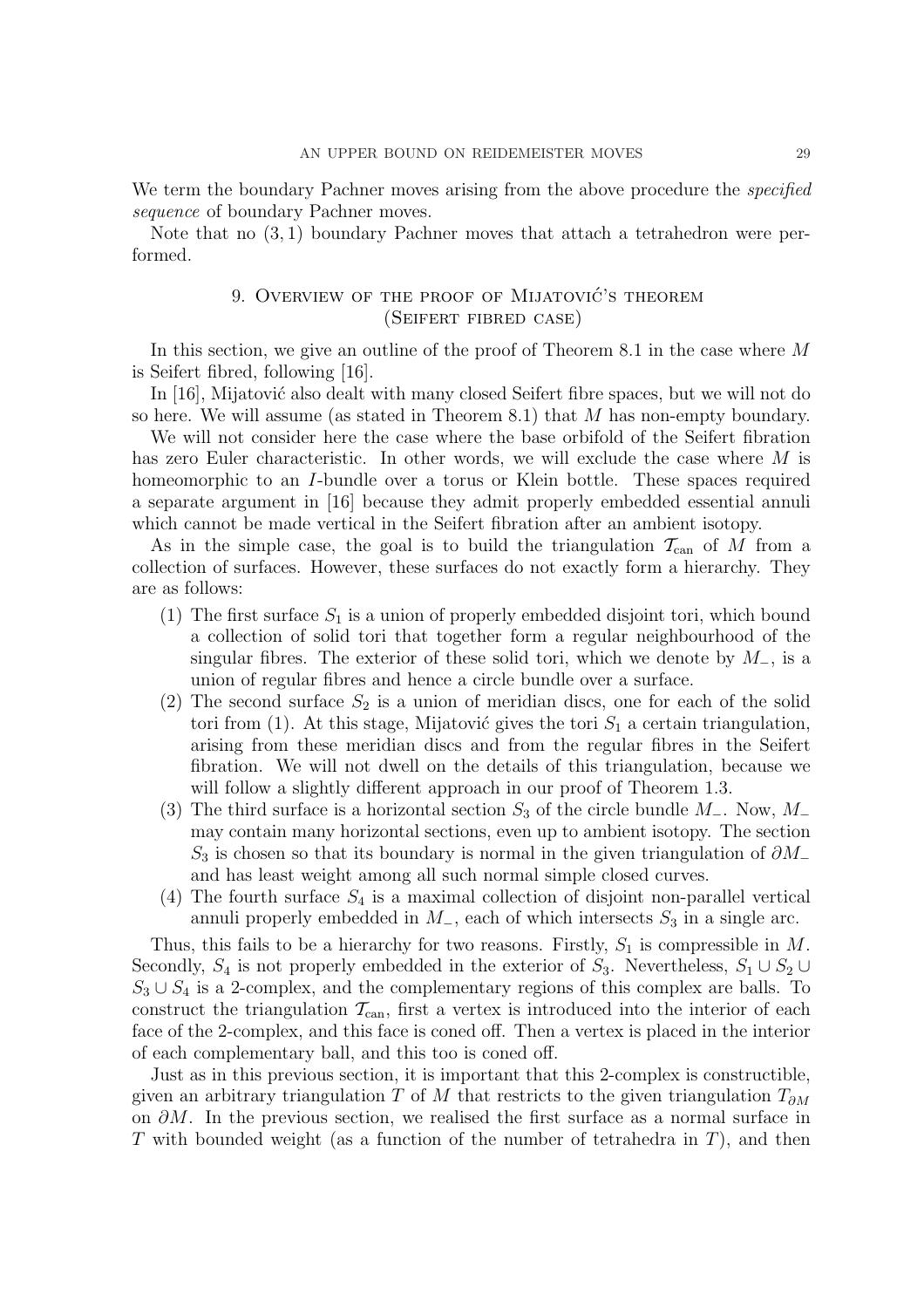we performed a sequence of Pachner moves to  $T$ , taking it to a triangulation in which the surface is simplicial. In the case here, it is not immediately clear that the tori  $S_1$  can be placed into normal form in T, because they are compressible. Instead, one must construct them in stages. The first step is to find a maximal collection of disjoint non-parallel essential vertical tori in the Seifert fibration that are in normal form with respect to  $T$ . Then Pachner moves are performed on  $T$ , after which these tori are simplicial. These tori decompose  $M$  into pieces, each of which is Seifert fibred. There are a limited range of possibilities for these pieces. The base orbifold may be a pair of pants containing no singularities; an annulus containing one singular point; a Mobius band with no singularities; or a disc with two singularities. In each case, the piece contains one or two properly embedded essential vertical annuli, which decompose the piece into one or two solid tori. A subset of these solid tori are regular neighbourhoods of the singular fibres, and the boundaries of these solid tori are the required surface  $S_1$ .

The rest of the argument follows the lines of the simple case fairly closely. One new feature that arises in the Seifert fibred case is that it is not possible to isotope the section  $S_3$  to a normal surface with bounded weight. Instead, one must also use homeomorphisms of  $M$  that are supported in the interior of  $M$ . This is because of the presence of incompressible normal tori. It is for this reason that the conclusions of Theorems 8.1 and 1.3 make reference to a homeomorphism supported in the characteristic submanifold of M.

Another new feature in the Seifert fibred case is that  $S_4$  is not properly embedded in the exterior of  $S_1 \cup S_2 \cup S_3$ . Instead, it is properly embedded in the exterior of  $S_1 \cup S_2$ . Thus, one must ensure that the horizontal section  $S_3$  intersects each vertical annulus of  $S_4$  in a single arc. This is clearly possible topologically, but one must be careful to ensure that it holds, while at the same time making  $S_3$  and  $S_4$  normal surfaces with bounded complexity.

The procedure in the Seifert fibred case for taking the given triangulation  $T$  to the canonical triangulation  $\mathcal{T}_{\text{can}}$  is very similar to that used in Section 8. In particular, the sequence of boundary Pachner moves that is used depends only on the intersection between the curves  $\partial S_1$ ,  $\partial S_2$ ,  $\partial S_3$ ,  $\partial S_4$  and  $\partial M$ .

## 10. The construction of the canonical triangulation

In this section, we consider a general compact orientable Haken 3-manifold M, satisfying the hypotheses of Theorem 1.3. In particular, it may have JSJ tori. We start with a given triangulation  $T_{\partial M}$  for  $\partial M$ . The goal is to define the canonical triangulation  $\mathcal{T}'_{\text{can}}$  for M which agrees with  $T_{\partial M}$  on  $\partial M$ . However, our first step is to build a slightly simpler triangulation  $\mathcal{T}_{\text{can}}$ , which does not agree with  $T_{\partial M}$  on  $\partial M$ . We use the terminology  $\mathcal{T}_{\text{can}}$  because in the case where M is simple or Seifert fibred, it agrees with Mijatović's triangulations described in the previous two sections.

Again, the aim is to build a 2-complex in  $M$ , for which each complementary region is a 3-ball. From this,  $\mathcal{T}_{\text{can}}$  is built, by coning off each face of the complex, and then coning off each complementary ball. The 2-complex is, as in the previous sections, constructed from a collection of surfaces, in a number of steps.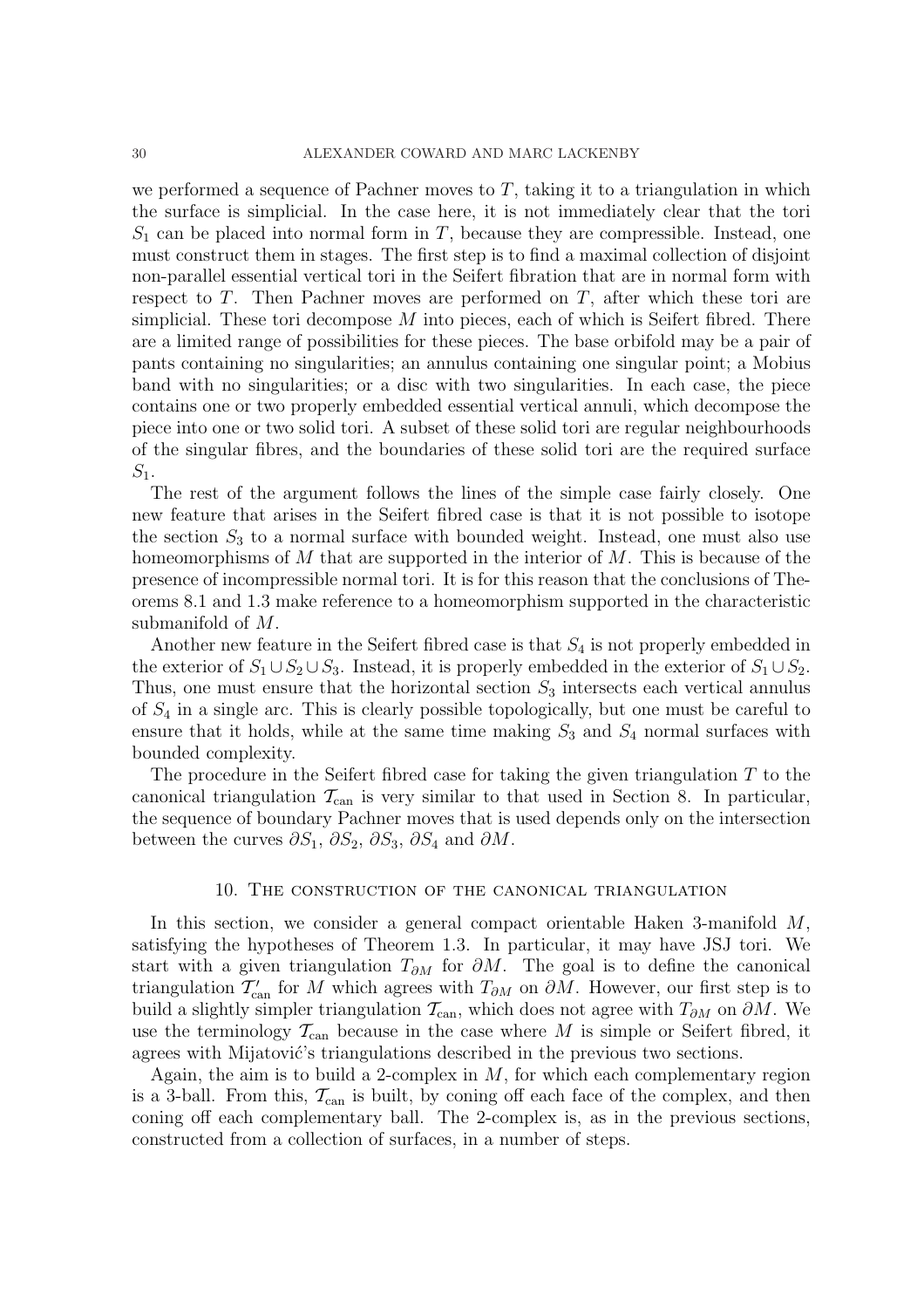**Step 1.** The first surface  $S_1$  is built from the JSJ tori, which divide the manifold into simple and Seifert fibred pieces. When a JSJ torus has simple pieces on both sides (possibly the same simple piece), two parallel copies of the torus are used in  $S_1$ . Similarly, when a JSJ torus has Seifert fibred pieces on both sides, two parallel copies of it are used. However, when a torus has a simple piece on one side and a Seifert fibred piece on the other, only one copy of the torus is used.

Step 2. The next surfaces are hierarchies for the simple pieces, as described in Section 8.

Step 3. When a JSJ torus has simple pieces on both sides, we have taken two copies of the torus. Between these lies a region homeomorphic to  $T^2 \times I$ . The boundary of this region has inherited a boundary pattern from the hierarchies in the adjacent pieces. The next surface is a vertical annulus in each  $T^2 \times I$  region, which intersects the boundary pattern transversely and in as few points as possible. This cuts  $T^2 \times I$ into a solid torus. The next surface is a meridian disc for each such solid torus, which again intersects the boundary pattern transversely and minimally.

Step 4. We now turn to the JSJ tori that have Seifert fibred pieces on both sides. We have taken two copies of each such torus, which bound a region homeomorphic to  $T^2 \times I$ . We insert two vertical annuli into  $T^2 \times I$ , with respective slopes those of the regular fibres in the adjacent Seifert fibred pieces. We arrange for these annuli to intersect transversely and minimally.

Step 5. We now tackle the Seifert fibred pieces. For each such piece, its boundary components which do not lie in the boundary of  $M$  have inherited some boundary pattern, which decompose the tori into discs. We now use a similar sequence of surfaces to that described in Section 9. At one stage, a slight variant of the procedure is required. Recall that in Step 3 in Section 9, a section  $S_3$  for the circle bundle  $M_-\$  is chosen, and this is required to have minimal intersection number with the edges of the given triangulation of  $\partial M_$ . This triangulation of  $\partial M_$  was constructed in Step 2 of Section 9. For those components of  $\partial M_-\$  that are actually components of  $\partial M$ , they are just assigned the given triangulation, which is the restriction of  $T_{\partial M}$ . For those components of  $\partial M$  which bound a solid torus neighbourhood of a singular fibre, a certain triangulation was constructed using the regular fibres and a meridian disc of the solid torus. However, in our case, we pursue a slightly different approach. We have already assigned a boundary pattern to each component of  $\partial M_ - \partial M$ , which fills the surface. We pick the section  $S_3$  to have minimal intersection number with the union of this boundary pattern and the 1-skeleton of  $\partial M$ . In fact, the whole purpose of Step 4 above was to ensure that every component of  $\partial M_ - \partial M$  picks up a boundary pattern that chops up the torus into discs.

The union of the above surfaces with  $\partial M$  is a 2-complex. Once again, we form  $\mathcal{T}_{\text{can}}$ from this 2-complex, by coning its faces and then the complementary 3-balls.

Now, the restriction of  $\mathcal{T}_{\text{can}}$  to  $\partial M$  clearly does not equal  $T_{\partial M}$ . We now fix this, by introducing  $\mathcal{T}'_{\text{can}}$ , which is the canonical triangulation required by Theorem 1.3.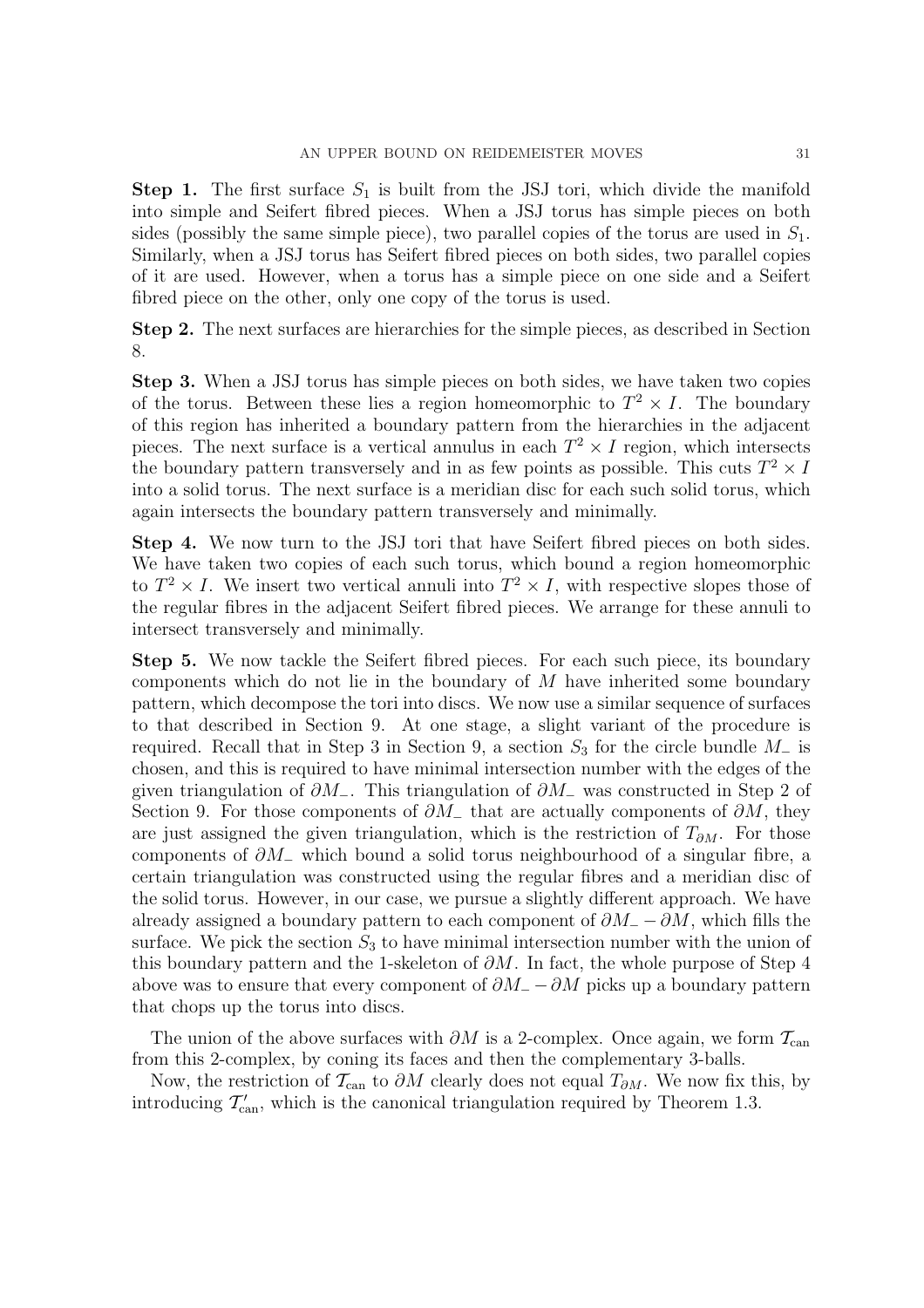Let  $S_1, \ldots, S_n$  be the above sequence of surfaces, described in Steps 1 - 5. For  $0 \leq i \leq$ n, we will keep track of a triangulation  $T_i(\partial M)$  for  $\partial M$ , in which  $\partial M \cap (S_1 \cup \cdots \cup S_i)$ is simplicial. The initial triangulation  $T_0(\partial M)$  will be the given triangulation  $T_{\partial M}$ . Each surface  $S_i$  intersects  $\partial M$  in a collection of disjoint simple closed curves and arcs. We realise these as normal curves and arcs in the triangulation  $T_{i-1}(\partial M)$ , with the property that they intersect the 1-simplices in as few points as possible. The new triangulation  $T_i(\partial M)$  is chosen as follows. Each triangular face of  $T_{i-1}(\partial M)$  is divided up by arcs which are subsets of  $\partial S_i$ . We declare that these arcs are 1-simplices in  $T_i(\partial M)$ . The regions in the complement of these arcs are discs. A vertex is inserted into each such disc, and then the disc is coned off. The result is  $T_i(\partial M)$ .

At this stage we make a specific choice of 2-dimensional Pachner moves taking  $T_{i-1}(\partial M)$  to  $T_i(\partial M)$ , as follows. A  $(1,3)$  move is performed on each triangle of  $T_{i-1}(\partial M)$ . Then, at each of the original edges e of  $T_{i-1}(\partial M)$ , a (2,2) move is performed. Then, at each such edge  $e$ , an alternating sequence of  $(1,3)$  and  $(2,2)$  moves is performed. The number of (1,3) moves is equal to the number of points of intersection between  $\partial S_i$  and e. The result of this is that each of the original triangles of  $T_{i-1}(\partial M)$ has been transformed into a cone. (See Figure 12.) The triangulation of this cone is now modified without changing its boundary any further, using 2-dimensional Pachner moves, so that it becomes  $T_i(\partial M)$ . We term this the *specified sequence* of Pachner moves taking  $T_{i-1}(\partial M)$  to  $T_i(\partial M)$ . In Section 8, a sequence of boundary Pachner moves on M, also called the *specified sequence*, was defined. Note that the specified sequence of boundary Pachner moves given in Section 8 induces the specified sequence of 2-dimensional Pachner moves defined here.

Associated to any sequence of 2-dimensional Pachner moves on a triangulated surface  $F$ , there is a 3-dimensional space constructed as follows. One starts with  $F$ . Each time a 2-dimensional move is performed, a 3-simplex is attached onto one side of F. Call this the 'top' side. This top side is a copy of  $F$  with its new triangulation. After a sequence of these moves, the resulting space is approximately a copy of  $F \times I$ . The bottom has the original triangulation of  $F$ , and the top has the new triangulation. We say 'approximately'  $F \times I$ , because this space need not in fact be a 3-manifold. This is because it is possible that some simplices of  $F$  are left untouched by the sequence of 2-dimensional Pachner moves, in which case these simplices lie in both the top and bottom copy of F. We call this space a *generalised product*. When F is the boundary of a 3-manifold, we also call this space a *generalised collar*.

We have defined above a specified sequence of 2-dimensional Pachner moves which takes  $T_{\partial M}$  to  $T_n(\partial M)$ . Associated with this sequence, there is a generalised product. Now  $T_n(\partial M)$  is the boundary triangulation of  $\mathcal{T}_{\text{can}}$ . Thus, we can attach the generalised product to  $\mathcal{T}_{\text{can}}$ , to create a triangulation of M with boundary triangulation  $T_{\partial M}$ . This is  $\mathcal{T}'_{\text{can}}$ , the canonical triangulation for M.

## 11. From boundary Pachner moves to interior ones

Let M be a compact orientable 3-manifold with a triangulation  $T$ . Suppose that we are given a sequence of Pachner moves, starting with  $T = T_0$  and ending with a triangulation  $T_n$ . We want to use this sequence to specify a sequence of interior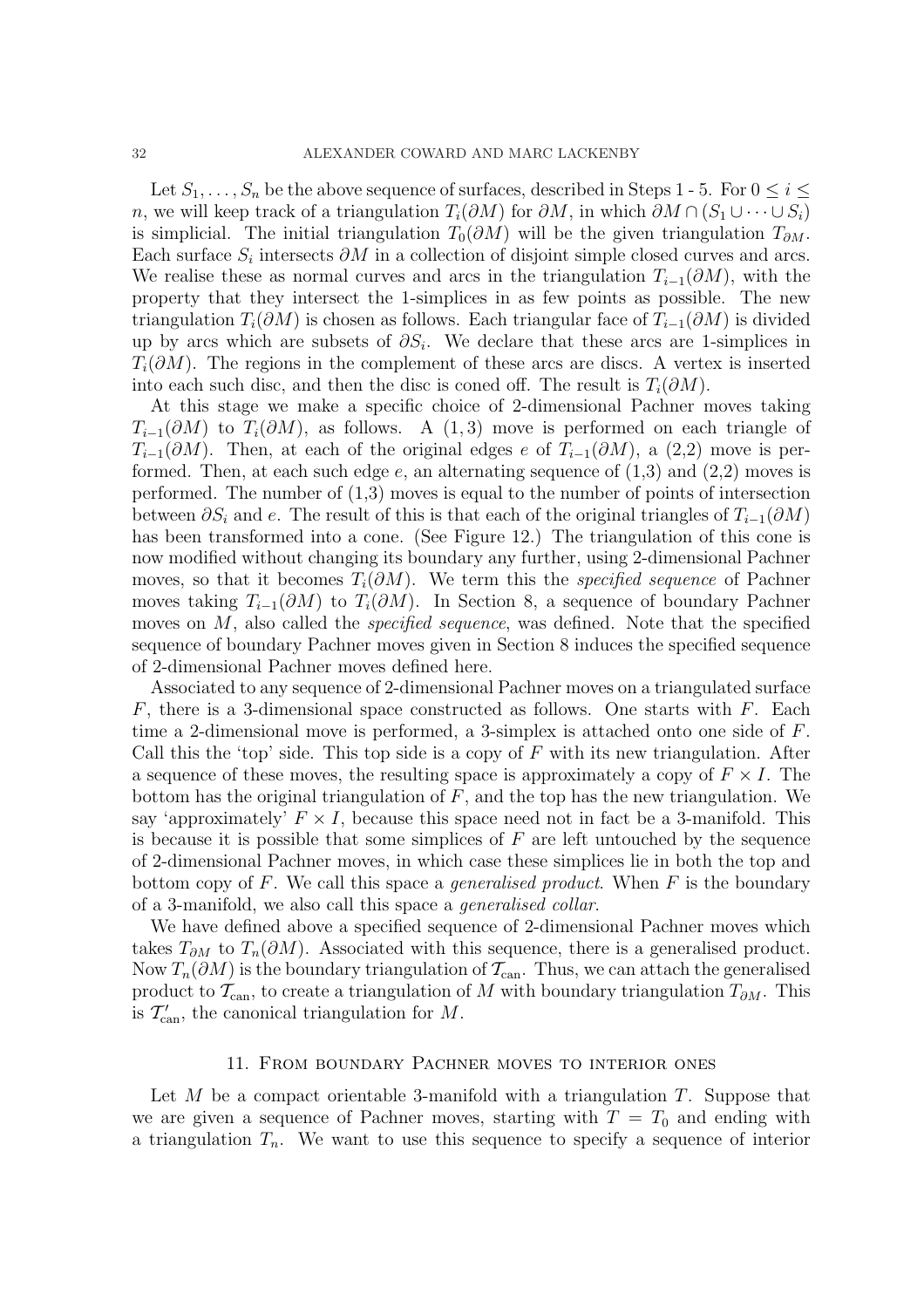

FIGURE 12

Pachner moves to M, giving triangulations  $T = T_0'$  $T'_0, \ldots, T'_n$  of M. At each stage, the triangulation  $T_i'$  $i<sub>i</sub>$  of M will contain a triangulated generalised collar on  $\partial M$ . If we form the closure of the complement of this generalised collar, the result will be the triangulation  $T_i$ .

We say that such a sequence of interior Pachner moves and generalised collars are *associated* with the given sequence of Pachner moves.

The case we have in mind is where  $T_n = T_{\text{can}}$ . A sequence of Pachner moves taking T to  $T_n = T_{\text{can}}$  arises from the proof of Theorem 8.1. The associated sequence of interior Pachner moves will take T to  $T'_n = T'_{\text{can}}$ , and will be the moves required by Theorem 1.3.

We start with the motivating case, where  $T_i$  is obtained from  $T_{i-1}$  by a boundary Pachner move which attaches a simplex. Suppose, for simplicity, that this has the effect of performing a  $(1,3)$  move on the boundary. Now, embedded within  $T'_{i-1}$  is a copy of  $T_{i-1}$ . The boundary Pachner move attaches on a single tetrahedron to a triangle in  $T_{i-1}$ . A copy of this triangle is in  $T'_{i-1}$ , lying between  $T_{i-1}$  and the generalised collar. What we do is insert two tetrahedra into  $T'_{i-1}$  at the location of this triangle. These two tetrahedra are glued to each other along three faces. The tetrahedron that is adjacent to the generalised collar is included in the generalised collar of  $T_i'$  $i$ . This procedure which inserts the two tetrahedra can clearly be achieved by interior Pachner moves. One simply performs a  $(1, 4)$  move on the tetrahedron of  $T'_{i-1}$  which is adjacent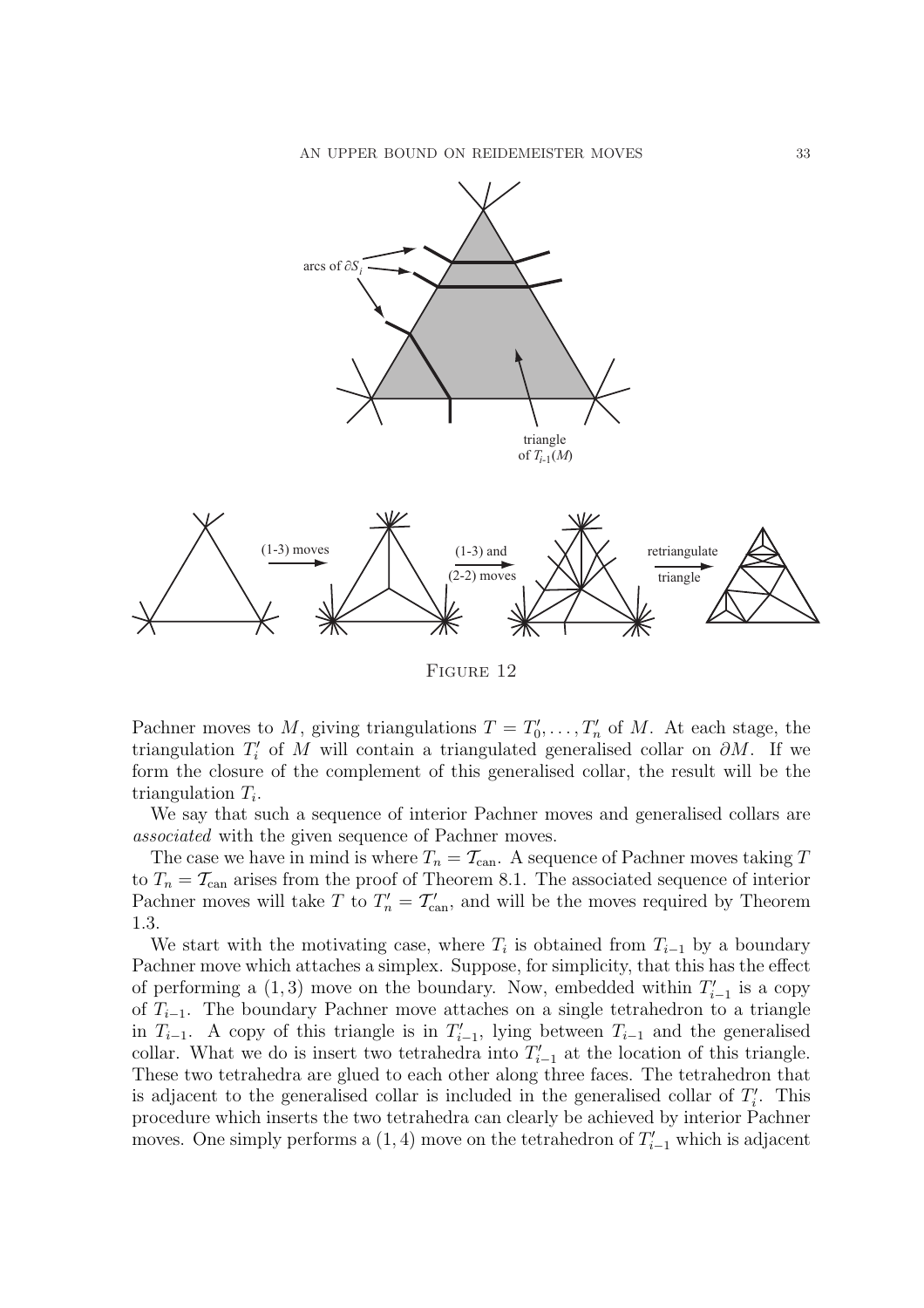

FIGURE 13

to the triangle and which is not part of the generalised collar. Then one performs a (3, 2) move. This is illustrated in Figure 13.

We now deal with some easy cases.

When an interior Pachner move is performed on  $T_{i-1}$ , we do the same move to  $T'_{i-1}$ and do not change the generalised collar.

When a boundary Pachner move is performed on  $T_{i-1}$ , and this removes a tetrahedron, then we do not perform a Pachner move to  $T'_{i-1}$ . Instead, we simply enlarge its generalised collar to include the relevant tetrahedron.

There are still two cases to consider. The triangulation  $T_i$  may be obtained from  $T_{i-1}$  by a boundary Pachner move that adds a tetrahedron, and which performs a (2, 2) move or a  $(3,1)$  move on the boundary. We will not in fact consider the  $(3,1)$  case, because it is more complicated, and we will not need it in this paper. So, suppose that a  $(2, 2)$  move is performed on the boundary of  $T_{i-1}$ . Two triangles are involved in this move, and there are two corresponding triangles in  $T'_{i-1}$ . These triangles are glued along an edge, and their union is a disc (possibly with identifications along its boundary). What we do is 'blow air' into this disc, creating two copies of the disc.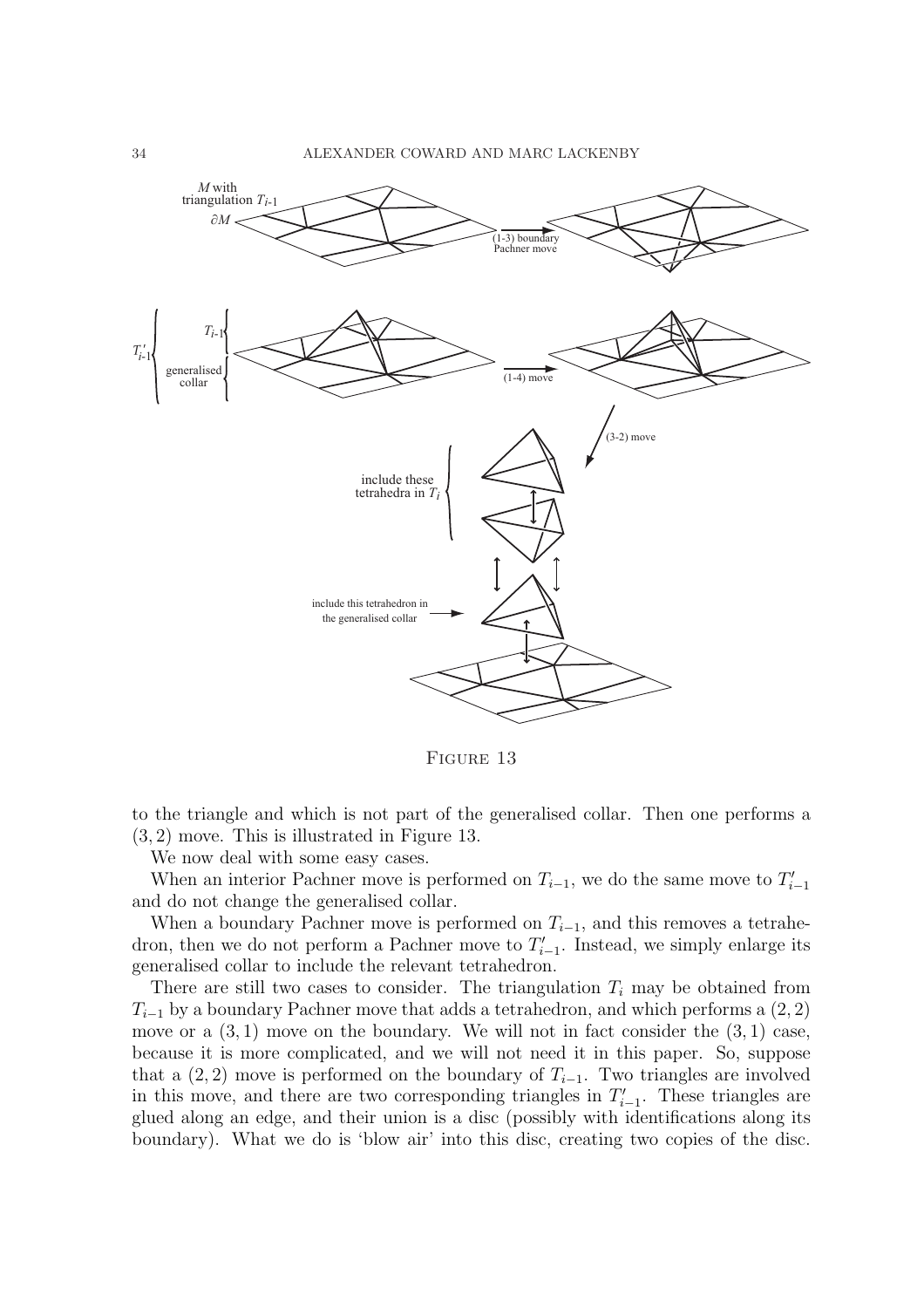

FIGURE 14. A sequence of  $(2,3)$  moves followed by a  $(3,2)$  move

In the space between these two discs, we insert two tetrahedra. These two tetrahedra are glued to each other along two triangles. The tetrahedron that is adjacent to the generalised collar of  $T'_{i-1}$  is included in the generalised collar of  $T'_{i}$  $i$ . The other new tetrahedron is included in the copy of  $T_i$  in  $T_i'$ ''.

We need to explain how the insertion of these two tetrahedra, which takes  $T'_{i-1}$ to  $T_i'$  $i'$ , can be achieved using interior Pachner moves. First apply a  $(1, 4)$  to every tetrahedron of  $T_{i-1}'$ . After this, the tetrahedra incident to the interior of any face are distinct. Consider the two triangles involved in the boundary Pachner move. These two triangles are adjacent to distinct tetrahedra because of the (1, 4) moves we have just applied. Consider these two tetrahedra. Apply some (2, 3) moves until they are adjacent. Now apply two (2, 3) moves in the resulting adjacent tetrahedra to insert the two tetrahedra in the place of the two triangles that get split open. This process is illustrated in Figure 14. Now apply  $(3, 2)$  moves and  $(4, 1)$  moves to undo the initial moves. Note that if  $T_i$  contains t tetrahedra, then the number of interior Pachner moves in this process is at most 4t.

We close with an important observation. The generalised collar constructed above, which is a subset of  $T'_n$  $n'$ , only depends on the boundary Pachner moves in the original sequence.

Suppose that T is a triangulation of M, and that its restriction to  $\partial M$  is the given triangulation  $T_{\partial M}$ . Suppose that we have found a sequence of Pachner moves which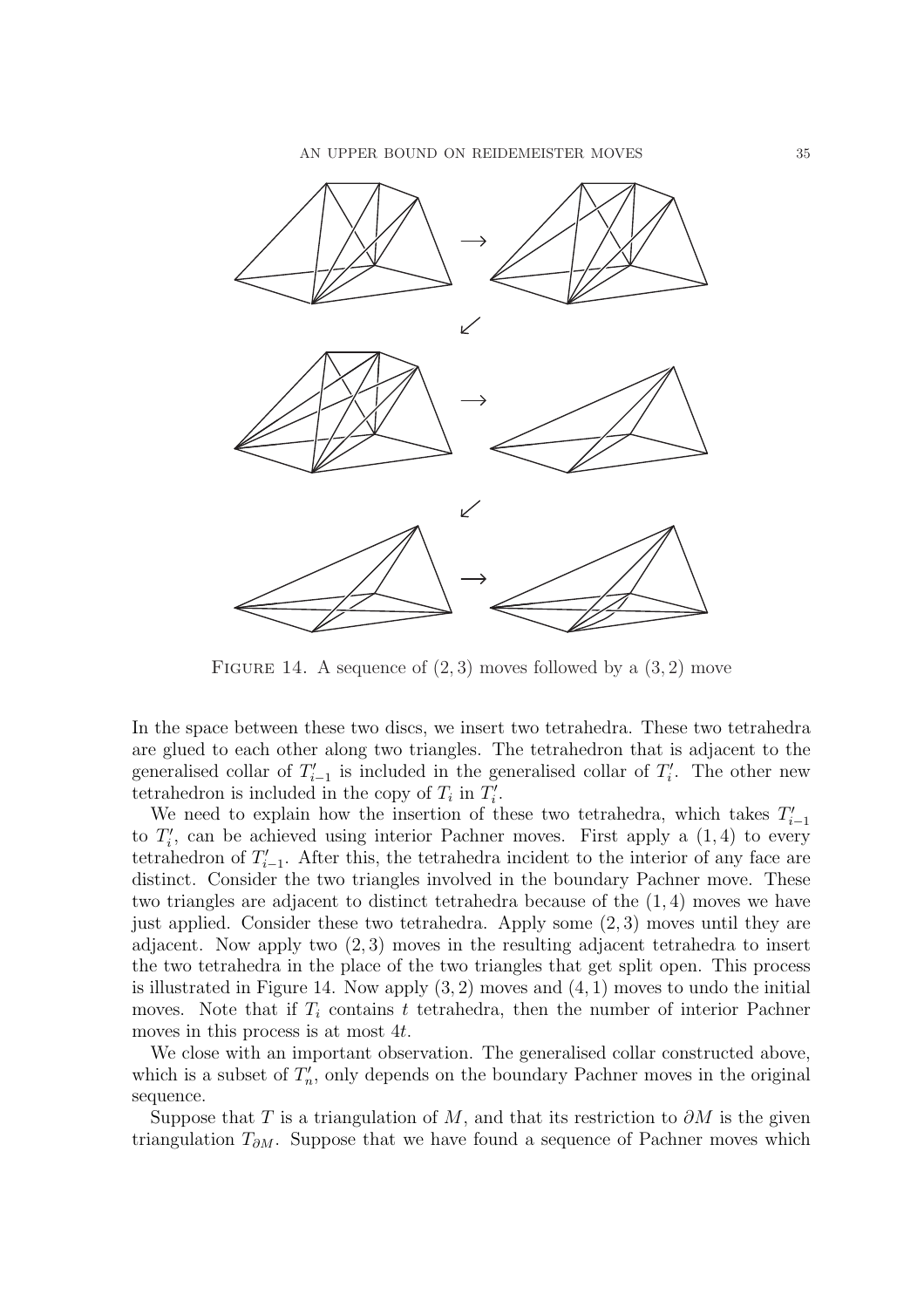takes T to  $\mathcal{T}_{\text{can}}$ . Suppose also that the boundary Pachner moves in this sequence precisely induce the specified sequence of 2-dimensional Pachner moves on  $\partial M$ , defined in Section 10. Then we deduce that the associated sequence of interior moves takes T to  $\mathcal{T}'_{\text{can}}$ . This important observation will be crucial in our proof of Theorem 1.3, which we now come to.

## 12. Proof of Theorem 1.3

We are given a triangulation T for  $\partial M$ , and we need to use interior Pachner moves, plus possibly a homeomorphism supported in the interior of  $M$ , to take  $T$  to  $\mathcal{T}'_{\text{can}}$ . This will be achieved by performing a sequence of Pachner moves that takes  $T$  to  $\mathcal{T}_{\text{can}}$ , and so that the boundary Pachner moves in this sequence precisely induce the specified sequence in Section 10. Then, as we observed at the end of the previous section, the associated sequence of interior Pachner moves will take T to  $\mathcal{T}'_{\text{can}}$ , as required.

In Mijatović's proof and Section 8, a sequence of Pachner moves was given, which takes T to  $\mathcal{T}_{\text{can}}$ . But we need to ensure that the boundary Pachner moves in this section are the specified sequence from Section 10.

Let  $S_1, \ldots, S_n$  be the sequence of surfaces used in the definition of  $\mathcal{T}_{\text{can}}$ . Suppose that we have subdivided the triangulation T to  $T_{i-1}(M)$  using Pachner moves. Then  $S_1, \ldots, S_{i-1}$  are simplicial in  $T_{i-1}(M)$ , and so  $T_{i-1}(M)$  restricts to a triangulation  $T_{i-1}(M_{i-1})$  of  $M_{i-1}$ . We want to realise  $S_i$  as a normal surface in  $T_{i-1}(M_{i-1})$  with bounded complexity. The precise result that we use depends on what type of surface  $S_i$  is. For example, it may be the JSJ tori, or it may be a surface where  $-\chi(S_i)$  is minimised, or it may be one of several other possibilities. However, in each case, there is an ambient isotopy taking  $S_i$  to a normal surface with at most  $2^{350t^2}$  triangles and squares, where t is the number of tetrahedra of  $T_{i-1}(M_{i-1})$ . (See Lemma 4.5 in [15].)

However, there is a complication. In Section 10, we have already specified the intersection between  $S_i$  and  $\partial M$ . Recall that we have already chosen the sequence of triangulations  $T_{\partial M} = T_0(\partial M), T_1(\partial M), \ldots, T_n(\partial M)$ , where the restriction of  $T_{i-1}(M)$ to  $\partial M$  is  $T_{i-1}(\partial M)$ . The simple closed curves and arcs  $S_i \cap \partial M$  need to be the specified normal arcs in  $T_{i-1}(\partial M)$ . However, when the usual normalisation procedure is applied to  $S_i$  in  $T_{i-1}(M_{i-1}), \partial S_i$  may need to be moved. We therefore require the following result, which we will prove in Section 13.

Theorem 12.1. *Let* M *be a compact orientable irreducible 3-manifold with an essential boundary pattern* P*. Let* T *be a triangulation of* M*, in which* P *is simplicial, and which consists of* t *tetrahedra. Let* F *be a normal surface properly embedded in* M*, essential with respect to* P*, consisting of* n *normal discs. Let* X *be the closure of the union of some non-adjacent components of*  $\partial M - P$ *. Suppose that*  $\partial F \cap X$  *is ambient isotopic to a collection of normal curves and arcs* c *in* X*, and that* c *has minimal weight in its ambient isotopy class in* X*. Then* F *is ambient isotopic in* M *to a normal surface* F ′ *whose boundary agrees with* c *in* X *and which consists of at most* 8000n 4 t <sup>2</sup> *normal discs.*

Recall that  $\partial S_i$  has been chosen so that its intersection with  $\partial M$  minimizes weight in its ambient isotopy class. Let c be  $\partial S_i \cap \partial M$ . Now, according to Mijatović's arguments,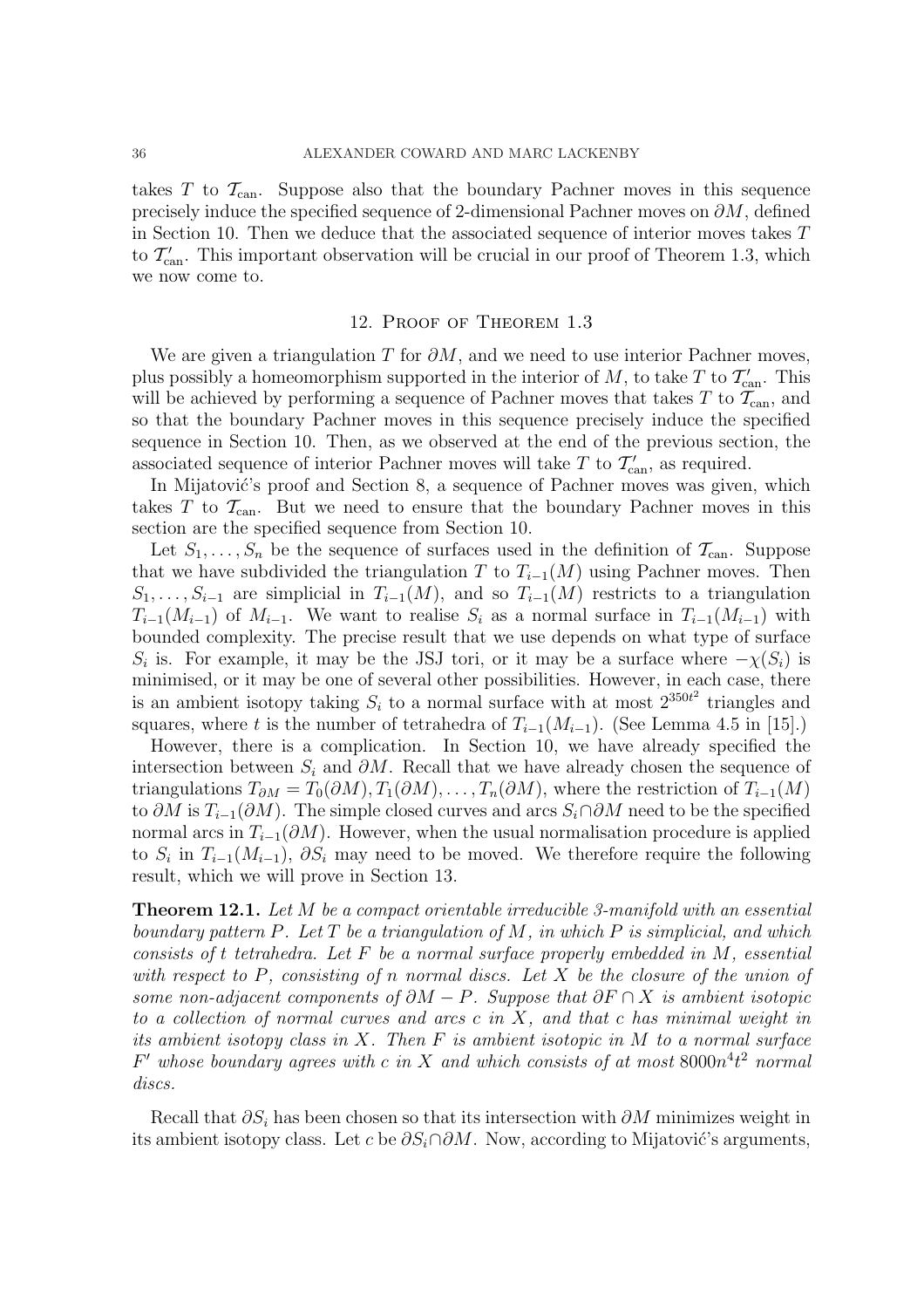$S_i$  can be isotoped in  $M_i$  to a normal surface with a bounded number of normal discs, n say. This isotopy may move  $\partial S_i$ . By the above result, we may find a normal surface isotopic to  $S_i$ , with boundary that agrees with  $S_i$  on  $\partial M$ , and with at most  $8000n^4t^2$ normal discs, where t is the number of tetrahedra in  $T_{i-1}(M_{i-1})$ .

We now apply Pachner moves, as described in Section 8, taking  $T_{i-1}(M)$  to  $T_i(M)$ . As explained in Section 8, the boundary Pachner moves that are used only depend on the intersection between  $\partial M$  and  $S_i$ . And we have ensured that these are fixed as in Section 10. Thus, the boundary Pachner moves precisely induce the specified sequence of 2-dimensional Pachner moves on  $\partial M$  defined in Section 10. Hence, the associated sequence of interior moves creates  $\mathcal{T}'_{\text{can}}$ , as required.

We close this section by bounding the number of Pachner moves used. To provide such a bound, it suffices to bound the number of moves required to pass from  $T'_{i-1}(M)$ to  $T_i'$  $i(M)$ , and also to bound the number n, where  $S_1, \ldots, S_n$  is the sequence of surfaces used to define  $\mathcal{T}_{\text{can}}$ . We start with the former estimate.

Suppose that  $T_{i-1}(M)$  has t tetrahedra. In [15], Mijatović argues that at most  $\exp^{(2)}(t)$  Pachner moves are required to pass to the next triangulation. However, as we have seen, his triangulations and ours are a little different. Nevertheless, we will now show that we also can pass from  $T'_{i-1}(M)$  to  $T'_{i}$  $i(M)$  using at most  $\exp^{(2)}(t)$  interior Pachner moves.

Let us focus on the case where  $S_i$  is a surface from Step 2. In other words, suppose that it is part of a hierarchy in one of the simple pieces. Proposition 4.2 of [17] or Lemma 4.5 of [15] gives that  $S_i$  can be realised as a normal surface in  $T_{i-1}(M_{i-1})$ with at most  $2^{350t^2}$  triangles and squares. However, because the intersection  $S_i \cap \partial M$ is specified in advance, then in fact we only get a bound of at most 8000  $2^{1400t^2}t^2$ triangles and squares, using Theorem 12.1. Then using Lemma 4.1 in [16], there is a sequence of at most 160000  $2^{1400t^2}t^3$  Pachner moves taking  $T_{i-1}(M)$  to  $T_i(M)$ , in which  $S_i$  is simplicial. However, boundary Pachner moves may be used in this process, and so we need to bound the number of interior Pachner moves required in the associated sequence that takes  $T'_{i-1}(M)$  to  $T'_{i}$  $i<sub>i</sub>(M)$ . The boundary Pachner moves in this sequence are precisely those from the specified sequence described in Section 8. Recall that first a boundary (1,3) move is performed on each triangle of  $T_{i-1}(M) \cap \partial M$ . The number of such moves is at most 4t, and hence the number of interior moves in the associated sequence is at most  $8t$ . Then a  $(2, 2)$  move is performed along each edge of  $T_{i-1}(M) \cap \partial M$ . There are at most 6t such edges. Using the bound at the end of Section 11, the number of interior Pachner moves in the associated sequence is at most  $6t(4t)$ . After this, the only boundary Pachner moves that are performed are those that remove tetrahedra, and these do not create any interior moves in the associated sequence. So, the number of interior Pachner moves taking  $T'_{i-1}(M)$  to  $T'_{i}$  $C_i^{\prime}(M)$  is at most

$$
8t + 6t(4t) + 160000 \ 2^{1400t^2} t^3 \le \exp^{(2)}(t),
$$

as claimed. Note that the inequality holds because the values of  $t$  for which we are making this estimate are sufficiently large. The number of tetrahedra in  $T_i'$  $C_i^{\prime}(M)$  is also at most  $\exp^{(2)}(t)$ .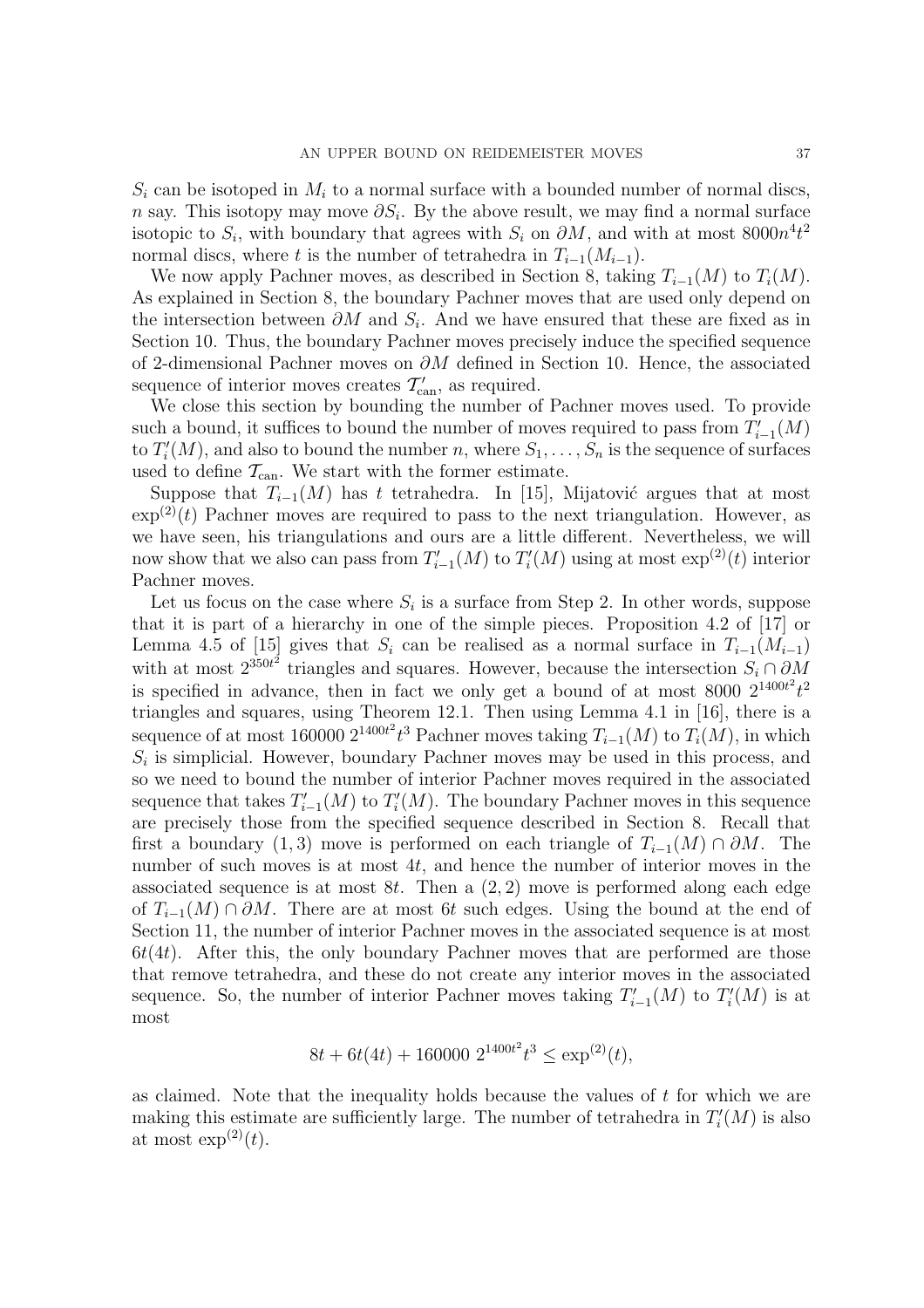An easy induction gives that, for  $i \geq 1$ , the number of tetrahedra in  $T_i'$  $C_i^{\prime}(M)$  is at most  $\exp^{(2i)}(t)$ , and that the number of Pachner moves required to take  $T'_{i-1}(M)$  to  $T_i'$  $i'(M)$  is also at most  $\exp^{(2i)}(t)$ .

Thus, all we need to do now is bound the number  $n$  of surfaces in the sequence  $S_1, \ldots, S_n$ . In Step 1, only one surface (which may be disconnected) is used. The number of surfaces in Step 2 is at most  $2^{160t}$ , by a bound of Mijatović in Section 5 of [15]. In Step 3, two surfaces are used. In Step 4, two surfaces are also used. The final step is Step 5, which deals with the Seifert fibred pieces. Only four surfaces are used, but in fact the first surface should be counted as two, because it is built in two stages. So, we can certainly take  $n \leq 2^{161t}$ .

Thus, the number of interior Pachner moves taking T to  $\mathcal{T}'_{\text{can}}$  is at most  $\exp^{(a^t)}(t)$ , where  $a = 2^{162}$ . This proves Theorem 1.3.

#### 13. Adjusting boundaries of normal surfaces

In this section we prove Theorem 12.1. Our strategy will be to isotope  $F$  so that its boundary is in the correct place and has controlled edge degree. Then we shall apply to the resulting surface a standard normalization procedure that doesn't increase edge degree and which, by the hypotheses on  $c$ , does not affect the intersection with X. The bound on the edge degree of this surface will yield the required bound on the number of normal discs in  $F'$ .

Observe that  $\partial F \cap X$  certainly consists of at most 4n normal arcs. Hence c consists of at most  $4n$  normal arcs. Without loss of generality pick c so that every normal arc of c intersects each normal arc of  $\partial F$  in at most one point. Then the number of intersection points between  $\partial F$  and c is at most  $(4n)^2 = 16n^2$ . Label the components of  $\partial F \cap X$  as  $\{\alpha_1, \ldots, \alpha_m\}$  and the components of c as  $\{\beta_1, \ldots, \beta_m\}$  so that there is an ambient isotopy of X that takes  $\alpha_i$  to  $\beta_i$  for each i. Consider  $\alpha_1$  and  $\beta_1$ . These intersect in at most  $16n^2$  points. We will now isotope  $F$  about in a small collar neighborhood of X to obtain a new surface where the image of  $\alpha_1$  is equal to  $\beta_1$ . This is achieved as follows. Note that for convenience we will refer to the surfaces obtained from F by our isotopies as F, with the same notation for the components of  $\partial F \cap X$ . By Lemma 3.1 of [6] applied to the double of X along its boundary, either  $\alpha_1$  and  $\beta_1$  are disjoint, or there is a bigon of  $\alpha_1 \cup \beta_1$  in the interior of X that bounds a disc B whose boundary consists of a subarc of  $\alpha_1$  and a subarc of  $\beta_1$  and whose interior is disjoint from  $\alpha_1 \cup \beta_1$ , or there is a triangle, B', in X whose boundary consists of a subarc of  $\partial X$ , a subarc of  $\alpha_1$  and a subarc of  $\beta_1$  and whose interior is disjoint from  $\alpha_1 \cup \beta_1$ . In the latter two cases, we would like to isotope  $\alpha_1$  across B or B<sup>'</sup>, but we are impeded by the fact that there may be arcs of  $\partial F$  other than  $\alpha_1$  running though B. Pick one of these arcs that is outermost on  $B$  or  $B'$  and label the disc it cuts off  $G$ . This is a bigon or triangle whose interior is disjoint from  $\partial F \cup c$  and whose boundary consists of a subarc,  $\sigma$ , of  $\alpha_i$ , for some i, a subarc,  $\tau$ , of  $\beta_1$  and possibly a subarc,  $\gamma$ , of  $\partial X$ . Now isotope F by sliding  $\alpha_i$  across G in a small collar neighborhood of  $\partial M$  to form a new surface. More precisely, choose a product structure  $X \times I$ , where  $I = [0, 1]$ , on a small regular neighborhood of X in M so that  $(\partial F \cap X) \times \{0\} = \partial F \cap X$ , the components of  $F \cap (X \times I)$  are vertical in  $X \times I$  and the arcs of 1-skeleton emanating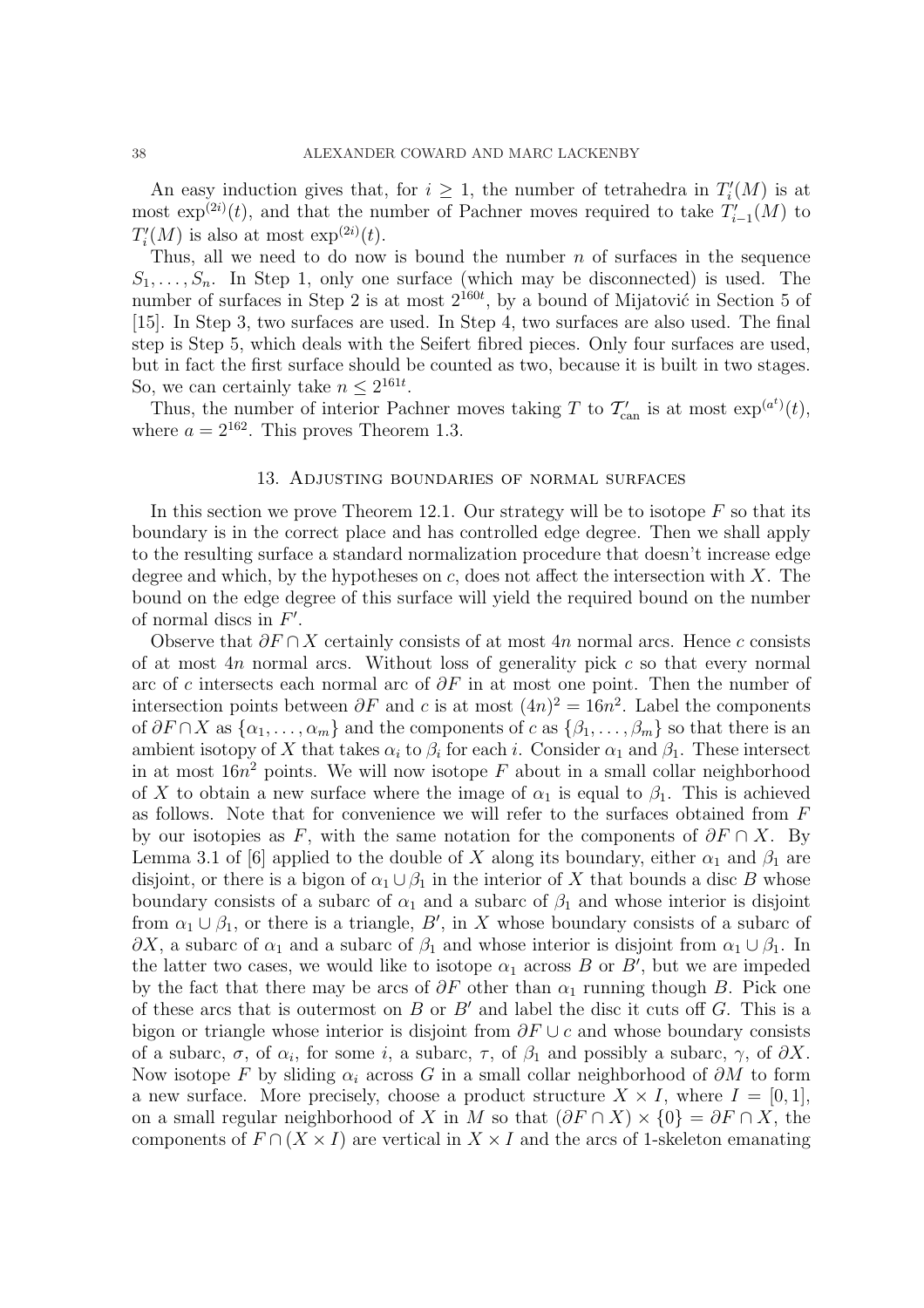away from X into the interior of M or parts of  $\partial M$  outside X are at most a small deviation away from being vertical. Also suppose that  $(\partial X \times I) \cap \partial M = \partial X \times I$ . The new surface obtained by sliding F across G is then obtained by removing  $\sigma \times I$ , inserting  $(G \times \{1\}) \cup (\tau \times I)$  and then pushing the resulting surface a little further to make it disjoint from G. Note that performing this operation increases the edge degree of F by at most  $12t + 4n$ , the first term being an upper bound on the number of possible new intersections of F with the arcs of 1-skeleton not entirely in X, and the second term being an upper bound on the number of new intersections of  $F$  with arcs entirely in X. Repeat this operation to remove all arcs of intersection of B or  $B'$ with  $\partial F$  and then slide F across B or B' itself. Repeat this proceed until  $\alpha_1$  and  $\beta_1$ are disjoint. The edge degree has been increased by at most  $16n^2(12t + 4n)$ . Now, F has been arranged so that  $\alpha_1$  is disjoint from  $\beta_1$ . Hence  $\alpha_1$  and  $\beta_1$  cobound an annulus or, together with two arcs of  $\partial X$ , a disc. Call this annulus or disc A. We wish to isotope  $\alpha_1$  across A to make  $\alpha_1$  equal to  $\beta_1$ . This time we may be impeded by arcs of intersection of  $\partial F$  with A, which may be removed as before, or by entire curves or arcs of intersection of  $\partial F$  with A, which may be removed by sliding across annuli or discs in a fashion similar to sliding across bigons and triangles. The effect of the removal of bigons and triangles on edge degree is already incorporated in our previous estimate. Sliding across an annulus or disc increases edge degree by at most  $12t + 4n$  and we need to do this at most  $m-1 \leq 4n-1$  times before  $\partial F$  is disjoint from the interior of A. The final isotopy we perform at this stage is across A itself, except we do not make the final push away from  $A$ . Thus the edge degree since our last estimate has increased by at most  $4n(12t + 4n)$ . To recap, we have isotoped F about so that  $\alpha_1 = \beta_1$  and so that the edge degree of F has increased by at most  $(16n^2 + 4n)(12t + 4n)$ .

We may now repeat the above procedure with the other components of  $\partial F \cap X$ , treating them one at a time and keeping components fixed once they have been isotoped to equal the corresponding component of c. Thus we form a surface whose boundary components intersect  $X$  in a way that agrees with  $c$  and whose edge degree increases overall by at most  $m(16n^2 + 4n)(12t + 4n) \leq 4n(16n^2 + 4n)(12t + 4n)$ . The initial surface  $F$ , before any isotopies were performed, had edge degree at most  $4n$ . Hence the total edge degree of our surface is at most  $4n + 4n(16n^2 + 4n)(12t+4n) \leq 3844n^4t$ . Now apply the normalization procedure as in Theorem 3.3.21 of [13]. Our hypotheses mean that this procedure does not affect the isotopy class of  $F$ , nor does it affect the intersection of  $F$  with  $X$ . Further, edge degree does not increase. The resulting surface is  $F'$ . The valence of an edge in T is at most 6t and so the number of normal discs in F' is certainly at most  $\frac{6t}{3}3844n^4t < 8000n^4t^2$ .

#### **REFERENCES**

- 1. Colin Adams, *The knot book. An elementary introduction to the mathematical theory of knots*, W. H. Freeman and Company, New York, 1994.
- 2. M. Culler and P. B. Shalen, *Bounded, separating, incompressible surfaces in knot manifolds*, Invent. Math. 75 (1984), no. 3, 537–545.
- 3. François Dahmani and Daniel Groves, *The isomorphism problem for toral relatively hyperbolic groups*, Publ. Math. Inst. Hautes Etudes Sci. (2008), no. 107, 211–290. ´
- 4. Wolfgang Haken, *Theorie der Normalflachen*, Acta. Math. 105 (1961), 245–375.